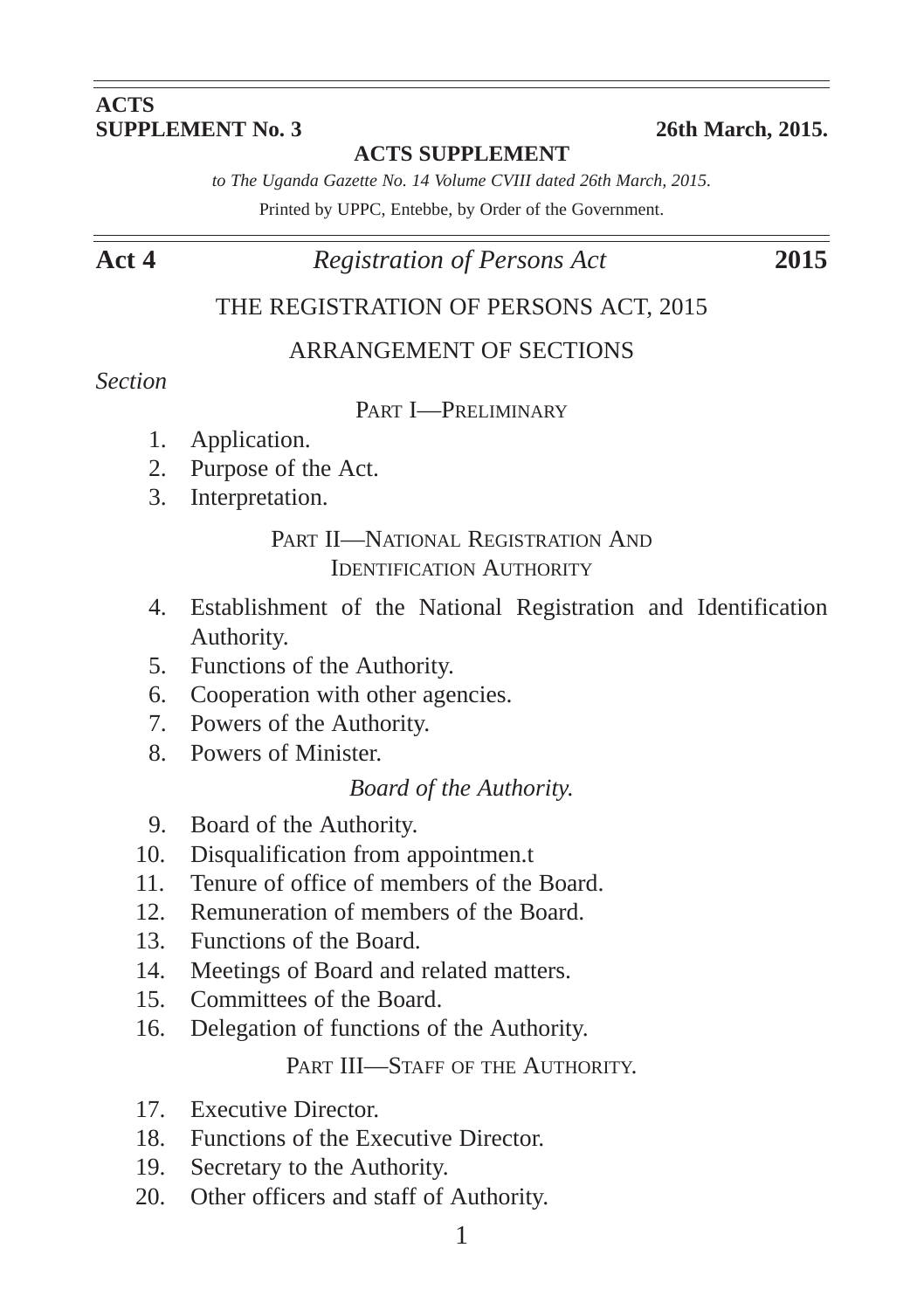#### *Section*

#### PART IV—FINANCES

- 21. Funds and sources of revenue of the Authority.
- 22. Duty to operate on sound financial principles.
- 23. Power to open and operate bank accounts.
- 24. Borrowing powers.
- 25. Estimates.
- 26. Financial year of Authority.
- 27. Accounts and audit.

#### PART V—REGISTRATION OF BIRTHS

- 28. Compulsory registration of births.
- 29. Registration of birth.
- 30. Period for registration of birth.
- 31. Duty to give notice of birth.
- 32. Mode of registration of births.
- 33. Birth registration of foundlings
- 34. Registration of births occurring outside Uganda.
- 35. Entry of father in the register in contested cases.
- 36. Change of name of an adult.
- 37. Change of name of child.
- 38. Registration of a child born a hermaphrodite.
- 39. Certificate of birth.
- 40. Production of certificate of birth.

#### PART VI—REGISTRATION OF DEATHS

- 41. Compulsory registration of deaths.
- 42. Registration of deaths.
- 43. Duty to give notice of deaths.
- 44. Mode of Notification and Registration of Death.
- 45. Registration of deaths occurring outside Uganda.
- 46. Certificate of cause of death.
- 47. Presumption of death.
- 48. Certificate of death.

PART VII—GENERAL PROVISIONS UNDER PART V AND PART VI

- 49. Monthly returns.
- 50. Certified copies.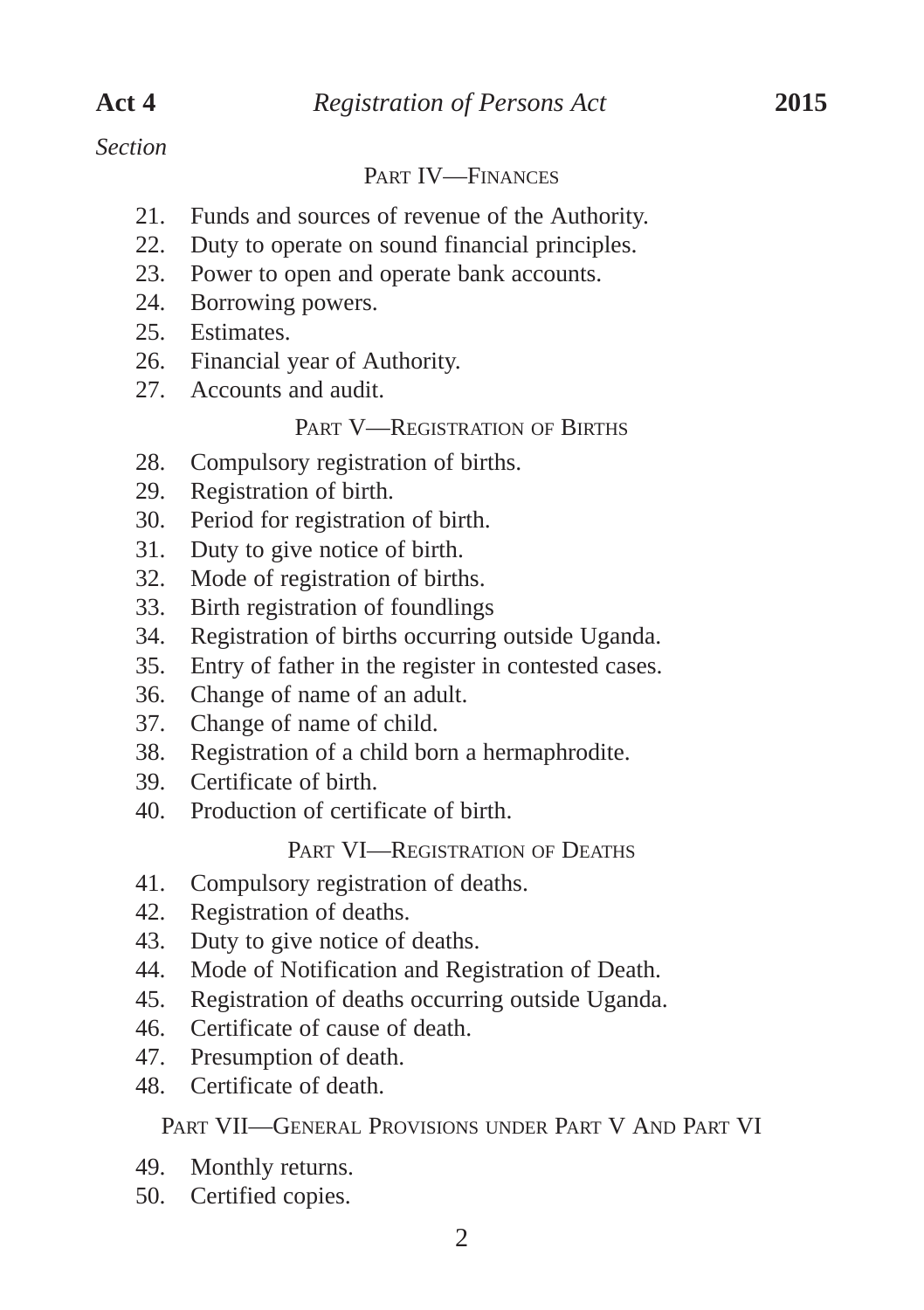#### *Section*

- 51. Correction of errors.
- 52. Failure to register a birth or death
- 53. Falsifying information

#### PART VIII—COMPULSORY REGISTRATION

- 54. Compulsory registration.
- 55. Registration requirements.
- 56. Registration period.
- 57. Cancellation of registration.

#### PART IX—REGISTRATION CENTRES AND RESPONSIBILITIES OF REGISTRATION OFFICERS.

- 58. Designation of registration centres in Uganda.
- 59. Registration centres abroad.
- 60. Responsibilities of registration officers.
- 61. Non-disclosure of information by registration officers.

PART X-NATIONAL IDENTIFICATION REGISTER.

- 62. National Identification Register.
- 63. Content of Register.
- 64. Continuous update of information.
- 65. Use of information in the register.
- 66. Mandatory use of national identification cards.
- 67. Access to information.

#### PART XI—NATIONAL IDENTIFICATION CARDS AND RELATED PROVISIONS.

- 68. National identification number.
- 69. National identification card.
- 70. Cancellation of national identification card.
- 71. Surrender of national identification card.
- 72. Aliens identification number.
- 73. Alien's identification card.
- 74. Cancellation of alien's identification card.
- 75. Surrender of alien's card.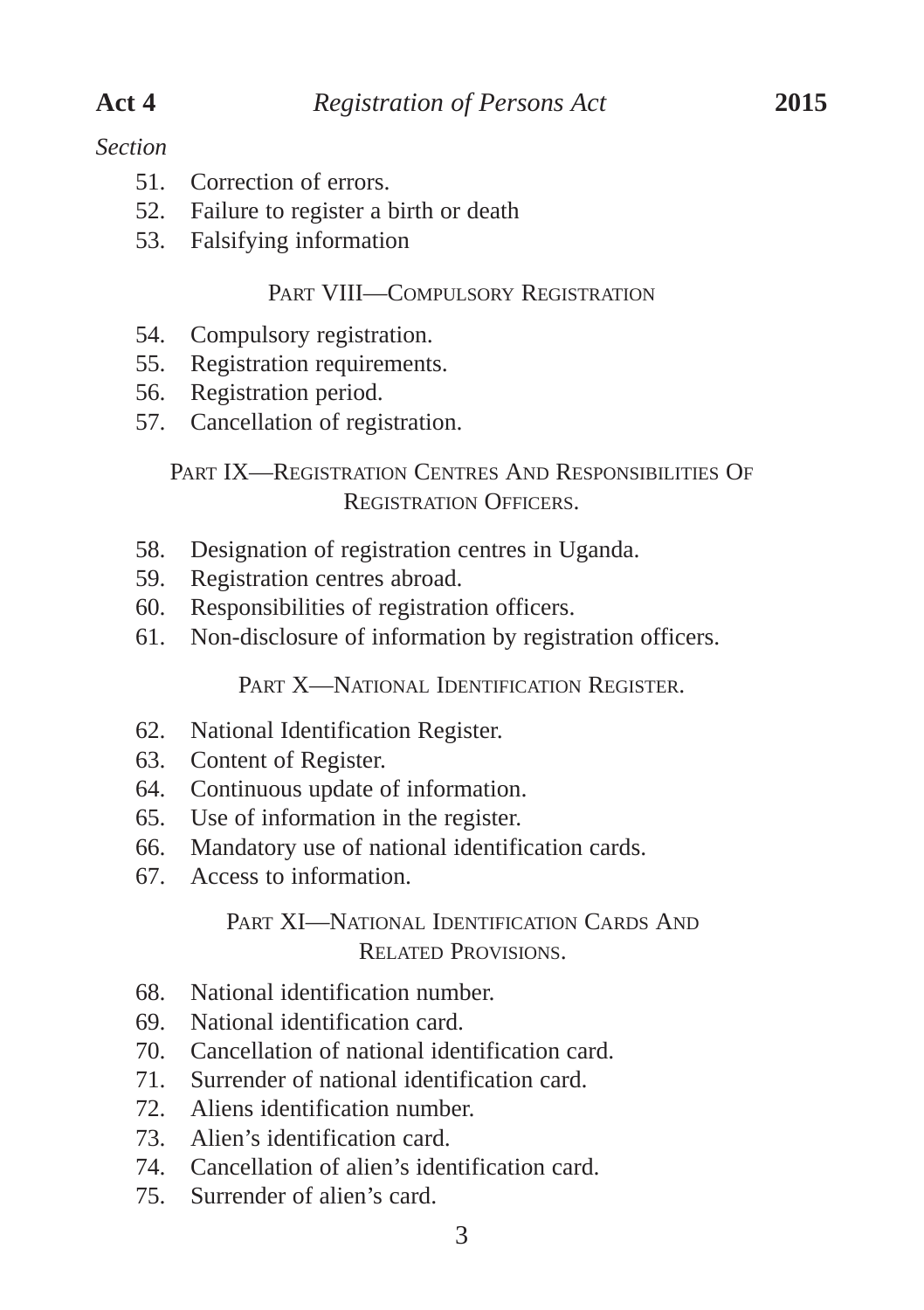#### *Section*

#### PART XII—OFFENCES AND PENALTIES

- 76. Registration offences.
- 77. Offences relating to identification cards.
- 78. Offences relating to production of identification cards.
- 79. Unauthorised disclosure, submission or transfer of information from the Register.
- 80. General Penalty.
- 81. Power to arrest.

#### PART XIII—MISCELLANEOUS

- 82. Protection of members and employees from personal liability.
- 83. Review of decision of the Authority and appeal.
- 84. Amendment of Schedules.
- 85. Regulations.
- 86. Consequential amendments.
- 87. Transitional provisions.

**SCHEDULES**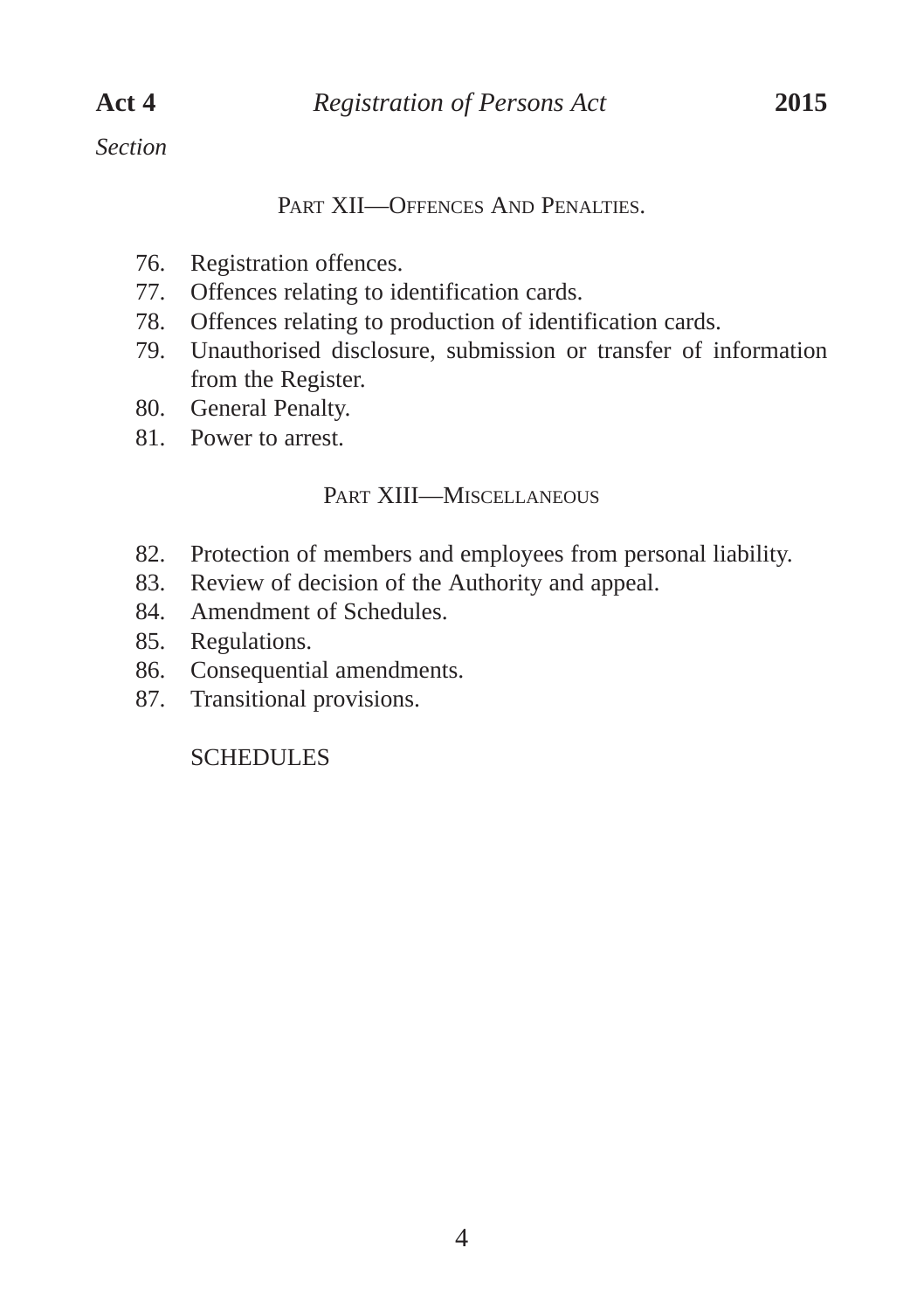# **THE REGISTRATION OF PERSONS ACT, 2015.**

**An Act to harmonise and consolidate the law on registration of persons; to provide for registration of individuals; to establish a national identification register; to establish a national registration and identification authority; to provide for the issue of national identification cards and aliens identification cards and for related matters.**

DATE OF ASSENT: 26th March, 2015.

*Date of Commencement:* 26th March, 2015.

BE IT ENACTED by Parliament as follows:

# PART I—PRELIMINARY

# **1. Application.**

- (1) This Act applies to the registration of all persons in Uganda.
- (2) Notwithstanding subsection (1), this Act does not apply—
- (a) to a person who is not a resident or a person visiting Uganda for a period not exceeding ninety days;
- (b) to a refugee recognised by the Government and the United Nations High Commissioner for Refugees.

# **2. Purpose of the Act.**

The purpose of this Act is—

(a) to remove duplication from the processes and laws relating to registration of persons;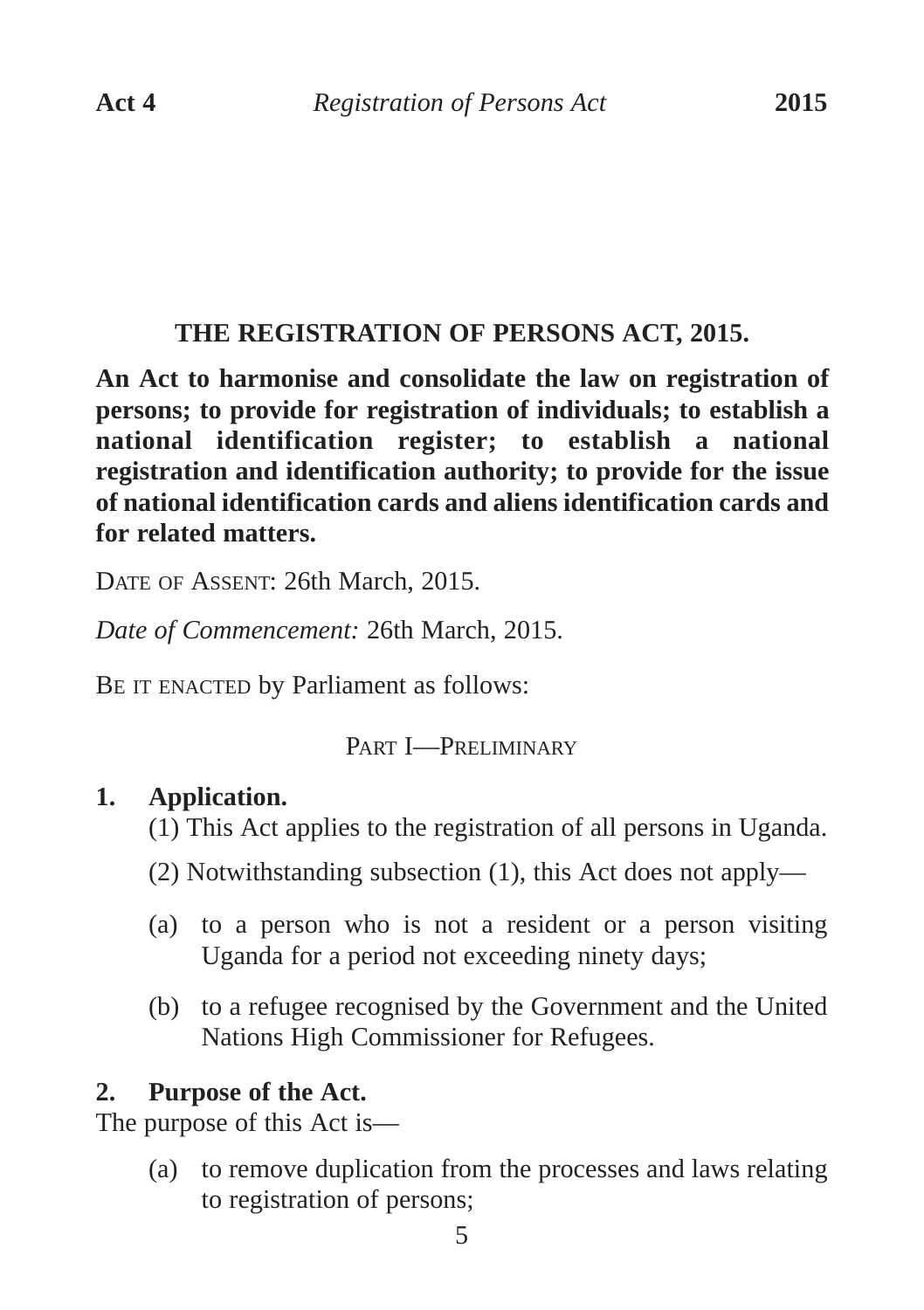- (b) to harmonise and consolidate the law on registration of persons;
- (c) to establish a central registration body for the registration of all persons in Uganda;
- (d) to establish a national identification register of all persons in Uganda; and
- (e) to provide for access and use of the information contained in the national identification register.

#### **3. Interpretation.**

In this Act, unless the context otherwise requires—

- "alien" means a person who is not a citizen of Uganda;
- "alien's identification card" means an alien's identification card issued under this Act;
- "applicant" means an individual who makes an application for an entry to be made in the register or for the issue or reissue of a national identification card or aliens identification card;
- "Authority" means the National Identification and Registration Authority established under this Act;
- "Board" means the Board of the Authority established under this Act;
- "Citizen" means a citizen of Uganda under the Constitution of the Republic of Uganda;

"currency point" has the value assigned to it in Schedule 1;

- "data" means facts or information which may be—
	- (a) recorded with the intention that it may be processed; or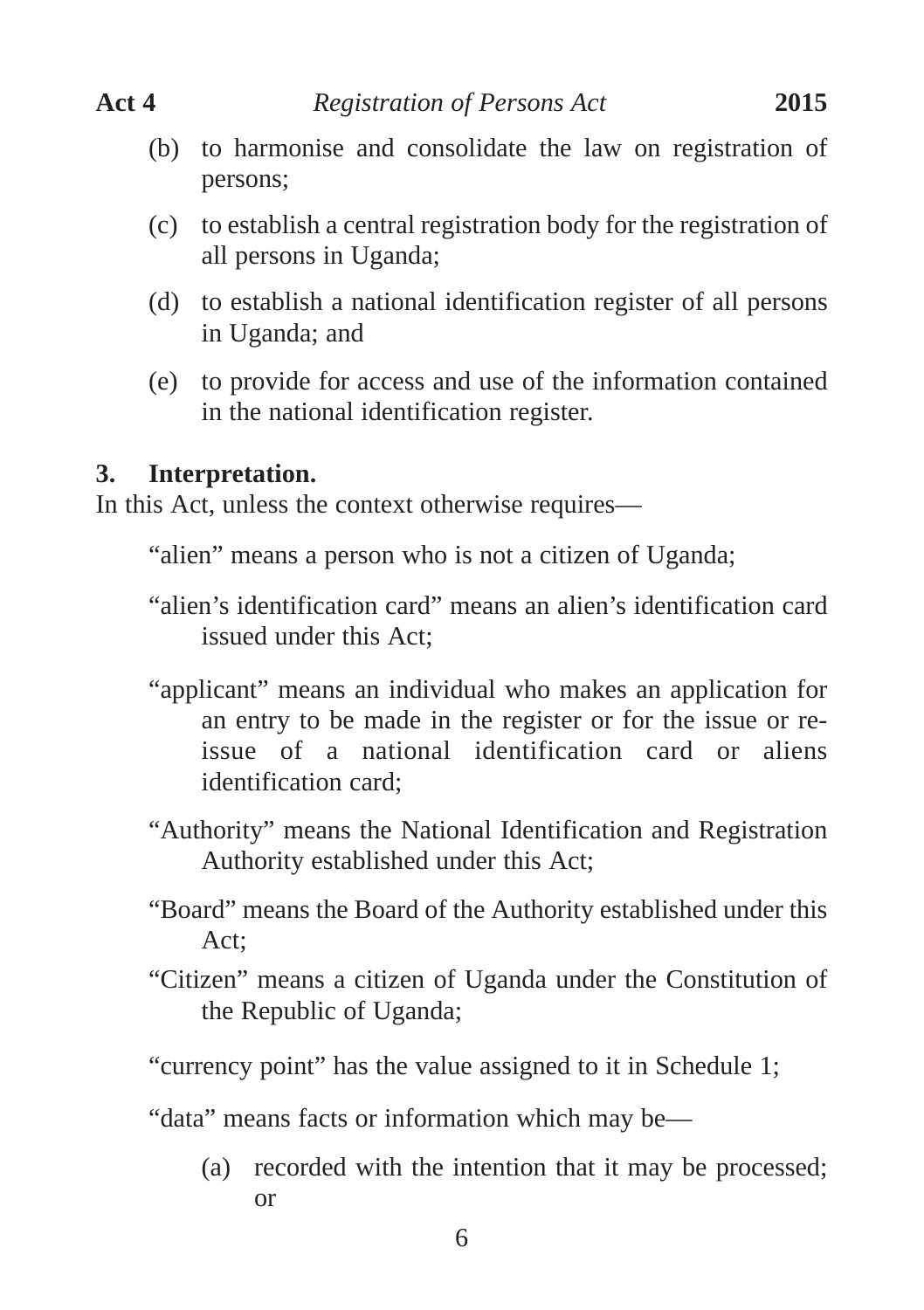- (b) recorded as part of a relevant filing system or with the intention that they form part of a relevant filing system;
- "document" includes any medium in which information is recorded, whether printed or on tape or film or by electronic means or otherwise and a map, diagram, photograph, film, microfilm, video-tape, sound recording, machine-readable record, or any record which is capable of being produced from a machine-readable record by means of equipment or a programme or a combination of both and which is used for that purpose by the authority which holds the record;
- "electronic database" means a collection of electronic records organised for ease and speed of search and retrieval using specific data management software;
- "Executive Director" means the Executive Director of the National Identification and Registration Authority;
- "fingerprint" means a record of the unique pattern of curves formed by the ridges and valleys and other characteristics of the fingers of an individual;
- "holder" means an individual to whom the lawful possession of a national identification card or alien's identification card has been granted under this Act;
- "identity data" means the physiographic characteristics of an individual including the biometric information of an individual required for the purpose of establishing that individual's identity;

"identity document" includes the following—

(a) birth certificate;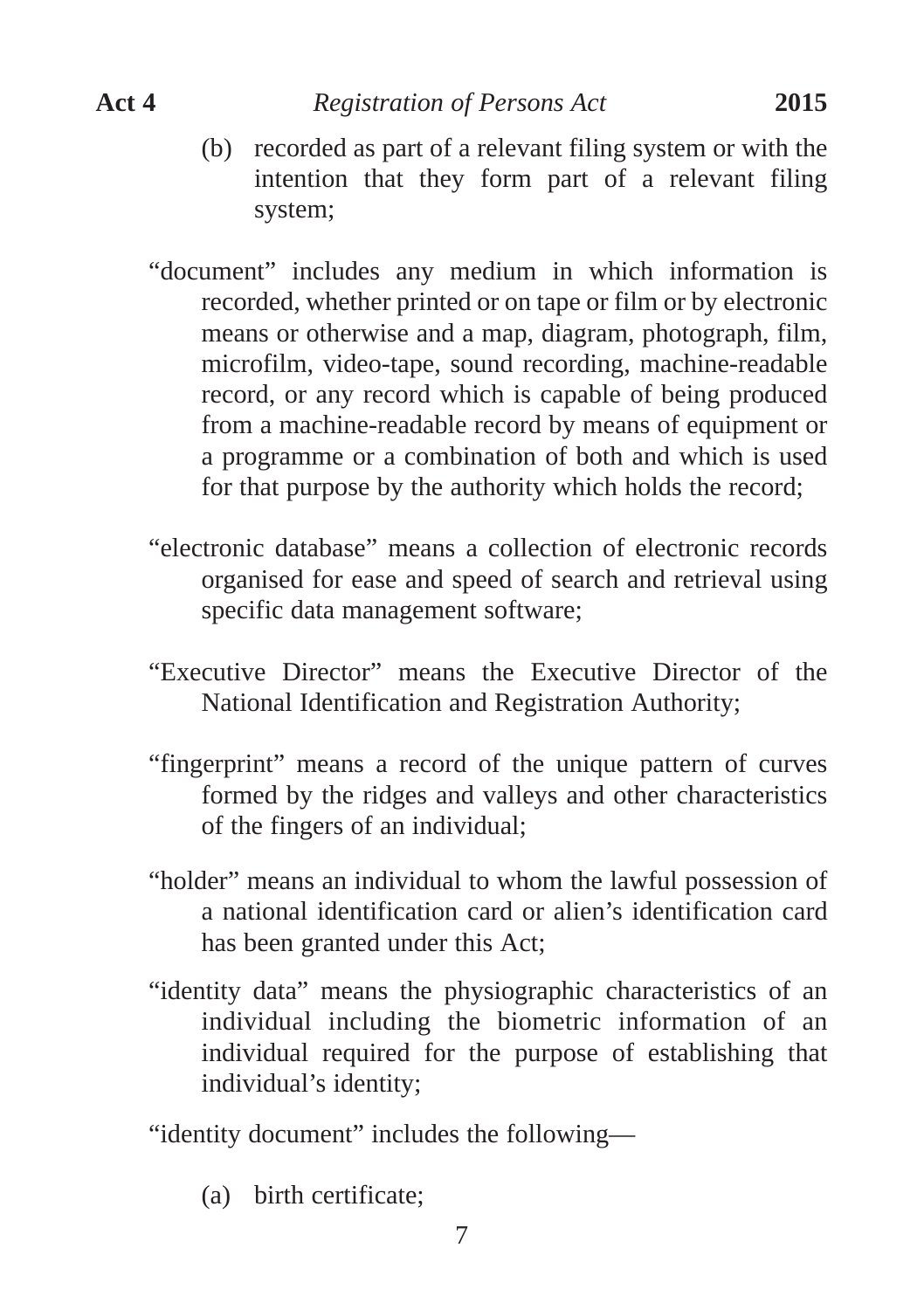- (b) baptism certificate;
- (c) immunization card;
- (d) a voter's identification card;
- (e) an immigration document;
- (f) a valid Uganda or foreign passport or a document that may be used in place of a passport;
- (g) a valid driving licence;
- (h) a valid residence permit; or
- (i) a certificate of acquired citizenship;
- "information" means data about a person that is recorded in any form including—
	- (a) data that relates to the nationality, age or marital status of the person;
	- (b) data that relates to the educational level, or occupation of the person or data that relates to a financial transaction in which the person has been involved;
	- (c) an identification number, symbol or other particulars assigned to the person; and
	- (d) identity data;

"Minister" means the Minister responsible for internal affairs;

"pass" means a special pass, pupils or students pass, prohibited immigrant pass, interstate pass, visitors pass, in-transit pass, dependent pass and reentry pass;

"person" means an individual or natural person;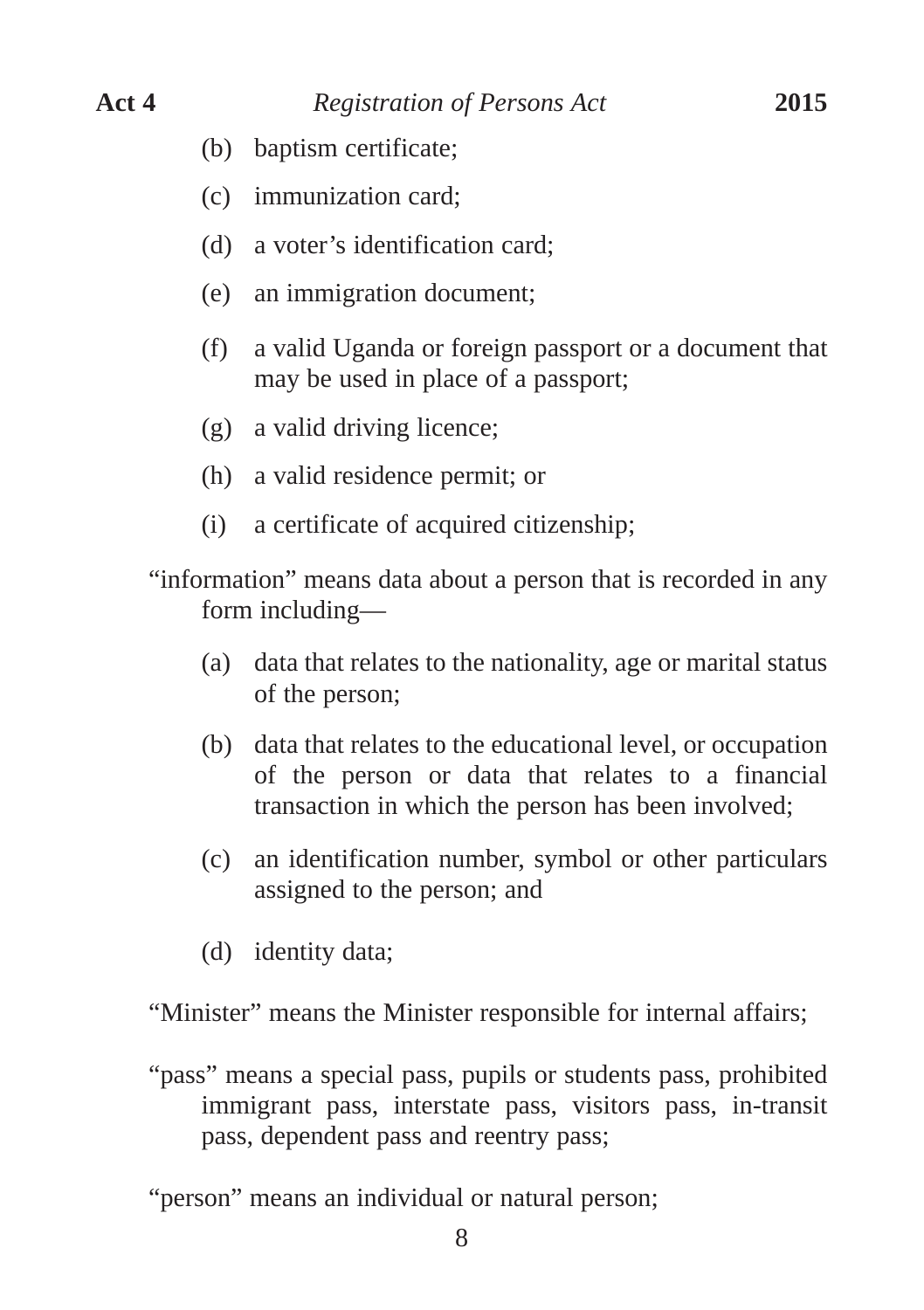- "record" includes information that is recorded in any form or in any medium of writing, print, photographic, electronic or otherwise, but does not include a computer programme or other mechanism that can produce a record;
- "refugee" means, subject to the Constitution, a person who is recognised as a refugee by the Government and the United Nations High Commissioner for Refugees (UNHCR) under the relevant refugee instruments and the Refugees Act, 2006;
- "Register" means the National Identification Register established under this Act;
- "registration centers" means centers that are designated as such by the National Identification and Registration Authority in accordance with section 58 of this Act;
- "registration officer" means any officer appointed by the National Identification and Registration Authority with responsibility for registering of citizens under this Act;
- "residence permit" means a permit granted to a foreign national who intends to remain in the country for a substantial period which in the first instance does not exceed four years and may be extended.

PART II—NATIONAL IDENTIFICATION AND REGISTRATION **AUTHORITY** 

# **4. Establishment of the National Identification and Registration Authority.**

(1) There is established a National Identification and Registration Authority.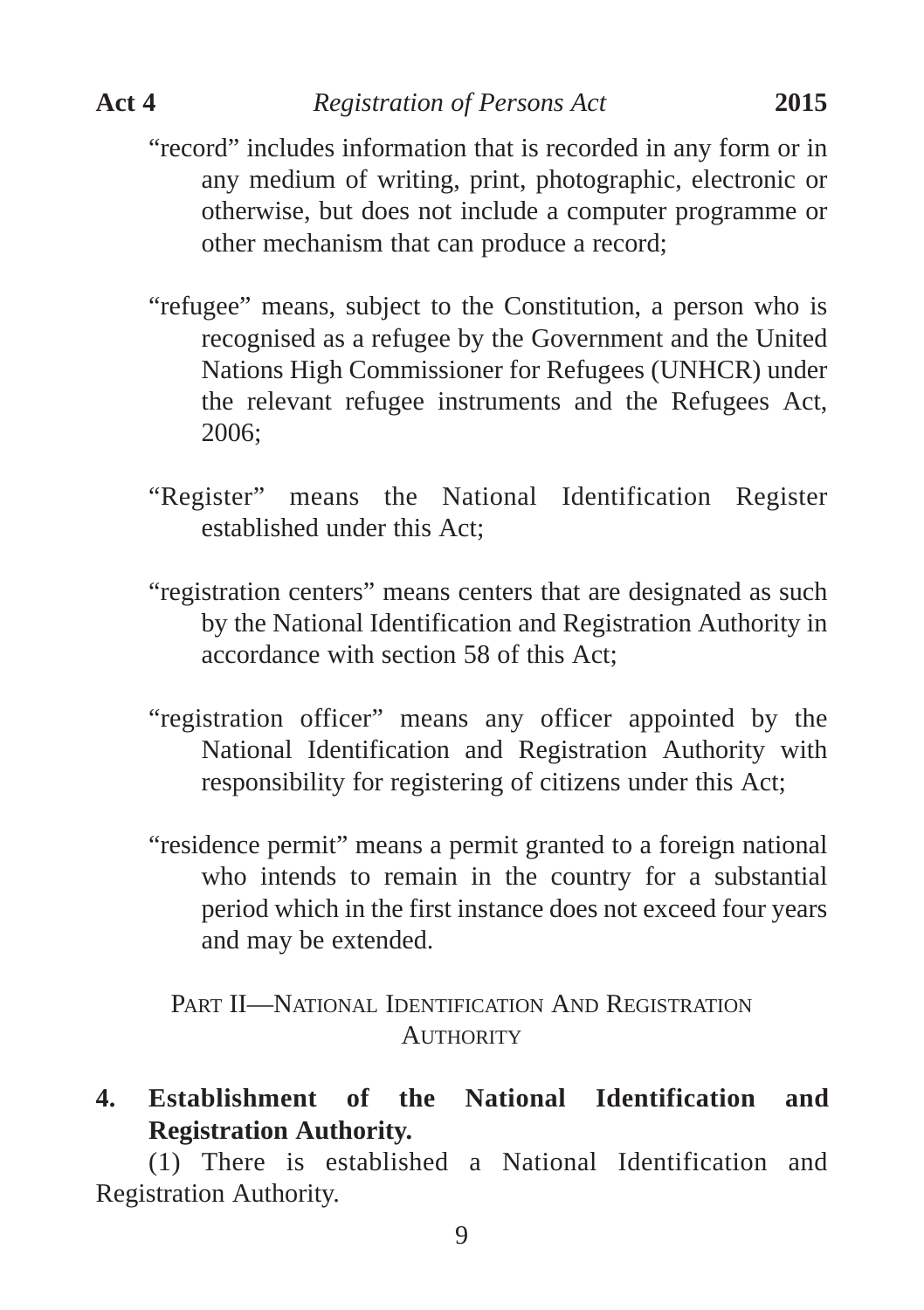(2) The Authority shall be a body corporate with perpetual succession and an official seal and may, for the discharge of its functions under this Act—

- (a) acquire, hold and dispose of moveable and immovable property;
- (b) sue and be sued in its corporate name; and
- (c) do all acts and things as a body corporate may lawfully do.

#### **5. Functions of the Authority.**

(1) The functions of the Authority are—

- (a) to create, manage, maintain and operate the National Identification Register;
- (b) to register citizens of Uganda;
- (c) to register non-citizens of Uganda who are lawfully resident in Uganda;
- (d) to register births and deaths;
- (e) to assign a unique national identification number to every person registered in the register;
- (f) to issue national identification cards and aliens identification cards;
- (g) to harmonise and incorporate into the register, where applicable, information from other databases in Government agencies relating to registration of persons;
- (h) to verify and authenticate information relating to the registration and identification of persons;
- (i) to collate information obtained under this Act and reproduce it as may be required, from time to time;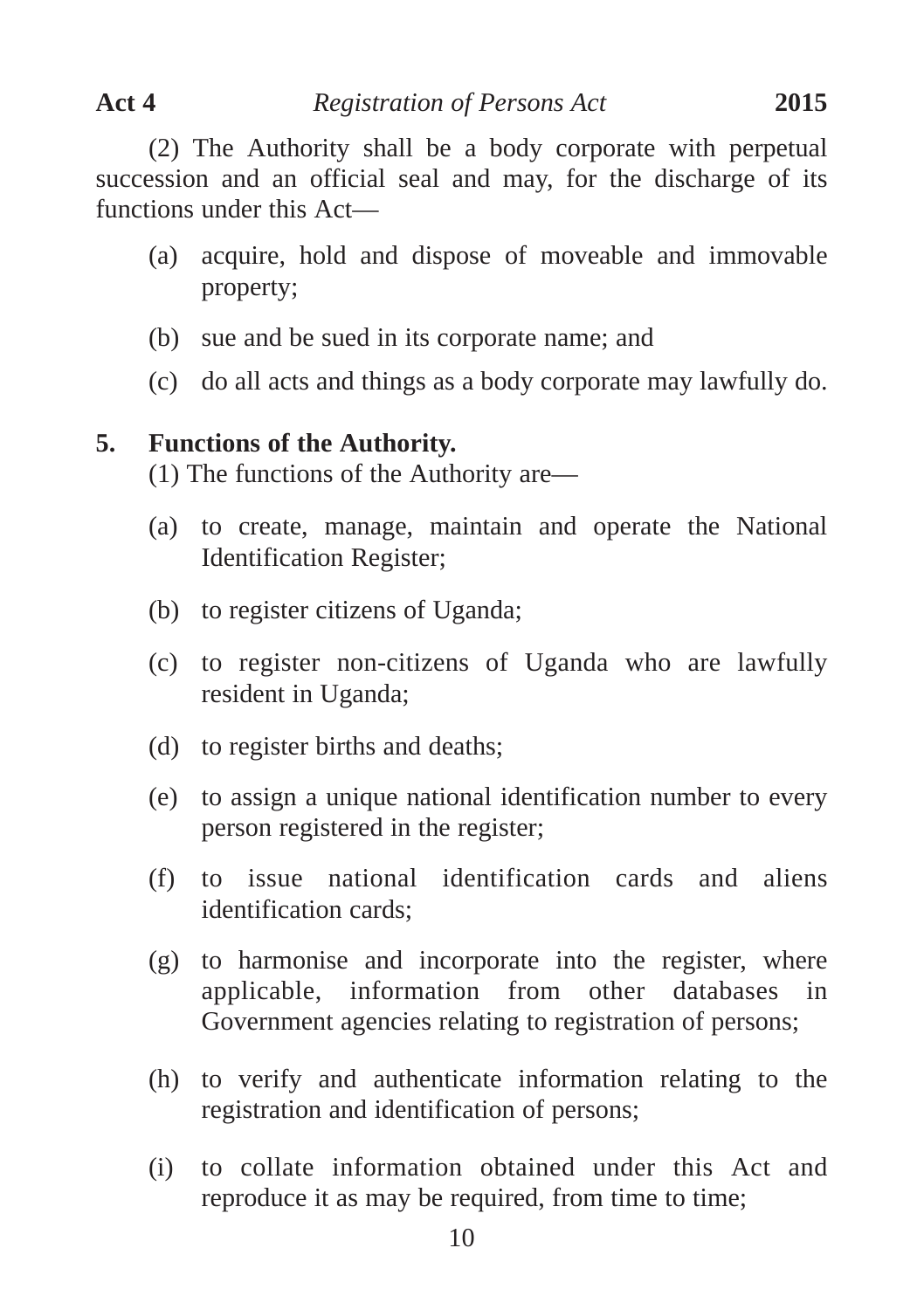- (j) to ensure the preservation, protection and security of any information or data collected, obtained, maintained or stored in the register;
- (k) to promote the use of national identification cards to advance the economic, political and social activities in the country;
- (l) to research on the developments in the identity management sector; and
- (m) to perform such other duties which, in the opinion of the Authority, are necessary or expedient for the discharge of its functions under this Act.

(2) In the performance of its functions, the Authority shall observe generally accepted information security practices and procedures, and specific industry or professional rules and regulations.

# **6. Cooperation with other agencies.**

(1) The Authority shall cooperate with other government ministries, departments and agencies in the implementation of this A<sub>ct</sub>

(2) For the purpose subsection (1) all ministries, departments and agencies of government shall accord to the Authority such assistance as may be necessary to ensure the proper discharge of the functions of the Authority.

# **7. Powers of the Authority.**

In carrying out the functions specified under this Act, the Authority may—

- (a) establish a mechanism for collaboration and promotion of partnerships between various categories of players in the registration and identification of persons sector;
- (b) charge fees for services provided by the Authority.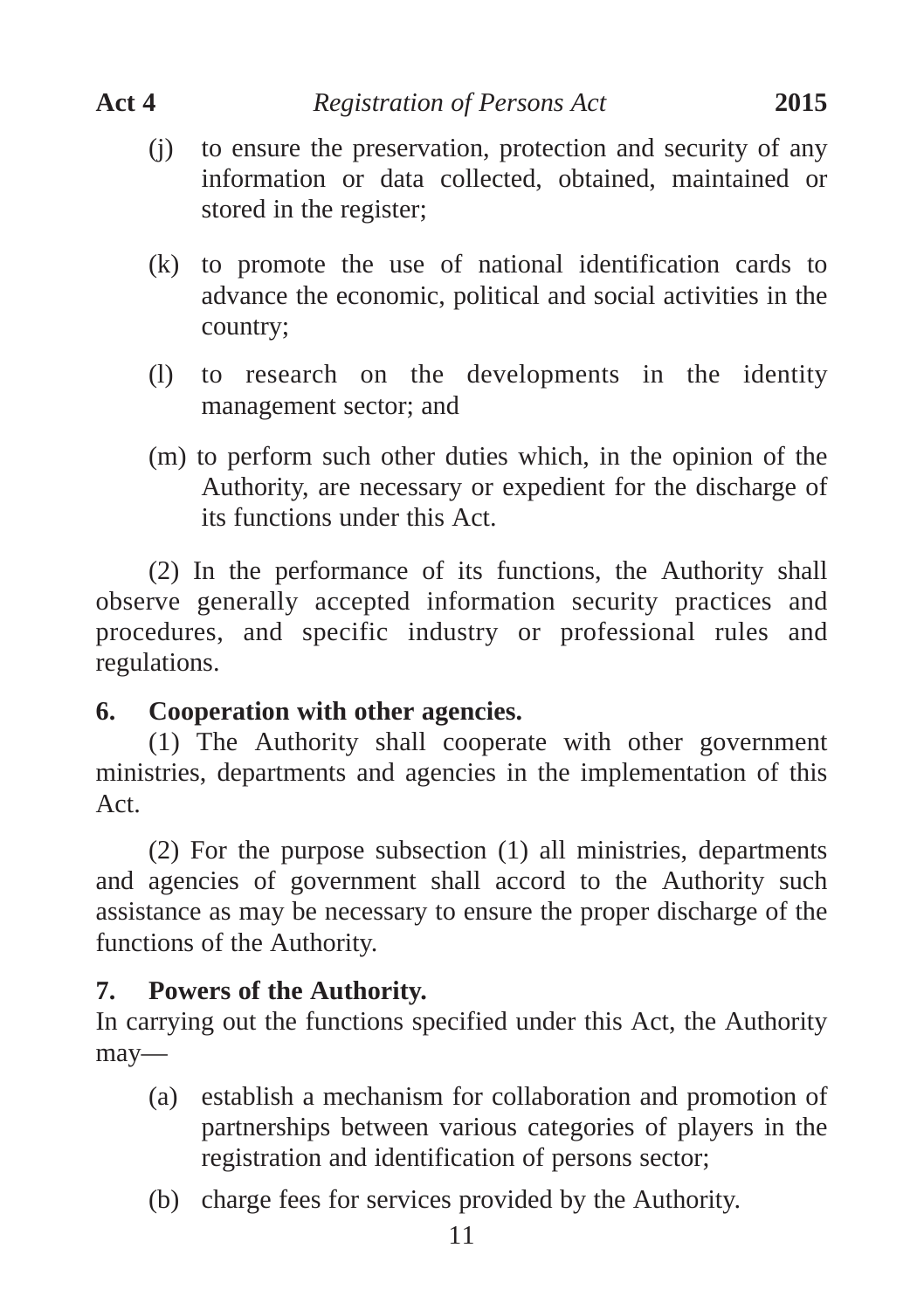#### **8. Powers of Minister..**

The Minister may give directions in writing to the Authority with respect to the policy to be observed and implemented by the Authority, and the Authority shall comply with those directions.

# *Board of the Authority*

# **9. Board of the Authority.**

(1) The Authority shall have a Board, which shall be the governing body of the Authority.

(2) The Board shall comprise of—

- (a) a chairperson;
- (b) a representative of—
	- (i) the ministry responsible for internal affairs;

(ii) the Electoral Commission;

- (iii) the Directorate of Citizenship and Immigration Control;
- (iv) the Uganda Registration Services Bureau;
- (v) the National Information Technology Authority Uganda; and

(vi) the Uganda Bureau of Statistics.

- (c) two persons to represent the public, one of whom shall be the vice chairperson; and
- (d) the Executive Director, who shall have no right to vote.

(3) The chairperson and the persons referred to in subsection 2(c) shall be appointed by the Minister from among persons with knowledge and proven experience in any of the following fields; registration of persons, law, information and communications technology, public administration, immigration management, national security or any other relevant field.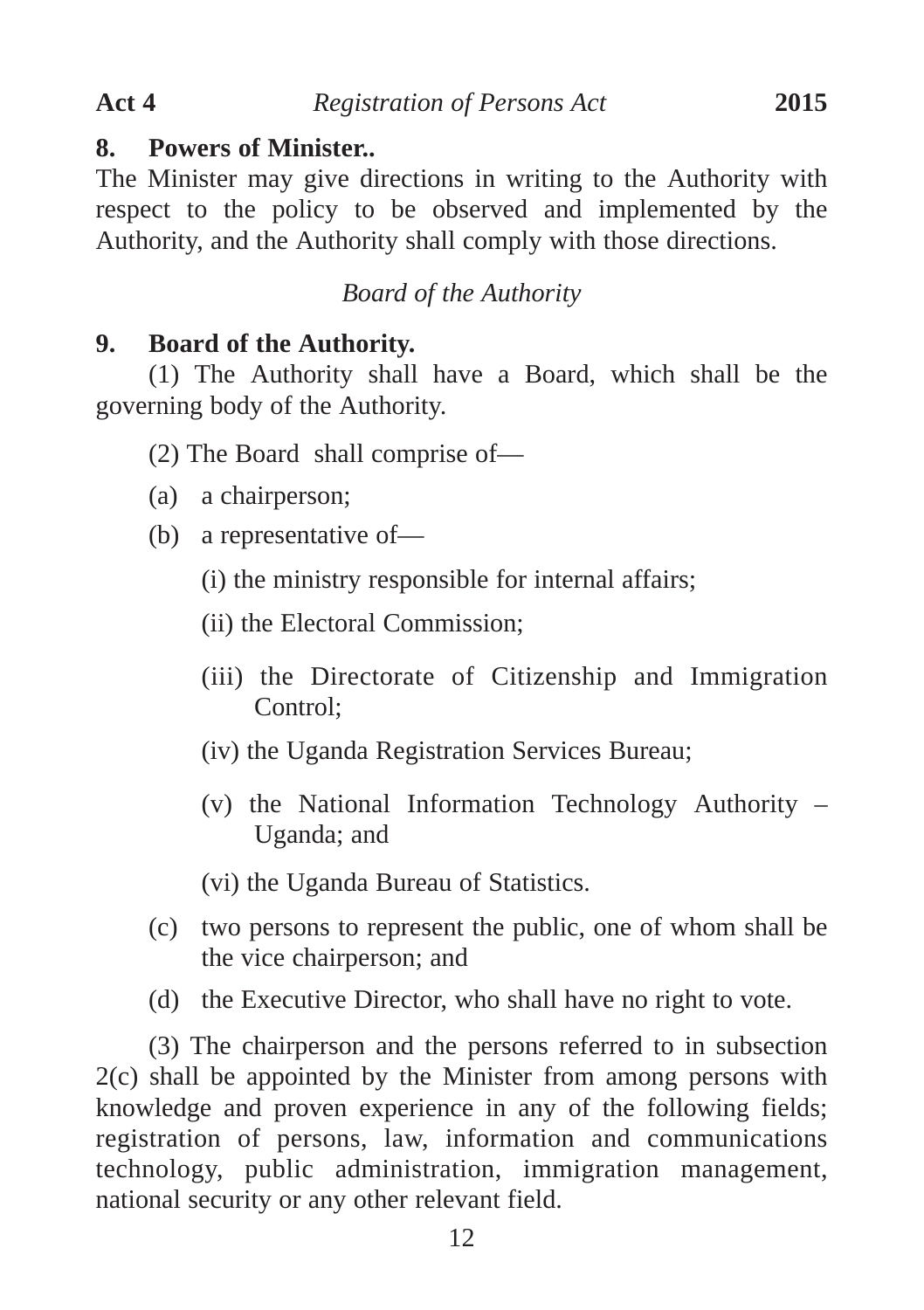(4) The Minister shall, in appointing the members of the Board, ensure that there is a balance of skills and gender.

#### **10. Disqualification from appointment**

A person shall not be appointed to the Board who—

- (a) has been convicted of an offence under this Act or of an offence involving dishonesty or fraud by a competent court in Uganda or elsewhere;
- (b) has been adjudged bankrupt under any law in force in Uganda and has not been dis-charged;
- (c) has been convicted of an offence and sentenced to a term of imprisonment for six months or more without the option of a fine by a competent court in Uganda or elsewhere; or
- (d) is a Member of Parliament, a Minister or a member of a local government council; or
- (e) is a civil servant except those stated under section 9 (2)(b).

#### **11. Tenure of office of members of the Board.**

(1) A member of the Board shall hold office for four years and is eligible for reappointment for one further term.

(2) The chairperson and members of the Board shall hold office on terms and conditions specified in their instruments of appointment.

(3) A member of the Board may, at any time, resign his or her office by letter addressed to the Minister, giving notice of not less than one month.

(4) The Minister may, at any time suspend or remove a member of the Board only—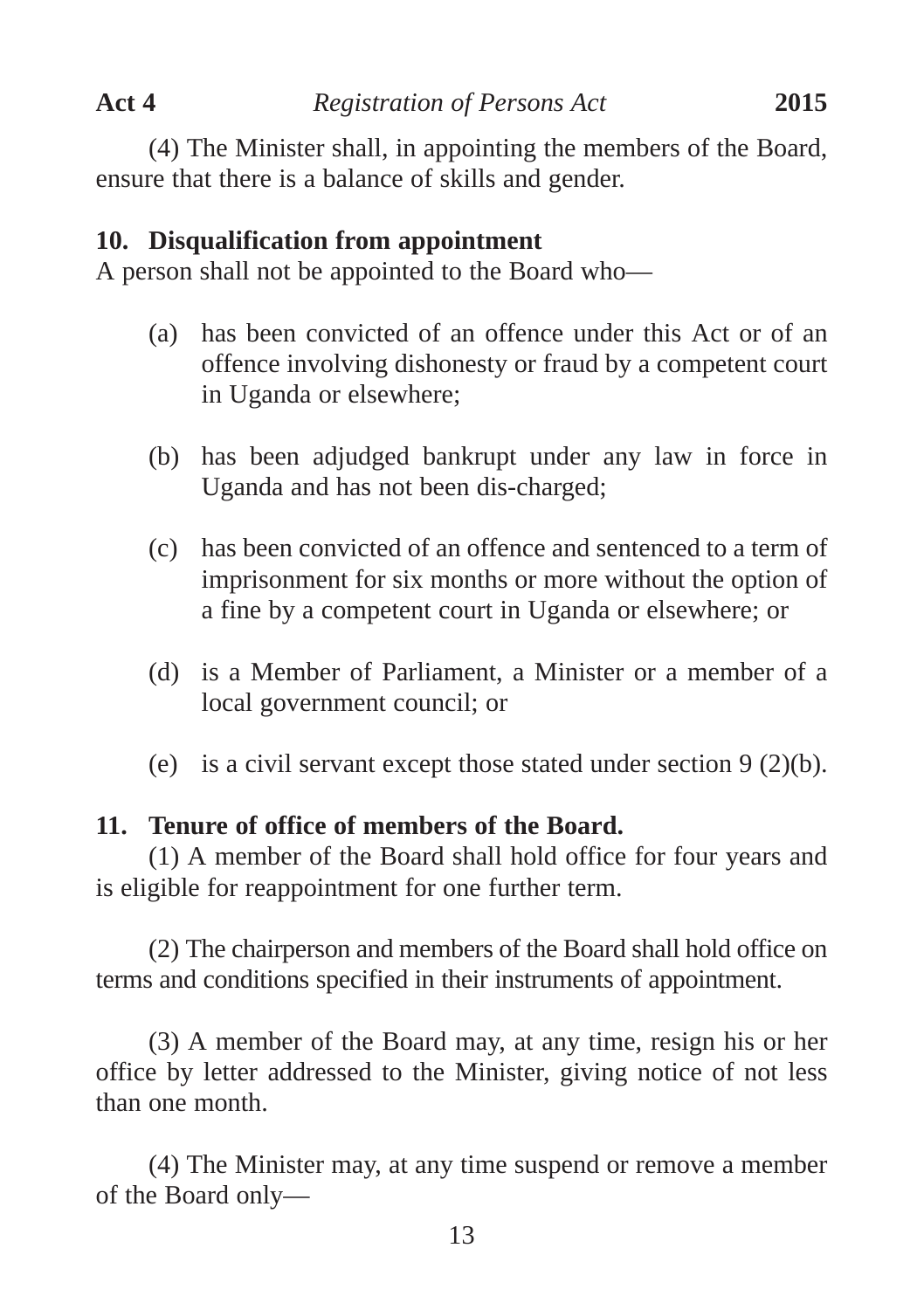- (a) for inability to perform the functions of his or her office arising from infirmity of body or mind;
- (b) for misbehaviour or misconduct;
- (c) for incompetence;
- (d) for absence without prior permission of the chairperson, or without reasonable cause to the satisfaction of the Minister, for more than four consecutive meetings of the Board;
- (e) for bankruptcy or insolvency;
- (f) for conviction of a criminal offence, in Uganda or elsewhere, in respect of which the maximum penalty exceeds six months imprisonment without the option of a fine; or
- (g) where information relating to the conduct of a member, which could have precluded his or her appointment if it had been made available to the Minister, is brought to the attention of the Minister.

(5) Where it appears to the Minister that there is cause to remove a member under subsection (4), the Minister shall notify the member concerned in writing and shall give the member an opportunity to submit his or her explanation to the Minister and to be heard in person or represented by his or her lawyer.

(6) Where a member is removed from office under this section, the Minister shall—

- (a) communicate to the relevant agency under section  $9(2)(b)$ for replacement;
- (b) where the member was appointed under section 9(3), appoint another qualified person to replace the member, and;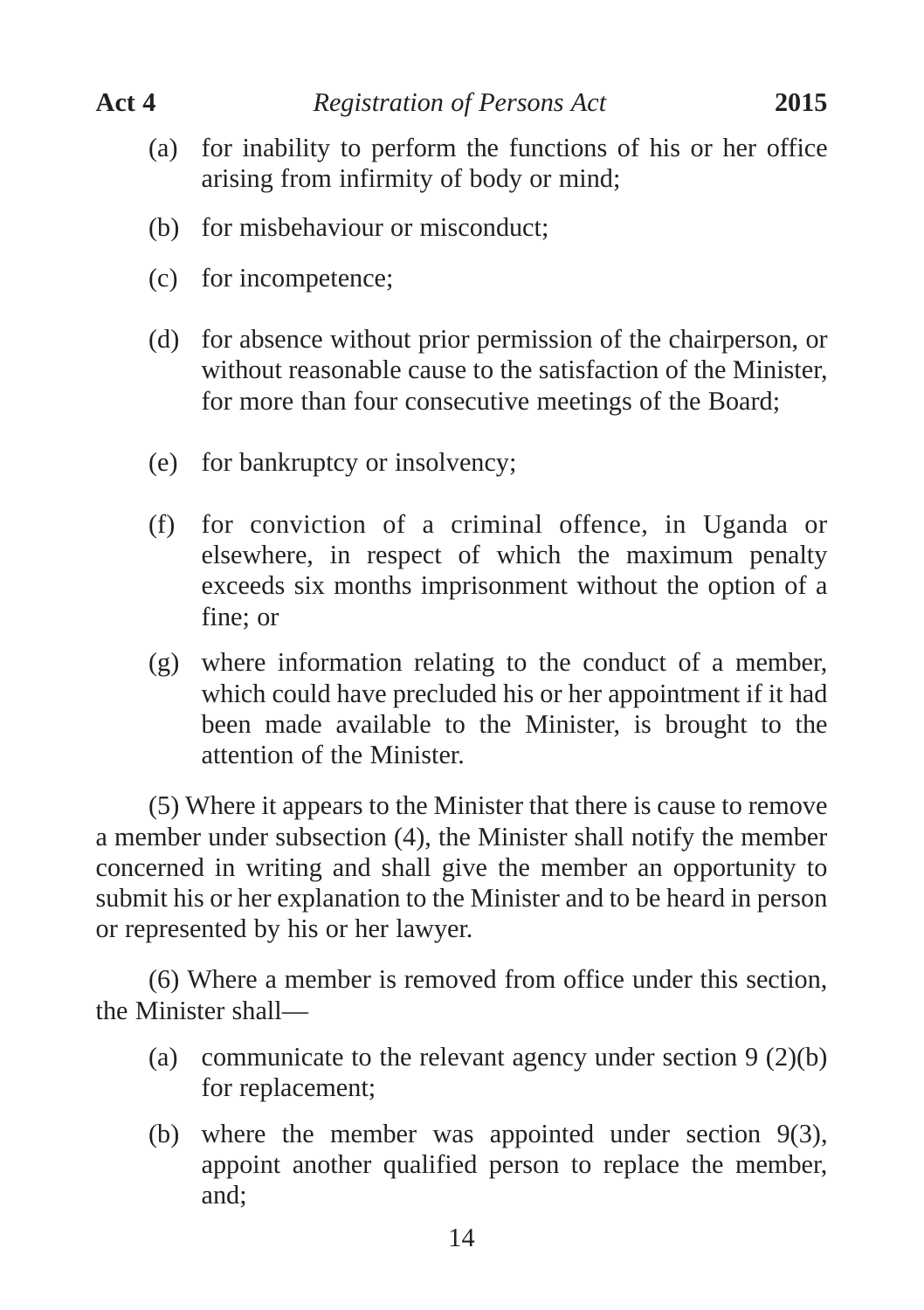in both circumstances, the member appointed shall hold office for the remainder of the term of the previous member.

# **12. Remuneration of members of the Board.**

The chairperson and the members of the Board shall be paid such remuneration as may be specified in their instruments of appointment.

# **13. Functions of the Board.**

(1) The Board is responsible for the general direction and supervision of the Authority.

(2) Without limiting the general effect of subsection (1), the Board shall—

- (a) oversee the operations of the Authority;
- (b) advise the Minister on registration and identification of persons, related policy and strategic issues;
- (c) review and approve business and operating plans, budgets, reports and audited financial statements of the Authority;
- (d) establish and approve rules and procedures for appointment, promotion, termination, discipline, and terms and conditions of service of the staff of the Authority;
- (e) provide guidance to the Executive Director and staff of the Authority;
- (f) review the management of the Authority; and
- (g) perform any other function conferred by this Act or which may be necessary for the proper implementation of this Act.

# **14. Meetings of the Board and related matters.**

Schedule 2 has effect in relation to meetings of the Board and other matters provided for in that Schedule.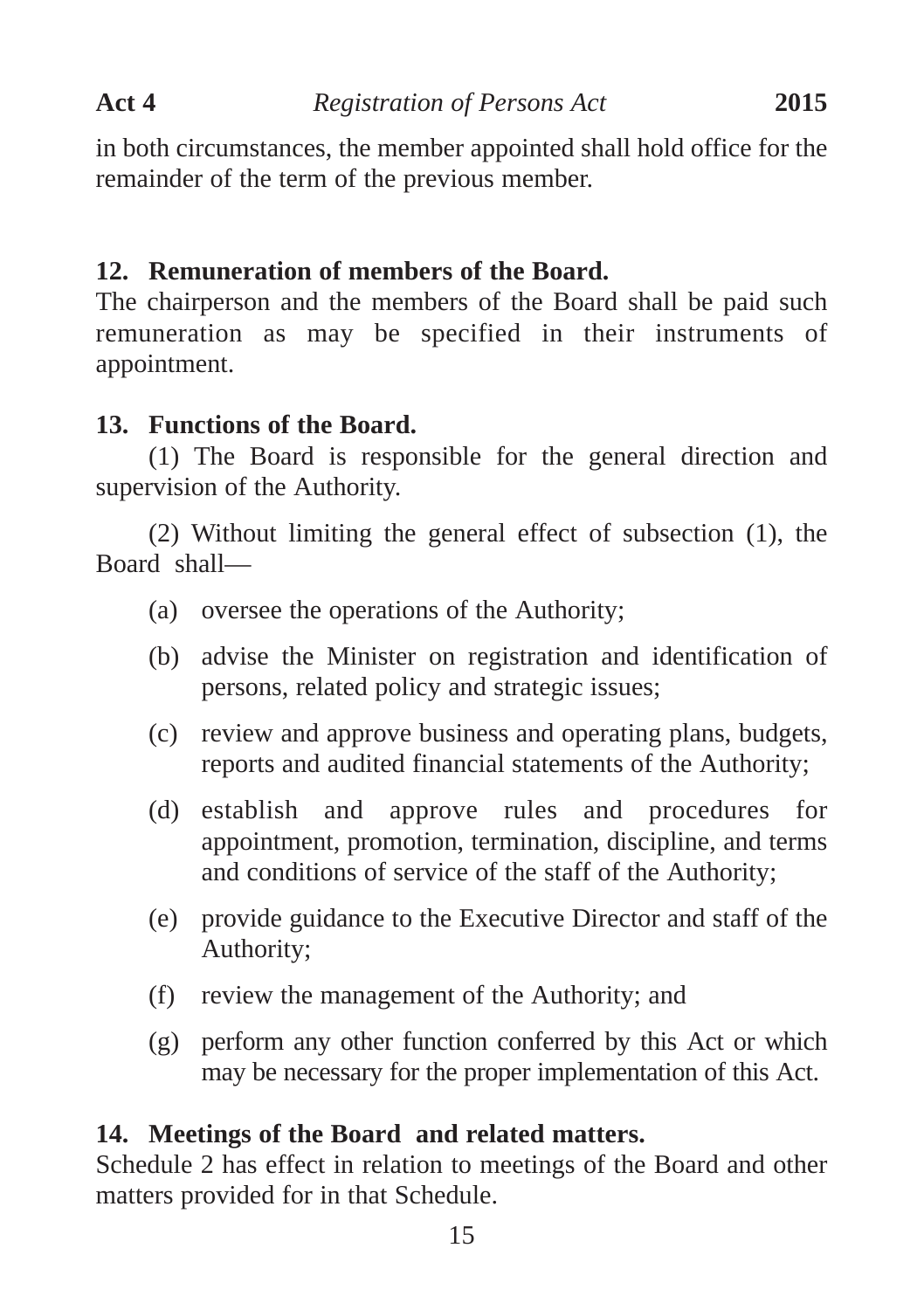#### **15. Committees of the Board.**

(1) The Board may appoint committees—

- (a) to inquire into and advise the Board on any matter concerning the functions of the Authority as the Board may refer to the committee;
- (b) to exercise such powers or perform such functions of the Authority as the Board may delegate or refer to the committee.

(2) A committee appointed under subsection (1) shall consist of a chairperson and other persons, whether members of the Board or not, as the Board may determine.

(3) The Board may require a committee appointed under this section to act jointly or in co-operation with any other committee.

(4) The members of a committee appointed under this section may be paid such allowances as the Board may, with the written approval of the Minister, determine.

(5) Subject to any direction given by the Board, a committee appointed under this section may regulate its own procedure.

#### **16. Delegation of functions of the Authority.**

(1) The Board may, by instrument of delegation, delegate to the chairperson, a member of the Board, an officer of the Authority or to a committee established under section 15, any of the powers, duties or functions of the Authority under this Act.

(2) The terms and conditions regulating the exercise of the powers delegated under this section shall be contained in the instrument of delegation.

(3) A person aggrieved by the decision of a delegate in the exercise of powers under this section may appeal to the Board.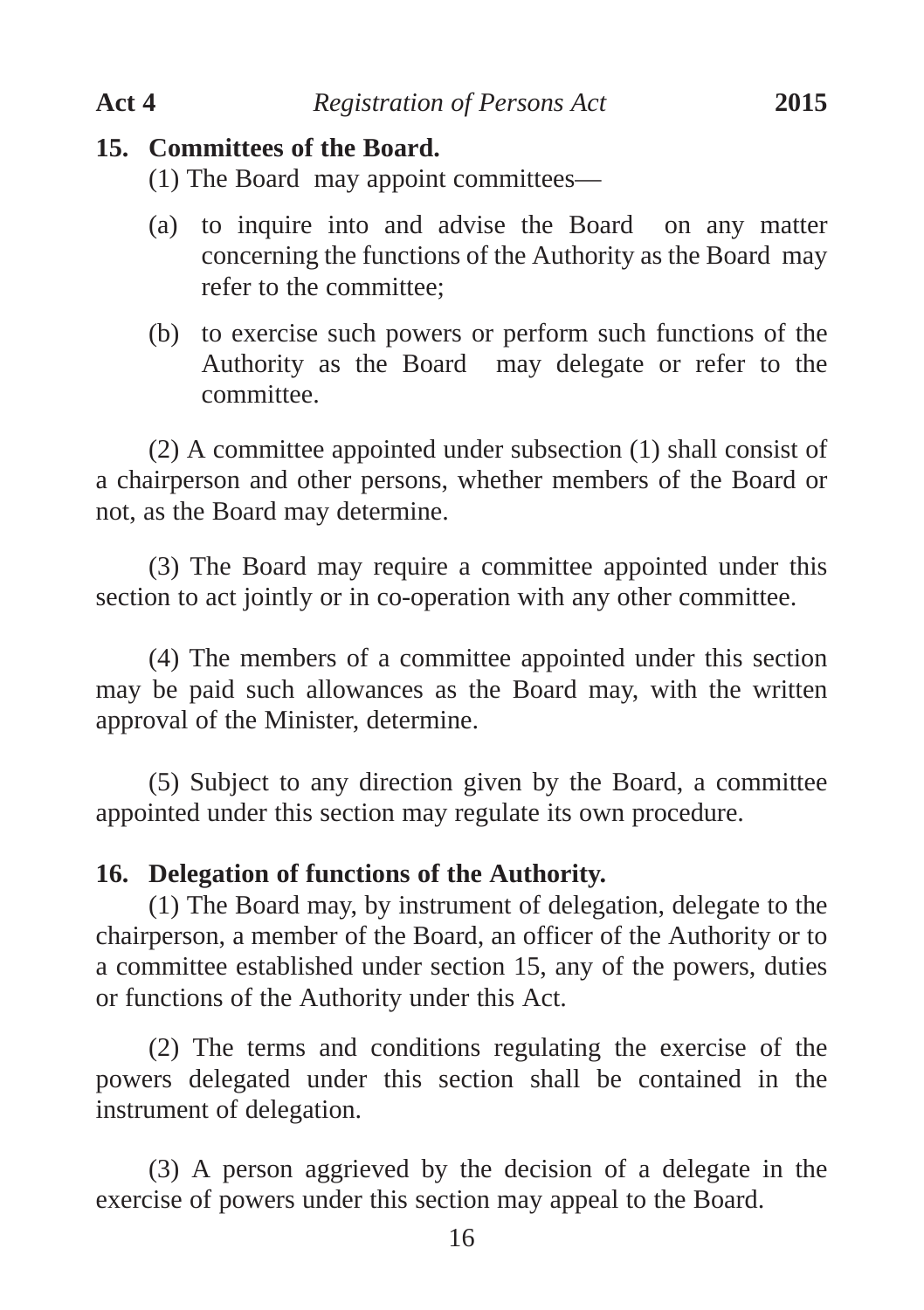(4) A person shall, in the exercise of a delegated power under this section, comply with directions or guidelines as the Board may, from time to time, issue in writing.

PART III—STAFF OF THE AUTHORITY.

#### **17. Executive Director.**

(1) The Authority shall have an Executive Director who shall be appointed by the Minister on the recommendation of the Board on terms and conditions specified in his or her instrument of appointment.

(2) The executive Director shall be a person of high moral character and proven integrity, with the relevant professional qualifications and experience.

(3) The Executive Director shall hold office for five years and is eligible for reappointment for one further term.

(4) The Executive Director shall cease to hold office where—

- (a) he or she resigns;
- (b) he or she is declared bankrupt or insolvent or has made an arrangement with his or her creditors;
- (c) he or she is convicted of a criminal offence, in Uganda or elsewhere, in respect of which the maximum penalty exceeds six months imprisonment without the option of a fine;
- (d) he or she is removed from office by the Board for inability to perform the functions of his or her office arising from infirmity of body or mind; or
- (e) he or she is removed from office for misbehaviour, misconduct or incompetence.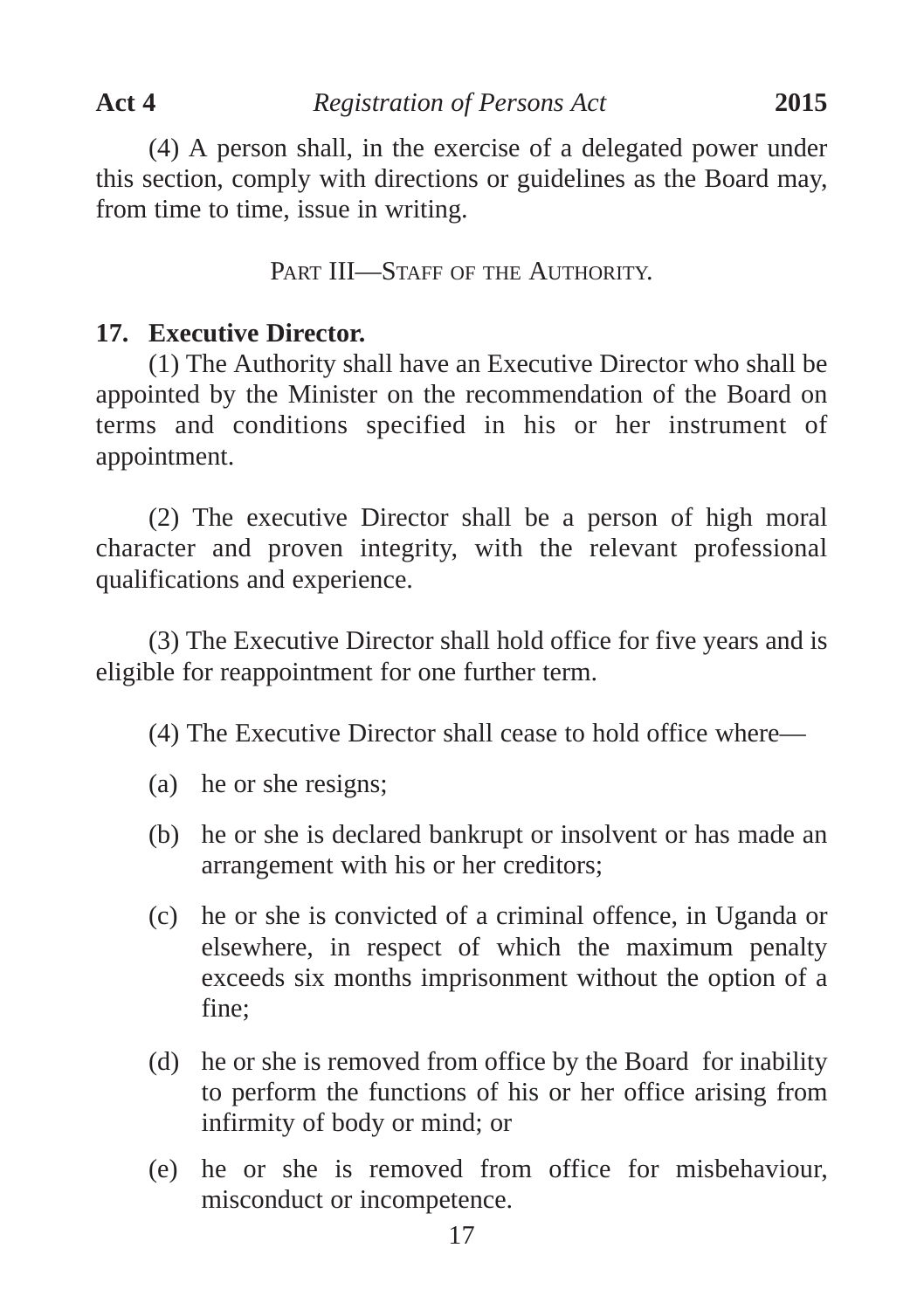#### **18. Functions of the Executive Director.**

(1) The Executive Director is responsible for the day to day operations and administration of the Authority.

(2) Subject to this Act and to the general supervision and control of the Board , the Executive Director is responsible for—

- (a) the implementation of the policies and programmes of the Authority and reporting on them to the Board ;
- (b) the proper management of the funds and property of the Authority;
- (c) the organisation and control of the staff of the Authority;
- (d) the development of an operating plan to guide the Authority in achieving its objectives;
- (e) co-operation with other lead agencies and organisations in matters related to registration of persons;
- (f) the development of an economic, efficient and cost effective internal management structure;
- (g) proposing and implementing the strategic plan, business plan and annual plan of the Authority;
- (h) ensuring that the policies of the Authority are implemented and that the agreed objectives, targets and service standards are met;
- (i) providing advice as required on all matters within the Authority's responsibility; and
- (j) performing any other duty necessary for the implementation of this Act as may be assigned to him or her by the Board.
- (3) The Executive Director is answerable to the Board.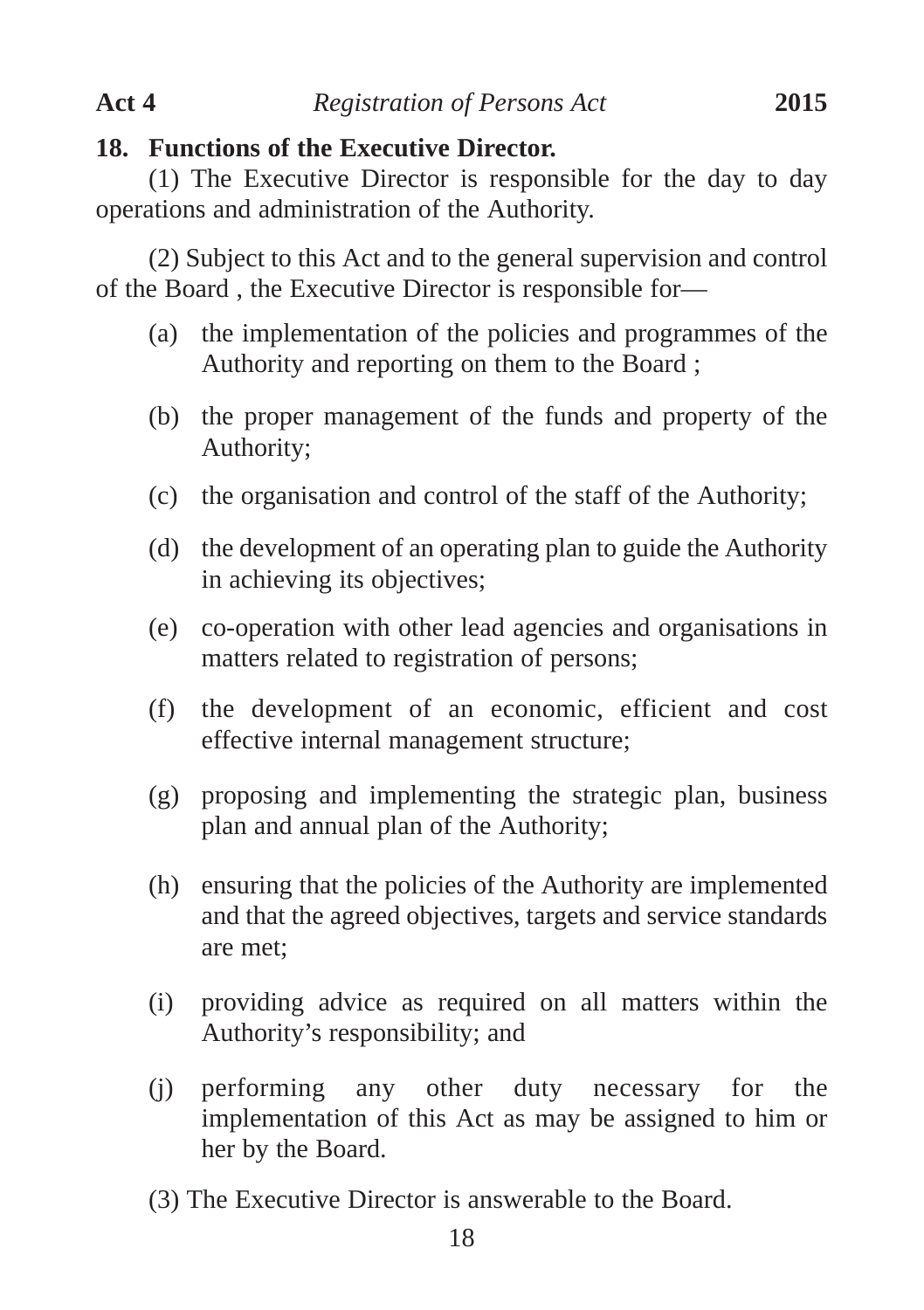#### **19. Secretary to the Authority.**

(1) There shall be a secretary to the Authority who shall be appointed by the Board on terms and conditions specified in the instrument of appointment.

(2) The secretary to the Authority shall be the principal legal adviser to the Board and the Authority;

(3) The secretary to the Authority shall be responsible for—

- (a) arranging the business at meetings of the Board;
- (b) taking the minutes of the meetings of the Board;
- (c) keeping the records of the decisions and other policy records of the Board;
- (d) performing any other function assigned by the Executive **Director**

(4) In the performance of his or her functions, the secretary is answerable to the Executive Director.

(5) The secretary to the Authority shall possess the relevant professional qualifications.

#### **20. Other officers and staff of the Authority.**

(1) The Board may appoint registration officers and other officers and staff of the Authority as may be necessary for the proper and efficient performance of the functions of the Authority.

(2) The employees appointed under this section shall hold office on such terms and conditions as may be determined by the Board and specified in their instruments of appointment.

(3) The Board shall regulate the manner of appointment, terms and conditions of service and the discipline of the staff appointed under this section.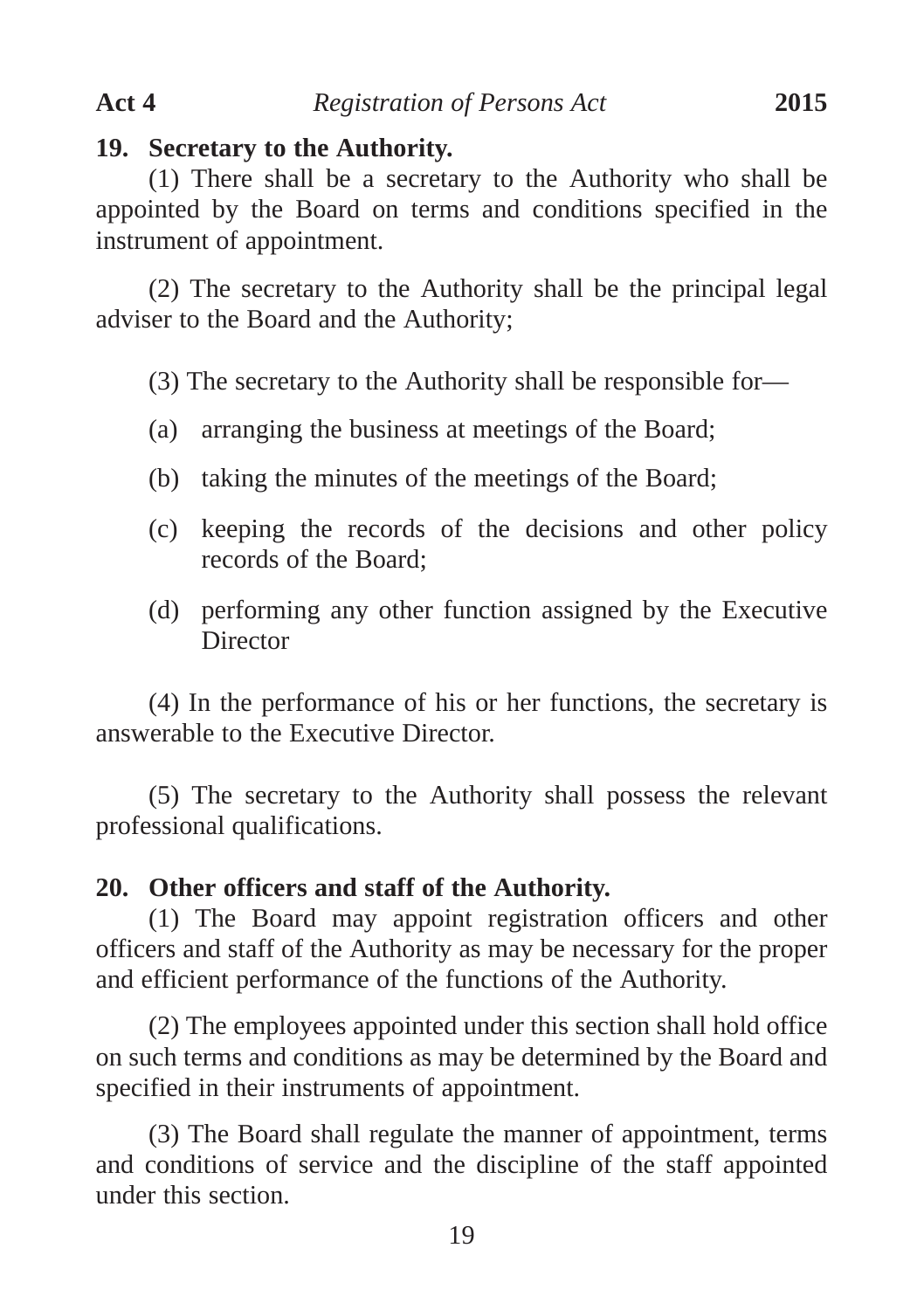PART IV—FINANCES

# **21. Funds and sources of revenue of the Authority.**

(1) The funds and sources of revenue of the Authority shall consist of—

- (a) money appropriated by Parliament for the purposes of the Authority;
- (b) grants, gifts or donations from the Government or other sources made with the approval of the Minister and the Minister responsible for finance;
- (c) revenue earned from activities of the Authority under this Act;
- (d) fees charged and civil fines and penalties recovered by the Authority; and
- (e) any other funds received by the Authority in the performance of its functions under this Act.

(2) All non-tax revenue raised by the Authority shall be remitted to the Consolidated fund.

# **22. Duty to operate on sound financial principles.**

In the performance of its functions under this Act, the Authority shall have due regard to sound financial principles.

# **23. Power to open and operate bank accounts.**

The Board with the authority of the Accountant General shall open and maintain such accounts as are necessary for the performance of the functions of the authority.

# **24. Borrowing powers.**

Subject to Article 159 of the Constitution, the Board may with the approval of Parliament borrow money as may be required for meeting its obligations or for the discharge of the functions of the Authority under this Act.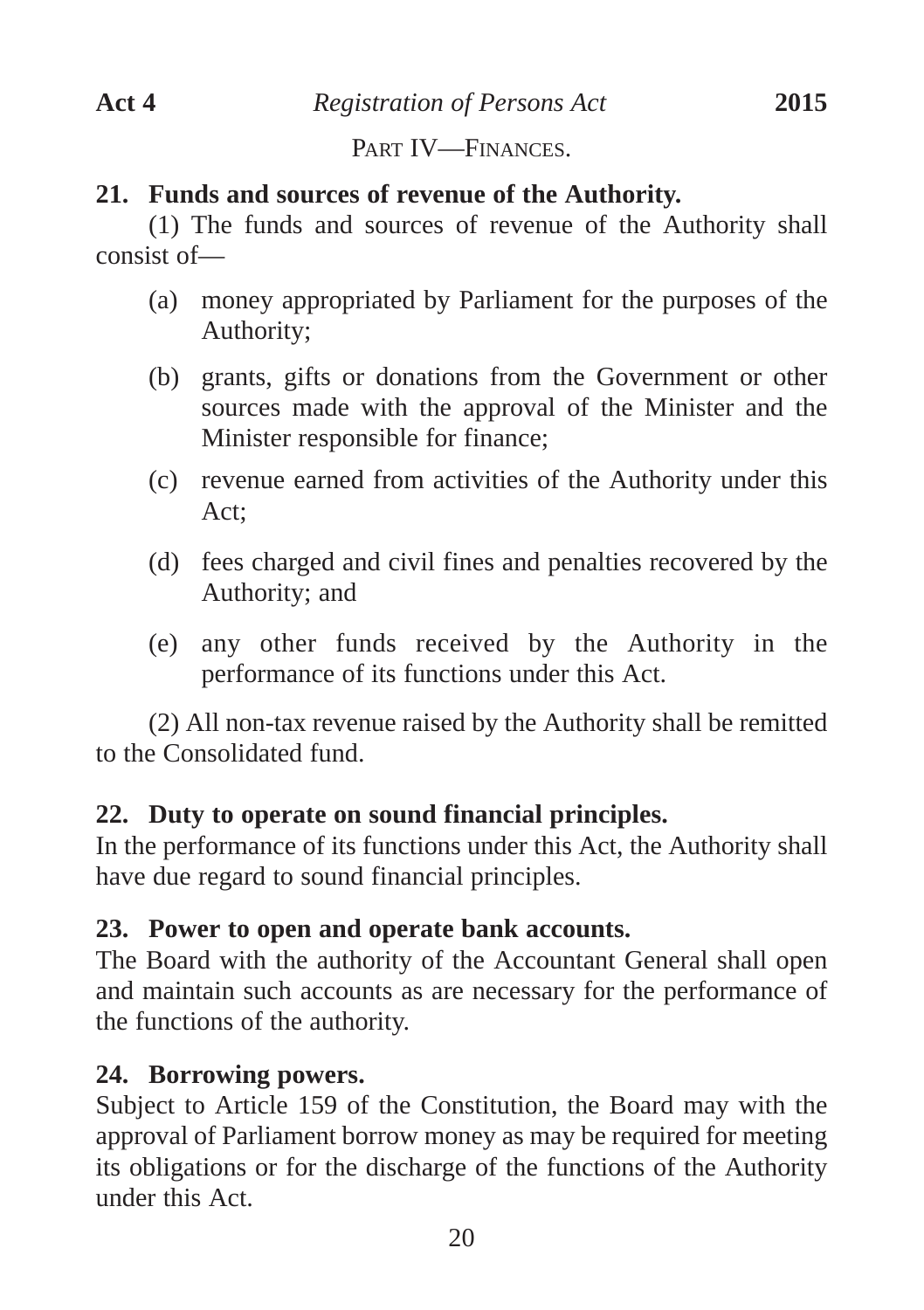#### **25. Estimates.**

(1) The Executive Director shall, within three months before the end of each financial year, cause to be prepared and submitted to the Board for its approval, estimates of the income and expenditure of the Authority for the next financial year.

(2) The Board shall, within two months of receipt of the estimates referred to in subsection (1), cause to be submitted to the Minister for his or her approval, the estimates of income and expenditure as approved by the Board.

#### **26. Financial year of Authority.**

The financial year of the Authority shall be same as the financial year of Government.

#### **27. Accounts and audit.**

(1) The Authority shall keep proper books of accounts and all records relating to the transactions and affairs of the Authority.

(2) The Auditor General or an auditor appointed by the Auditor General shall, in each financial year, audit the accounts of the Authority.

(3) The Auditor General or an auditor appointed by the Auditor General shall within three months after receipt of the accounts submit to Parliament a report on the audited accounts of the Authority.

(4) The Auditor General shall submit the audited accounts of the Authority to Parliament in accordance with the Public Finance Management Act, 2015.

PART V—REGISTRATION OF BIRTHS

#### **28. Compulsory registration of births.**

Subject to this Act, registration of every birth within Uganda is free and compulsory.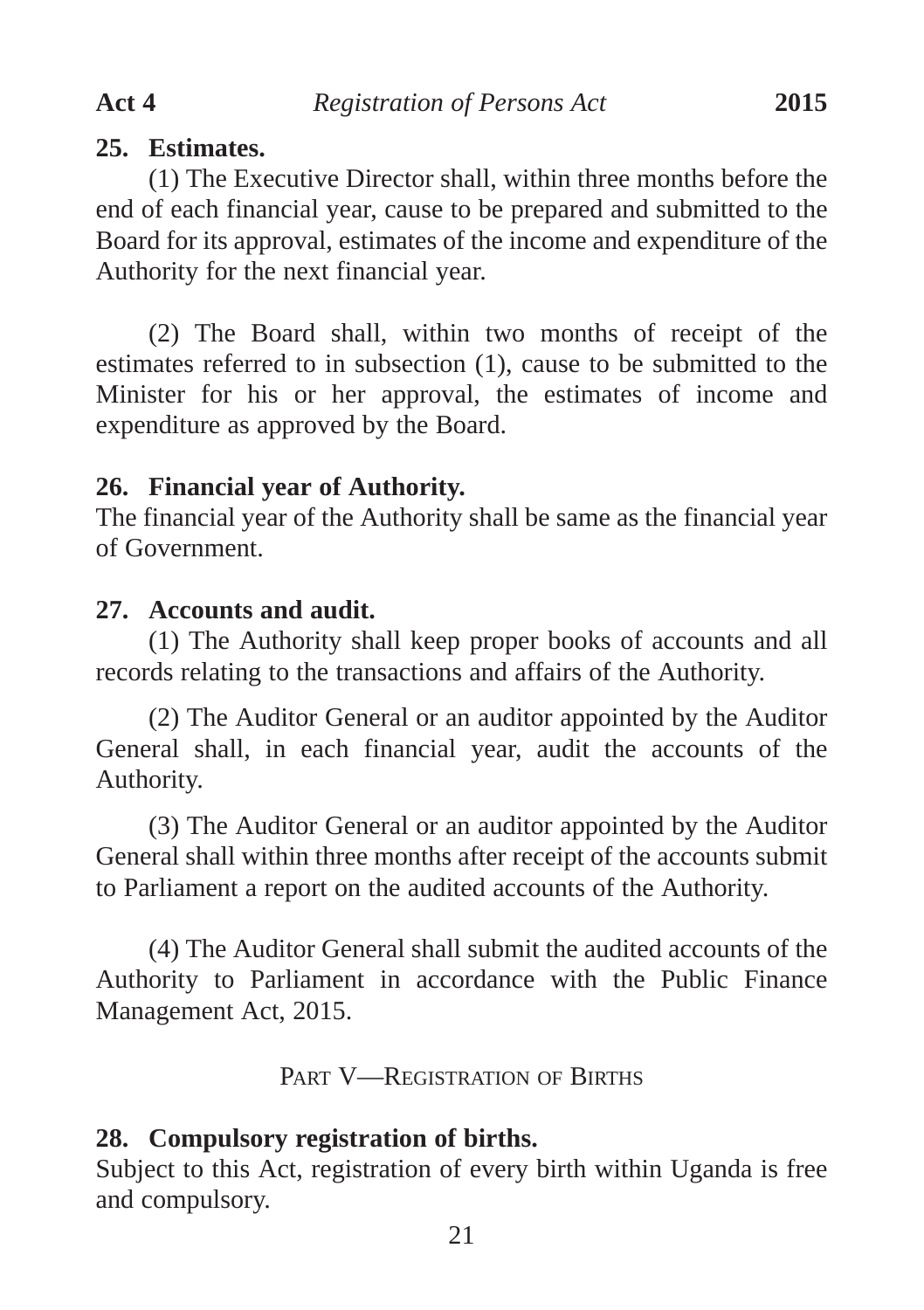(1) A registration officer in charge of a registration area shall register births and shall enter in the register, or cause to be entered, the prescribed particulars of every birth notified.

(2) Upon registration of a birth by a registration officer, the Authority will allocate a National Identification Number to a child identified as a citizen of Uganda or Alien Identification Number to a child identified as an alien.

# **30. Period for registration of birth.**

(1) A parent, guardian or the person having charge of a child, shall immediately after the date of birth or finding of a child notify the registration officer for the purpose of registration of the birth of that child.

(2) A birth not registered immediately, shall not be registered unless the registrar is satisfied as to the truth of the particulars and is directed to register them by the Executive Director.

# **31. Duty to give notice of birth.**

(1) Upon the birth of a child, it is the duty of—

- (a) both the father and mother of the child;
- (b) in the absence of the father or the mother or in the absence of either parent or in circumstances where the available parent lacks capacity to inform on the birth, the occupier of the house in which the child is born; or
- (c) in the absence of any of the stipulated informants under paragraphs (a) and(b), the guardian or the person having charge of the child, shall give notice of the birth to the registration officer of the registration area in which the birth occurs within such time as may be from time to time prescribed.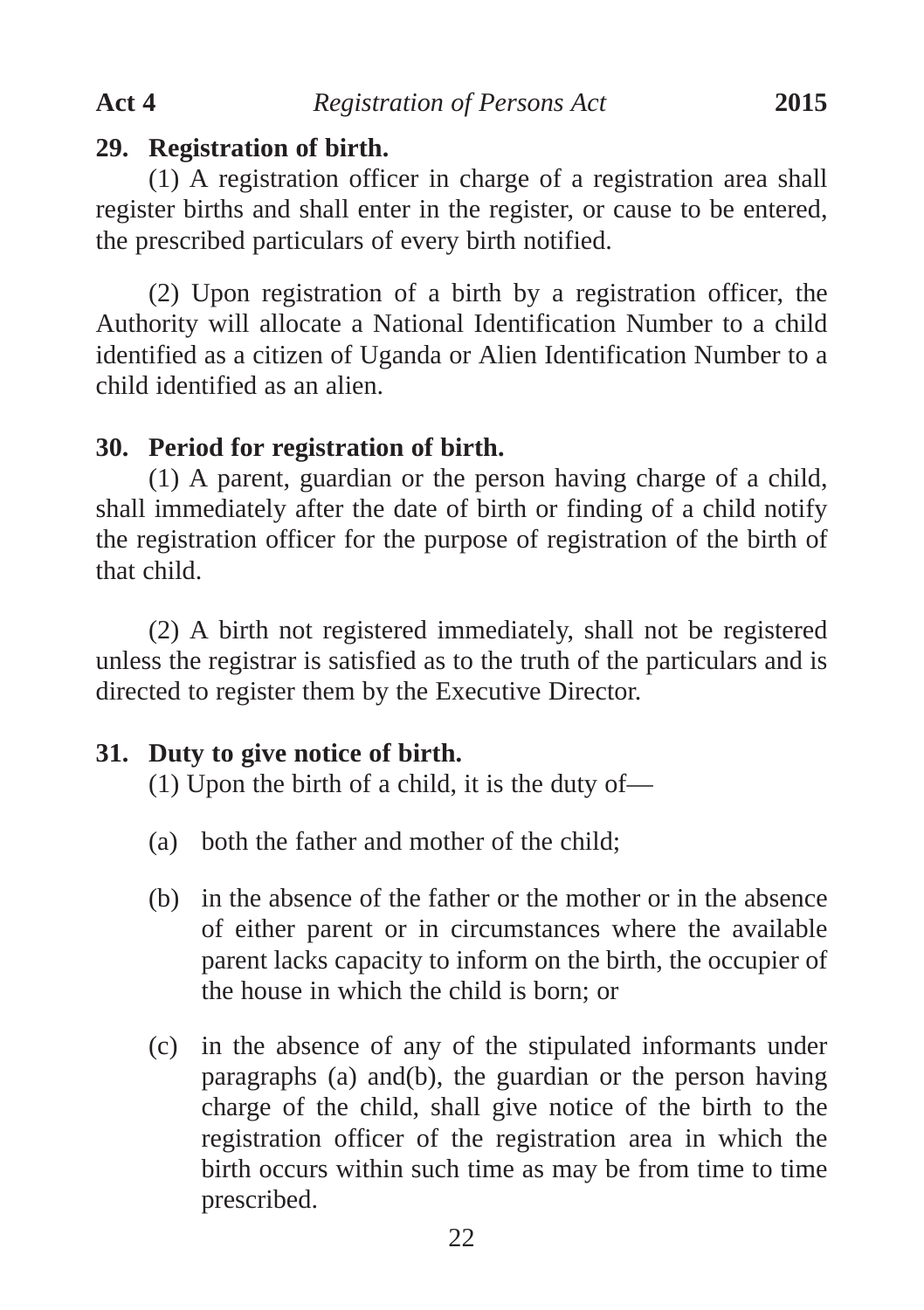(2) Where a birth occurs in a prison, hospital, orphanage, barracks or quarantine station, the officer in charge of the establishment in which the birth takes place shall ensure that the parents or guardian or person having charge of the child notify the registration officer of the birth.

# **32. Mode of registration of births.**

(1) A person giving notice of the birth of a child shall give the prescribed particulars, which shall be entered forthwith by the registration officer in the register, and the person notifying the birth shall certify to the correctness of the entry by signing or by affixing a mark to the register.

(2) The registration officer shall before entering any information in the register, ensure that a person giving notice under subsection (1) provides the following particulars—

- (a) in respect of a birth; the name, sex, date, disability if any weight at birth, place and district of birth;
- (b) in respect of the mother; the name, age, marital status, usual residence, nationality, National Identification Number or Alien Identification Number for citizens and Aliens respectively; level of education, profession or occupation, and previous births;
- (c) in respect of the father; the name, age, marital status, usual residence, nationality, National Identification Number or Alien Identification Number for citizens and Aliens respectively; level of education and profession or occupation; and
- (d) in respect of the informant, the name, capacity, nationality, National Identification Number or Alien Identification Number for citizens and Aliens respectively; signature of informant, and date of notification.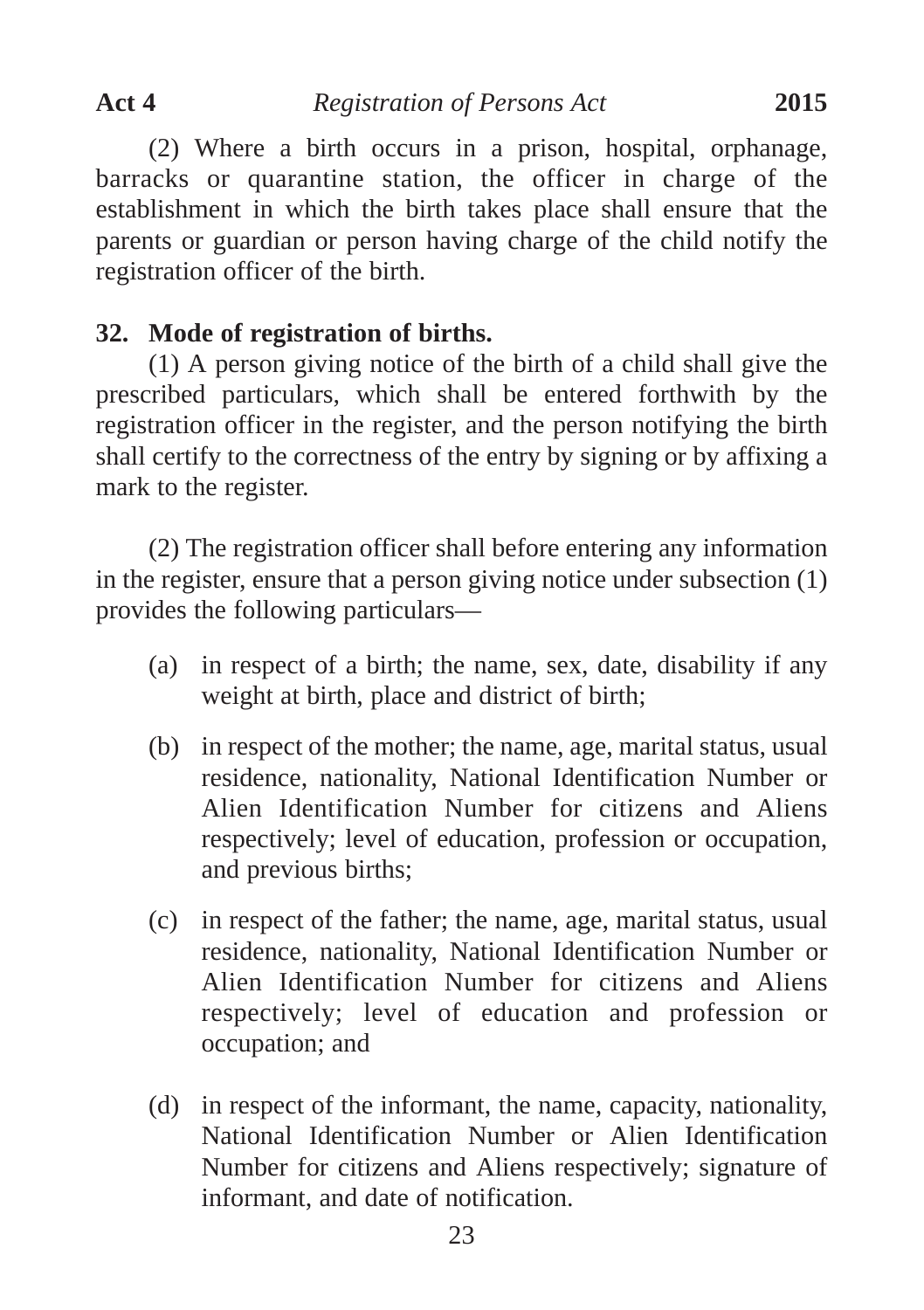#### **33. Birth registration of foundlings.**

(1) The Authority shall register presumed births as provided for under Article 11(1) of the Constitution.

(2) Any person who finds the child whose parents are unknown or any person who is given to take care of such a child shall report immediately to the nearest police station or health centre and thereafter, the person in charge of the police station or health centre as the case may be, shall cause to be registered such particulars concerning the birth of the child to registration officer in the registration area, in which the child was found.

# **34. Registration of births occurring outside Uganda.**

(1) A person giving notice of a birth occurring outside Uganda of a child whose parent or guardian is a citizen of Uganda, shall produce to the registration officer the following evidence of the birth—

- (a) a certificate of birth issued by the appropriate authority in the foreign country, with an English translation of the certificate if it is not in English; or
- (b) if a certificate of birth are not issued in the foreign country, a certificate of the birth given by the doctor, midwife or other persons who attended to the birth, with an English translation of the certificate if it is not in English; or
- (c) if there is a Uganda Mission in the country abroad, a certificate of an officer of the Mission that the officer is satisfied, from the evidence produced and inquiries the officer has made, that the particulars of the birth given in the certificate are correct; or
- (d) if there is no Uganda Mission in the country abroad, such other evidence as the Minister may prescribe in the Regulations.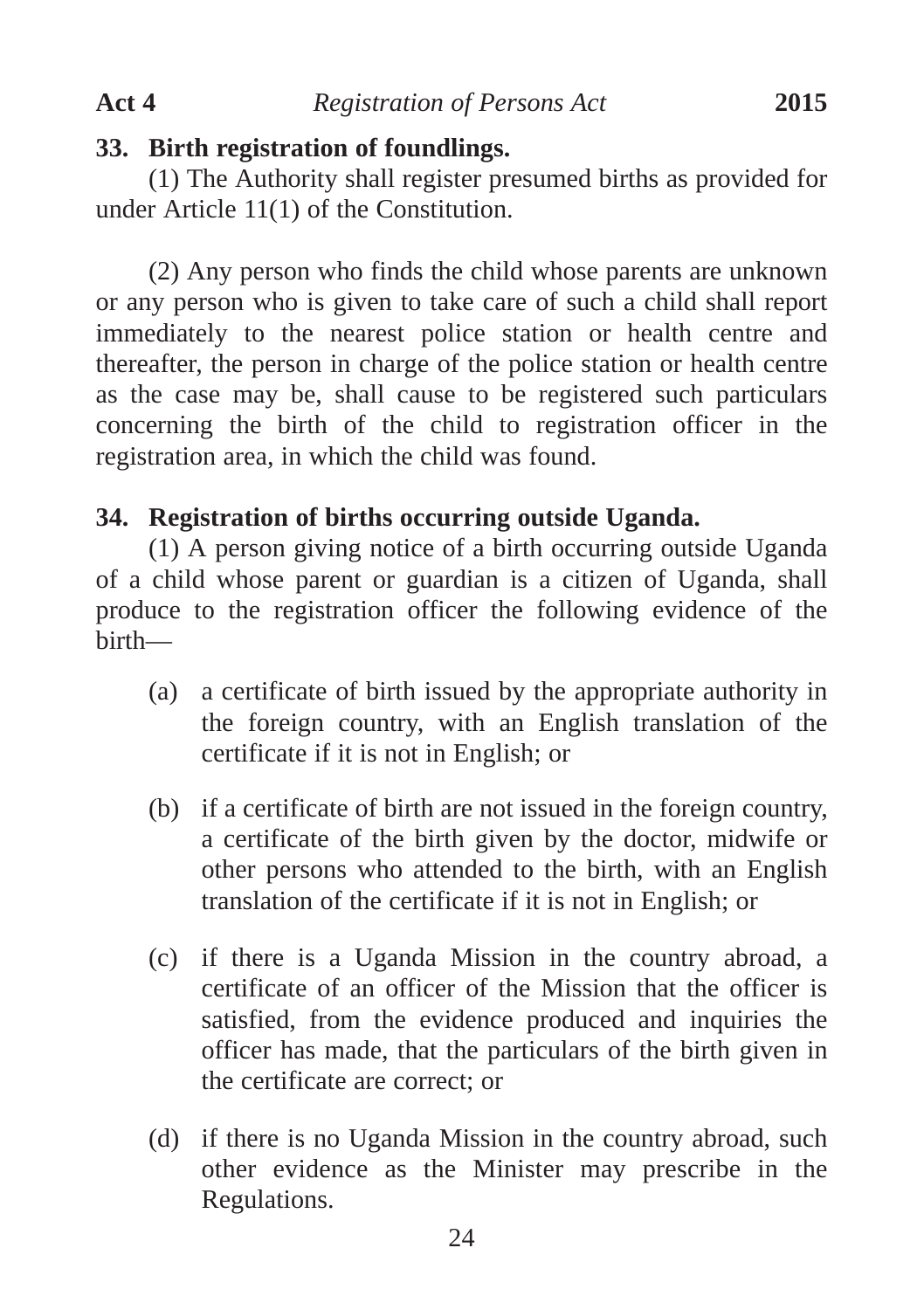(2) The person giving notice of the birth shall certify in writing to the registration officer the correctness and authenticity of the evidence which such person submits.

(3) Upon receiving the evidence required under subsection (1), the registration officer shall forthwith enter the prescribed particulars of the birth in the register of births occurring outside Uganda.

#### **35. Entry of father in the register in contested cases.**

(1) A person shall not be entered in the register as the father of any child except—

- (a) at the joint request of the father and mother of the child appearing physically before the registration officer;
- (b) upon the production to the registration officer of DNA tests results;
- (c) upon the production to the registration officer of a court order establishing paternity.

(2) In case of subsection 1(b) the person contesting parentage of the child shall be responsible for meeting the costs of carrying out the DNA test.

#### **36. Change of name of an adult.**

(1) Any person, being over the age of eighteen years or a widower, widow, divorced person or a married person, who wishes to change his or her name, shall cause to be published in the *Gazette* a notice in the prescribed form of his or her intention to do so.

(2) Not less than seven days after the publication of the notice, the person intending to change his or her name may apply in the prescribed form to the registration officer of the registration center in which his or her birth is registered.

25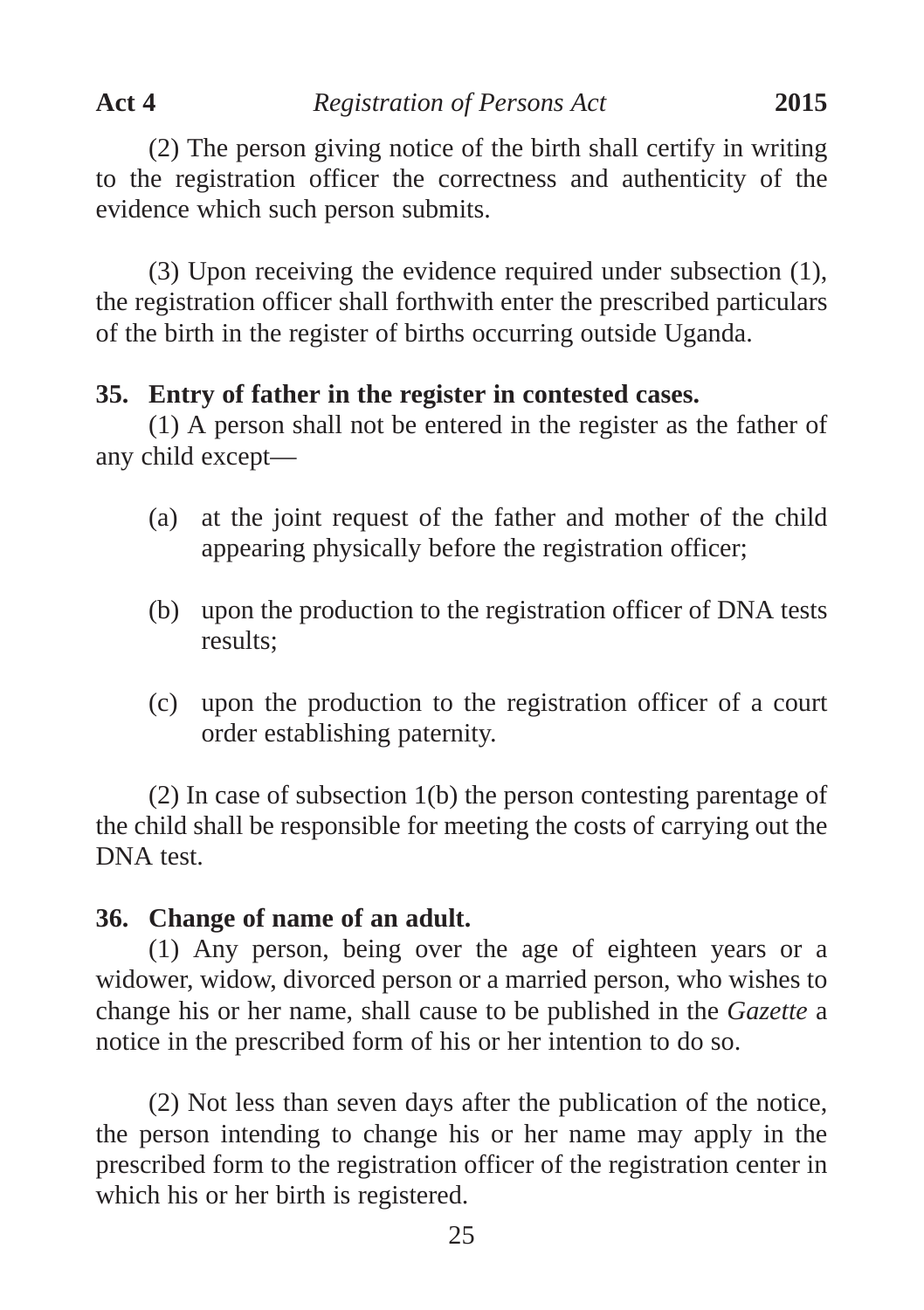(3) The registration officer shall, upon being satisfied that the requirements of this section have been carried out and upon payment of the prescribed fee, amend the register accordingly and shall sign and date the amendment.

# **37. Change of name of child.**

(1) The parents or guardian of any child under the age of eighteen years may apply in the prescribed form to the registration officer of registration center in which the birth of the child is registered to change the name of the child.

(2) The registration officer shall, upon payment of the prescribed fee, amend the register accordingly and shall sign and date the amendment.

# **38. Registration of a child born a hermaphrodite.**

If a child born a hermaphrodite, after being registered, through an operation, changes from a female to a male or from a male to a female and the change is certified by a medical doctor, the registration officer shall, with the approval of the Executive Director of the Authority upon application of the parents or guardian of that child update the particulars of the child, which appear on the register.

# **39. Certificate of birth.**

(1) Upon receipt of the application in the prescribed form and upon payment of the prescribed fee, the Authority shall issue a certificate in the prescribed form of the birth of any person compiled in the prescribed manner from the records and register in the Authority's custody.

(2) A certificate of birth issued under subsection (1) shall contain—

26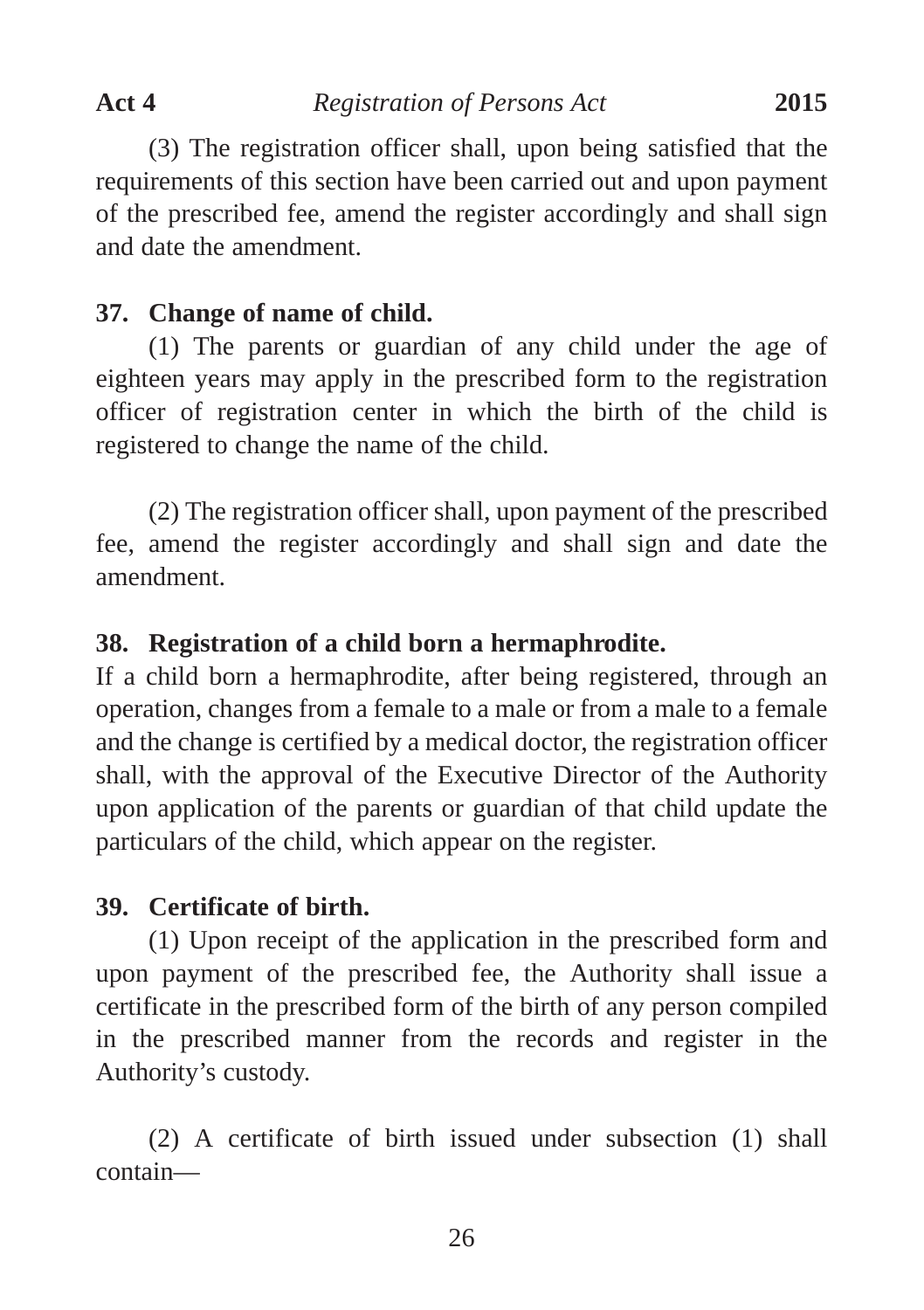- (a) the information concerning the child which shall include;
	- (i) name;
	- (ii) place of birth;
	- (iii) date of birth;
	- (iv) sex;
	- (v) nationality;
	- (vi) National Identification Number or Alien Identification Number of a child who is a citizen and alien respectively.
- (b) the information concerning the parents of the child which shall include the name, nationality, National Identification Number or Alien Identification Number for citizens and Aliens parents respectively; and
- (c) any other information as may be prescribed by the Minister.

(3) The information contained in a certificate of birth issued under this Act is presumed to be correct and it may be received as evidence in any judicial proceedings.

(4) A child who has been entered in the register and has been issued with a certificate of birth shall be issued with another certificate of birth upon adoption.

#### **40. Production of certificate of birth.**

(1) Any ministry, department, agency or institution, in the exercise of its lawful function, may require production of a certificate of birth and such requirement shall be lawful.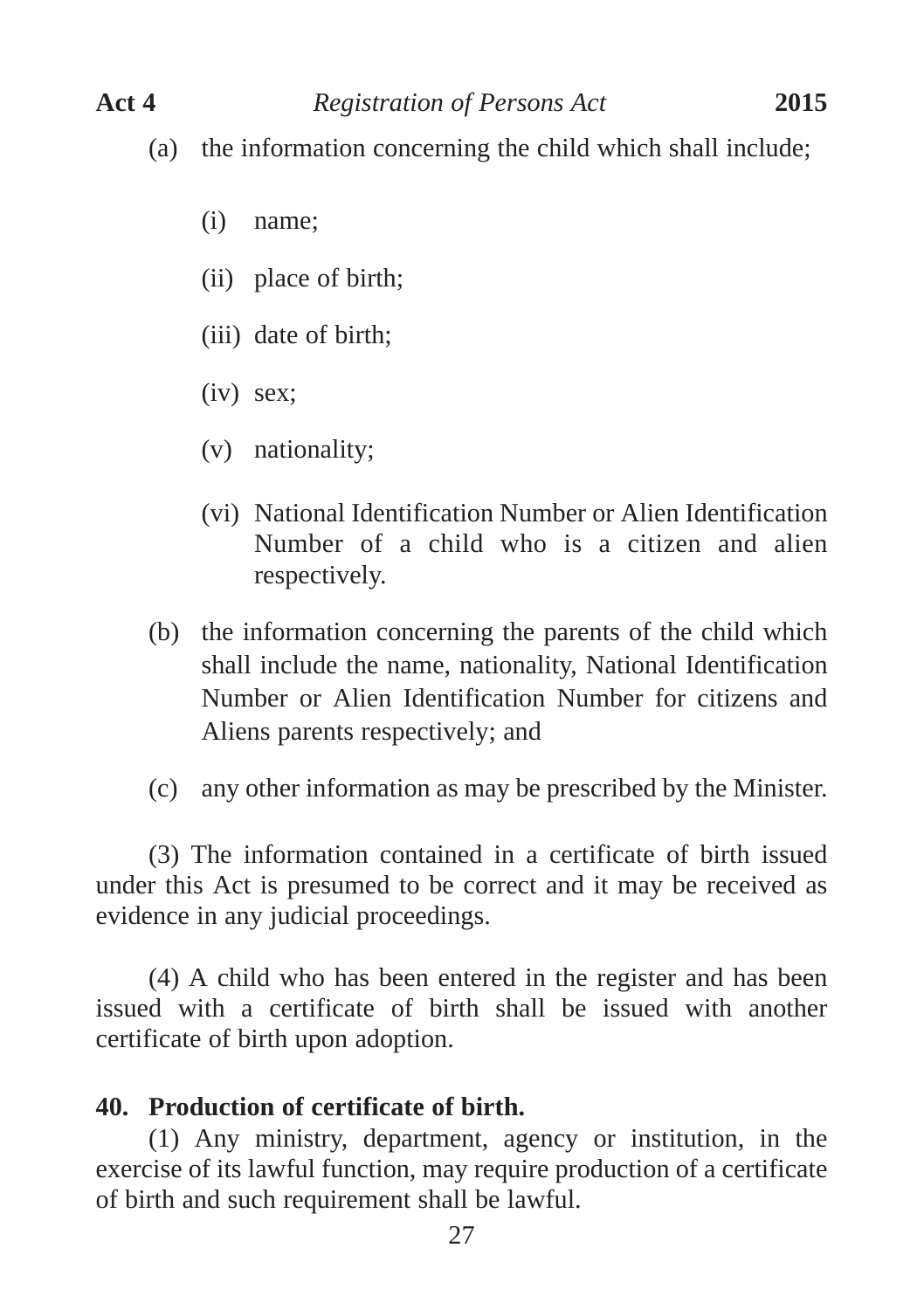(2) Any ministry, department, agency or institution under subsection (1) may, notwithstanding the provisions of any other law for the time being, defer consideration of the service until the certificate of birth of the said person has been produced or other proof that the birth of the person has been registered is provided.

PART VI—REGISTRATION OF DEATHS

# **41. Compulsory registration of deaths.**

Subject to this Act, registration of every death within Uganda is free and compulsory.

# **42. Registration of deaths.**

A registration officer in charge of a registration area shall register deaths and shall enter in the register, or cause to be entered, the prescribed particulars of every death notified.

# **43. Duty to give notice of death.**

(1) Upon the death of any person, it is the duty of—

- (a) the next of kin or the relative of the deceased present at the time of death of the deceased;
- (b) in the absence of persons contemplated in paragraph (a), the next of kin or relative of the deceased dwelling or being in the same area as the deceased; or
- (c) in the absence of persons contemplated in paragraphs (a) and (b), the occupier of the house in which to the person's knowledge the death took place or an inmate of the house in which the death took place or any person finding or taking charge of the body of the deceased person or causing the body of the deceased person to be disposed of, in that order,

to give notice to the registration officer of the area in which the death took place within such time as may be prescribed.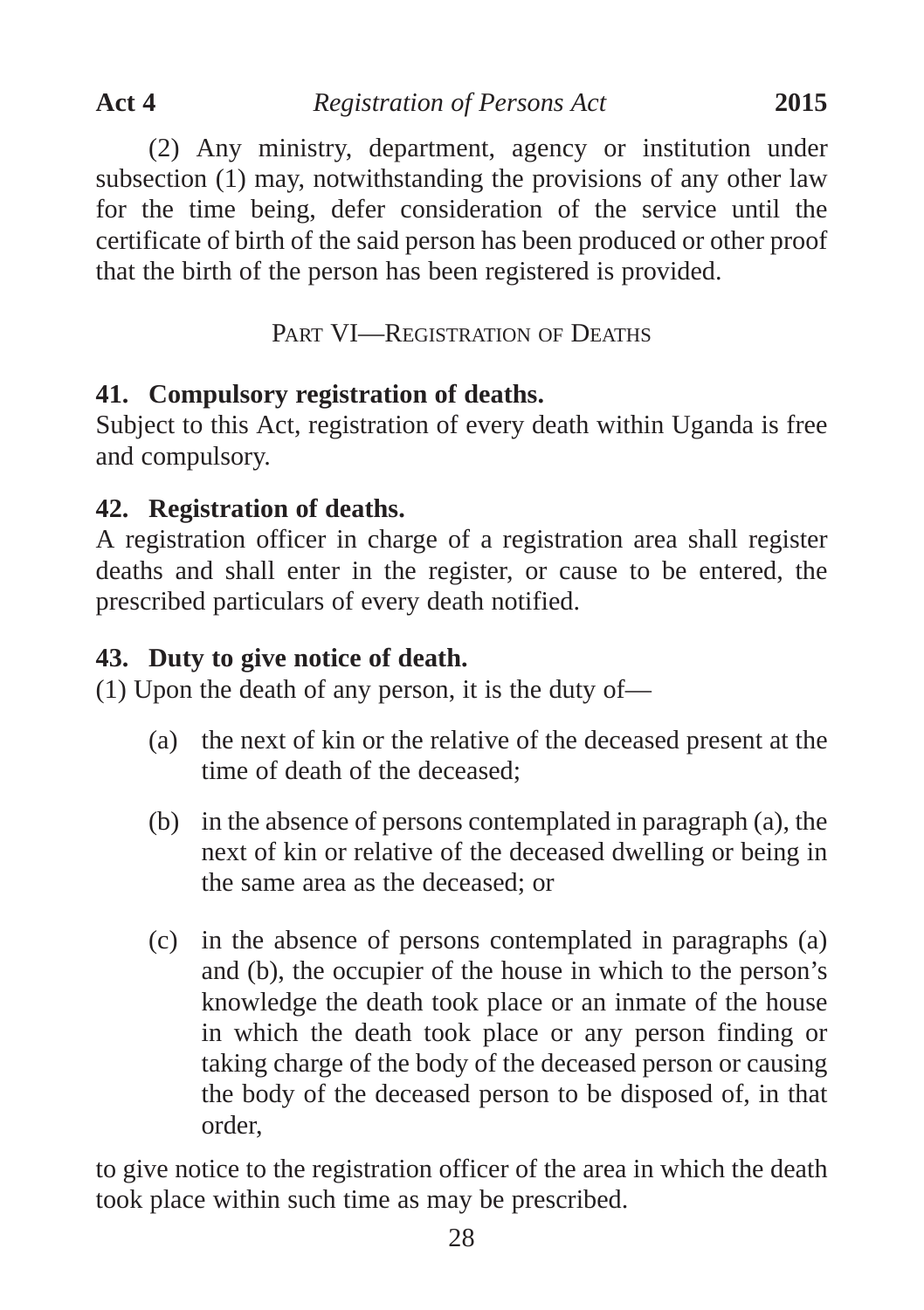#### **44. Mode of notification and registration of death.**

(1) A person giving notice of a death shall, to the best of the person's knowledge and ability, give the prescribed particulars, which shall be entered forthwith by the registration officer in the register.

(2) A person notifying the registration officer in subsection (1) shall certify to the correctness of the entry by signing or affixing a mark on the register.

(3) Every death shall be registered immediately it occurs and in any case, not more than three months from the date of that death.

(4) A death shall not be registered after the expiration of three months from the date of that death except upon the applicant complying with such requirements as may be provided for in the regulations.

# **45. Registration of deaths occurring outside Uganda.**

(1) A person giving notice of the death of a citizen of Uganda which occurred outside Uganda shall produce to the registration officer the—

- (a) certificate of death issued by the appropriate authority in the country in which the death occurred, with an English translation of the certificate, if it is not in English;
- (b) where there is a Uganda Mission in the country in which the death occurred, a certification by an officer of the Mission that the officer is satisfied, from the evidence produced to that officer and inquiries which the officer has made, that the particulars of the death given are correct; or
- (c) where there is no Uganda Mission in the country, any other evidence as the Minister may prescribe in the Regulations.

(2) The person giving notice of the death shall certify in writing, to the registration officer, the correctness and authenticity of the evidence produced.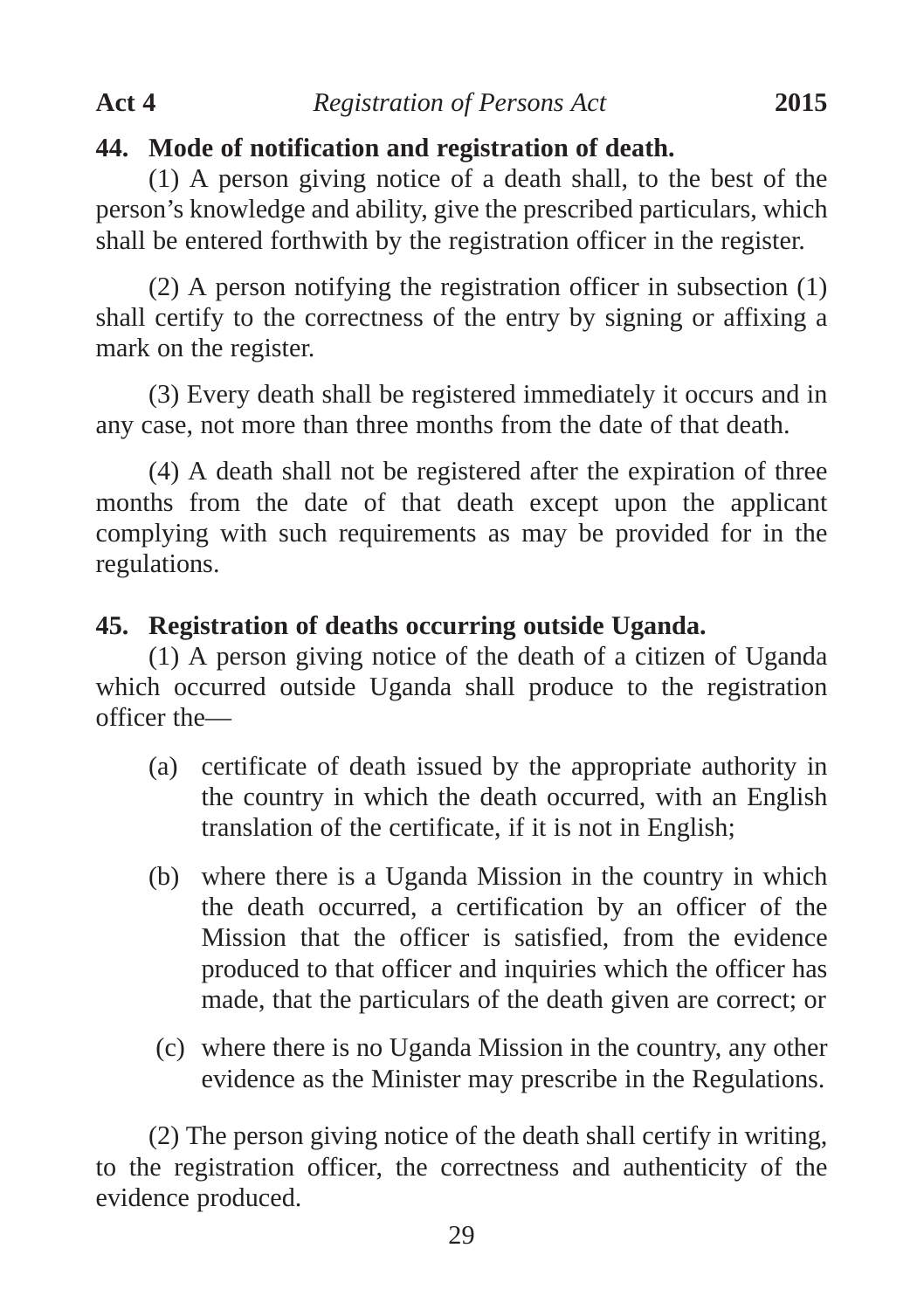(3) Upon receiving the information required under subsection (1), the registration officer shall enter the particulars of the death in the register in the prescribed manner.

#### **46. Certificate of cause of death.**

(1) In the case of a death occurring in Uganda of any person who has been attended during the person's last illness by a medical officer, the medical officer shall sign a certificate stating to the best of the medical officer's knowledge and belief the cause of death.

(2) A certificate of cause of death signed in accordance with subsection (1) shall be forwarded forthwith by the medical officer to the registration officer who shall cause the particulars of such death to be entered in the register in the prescribed manner.

(3) A medical officer who refuses or fails without reasonable cause to comply with any of the provisions of this section commits an offence and is liable, on conviction, to imprisonment for a term not exceeding one year or a fine not exceeding twenty four currency points or both.

(4) Subject to the Inquest Act, where an inquest is held on the body of a deceased person, the Magistrate holding the inquest shall forward to the registration officer a certified copy of such finding and upon receipt of such report, shall cause the particulars of such death to be entered in the register in the prescribed manner."

#### **47. Presumption of death**.

(1) Where it is proved that a person has not been seen and has not been heard of for seven years by those who might be expected to have seen or heard of the person if the person were alive, there shall be a rebuttable presumption that the person is dead.

(2) Where a person is presumed dead in accordance with subsection (1), any person who would have been under a duty under section 43 of this Act to give notice of the death of the person being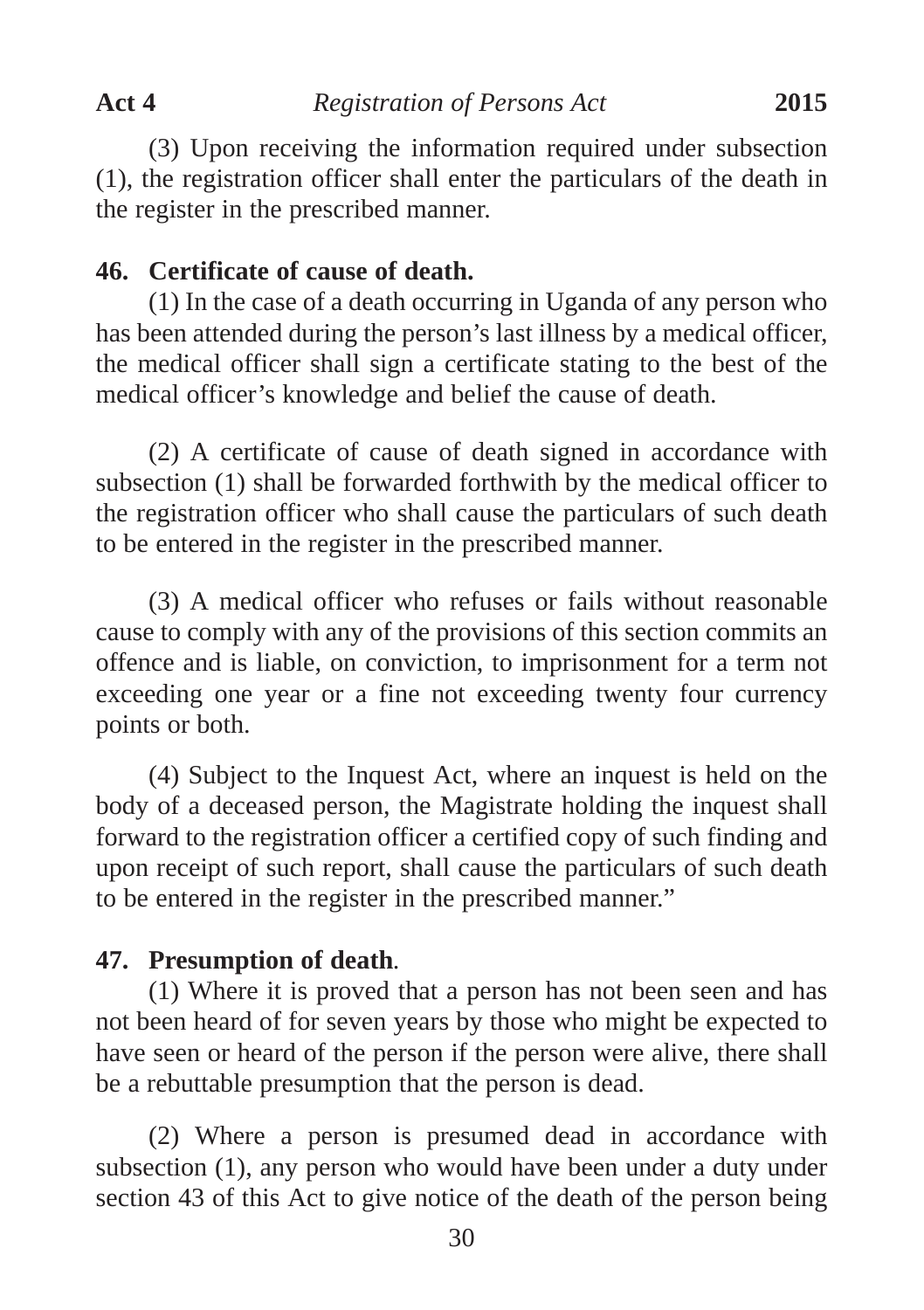presumed dead may apply for an order of a presumption of death in a court of competent jurisdiction, and the order, once issued, shall be served upon the Authority and shall have the same effect as a certificate of death issued under this Act.

(3) The Authority shall register presumed deaths and shall enter therein all orders issued by the court and served upon the Authority in respect of presumed deaths.

# **48. Certificate of death.**

(1) The Authority shall upon application and payment of the prescribed fee issue a certificate of death in the prescribed form.

(2) A certificate of death issued under subsection (1) shall contain the—

- (a) information concerning the deceased which shall include;
	- (i) name;
	- (ii) date of birth;
	- (iii) place of birth;
	- (iv) date of death;
	- (v) place of death;
	- (vi) sex;
	- (vii) nationality;
	- (viii)National Identification Number or Alien Identification Number of a deceased who is a citizen of Uganda and alien respectively;
	- (ix) cause of death; and
- (b) any other information as may be prescribed by the Minister.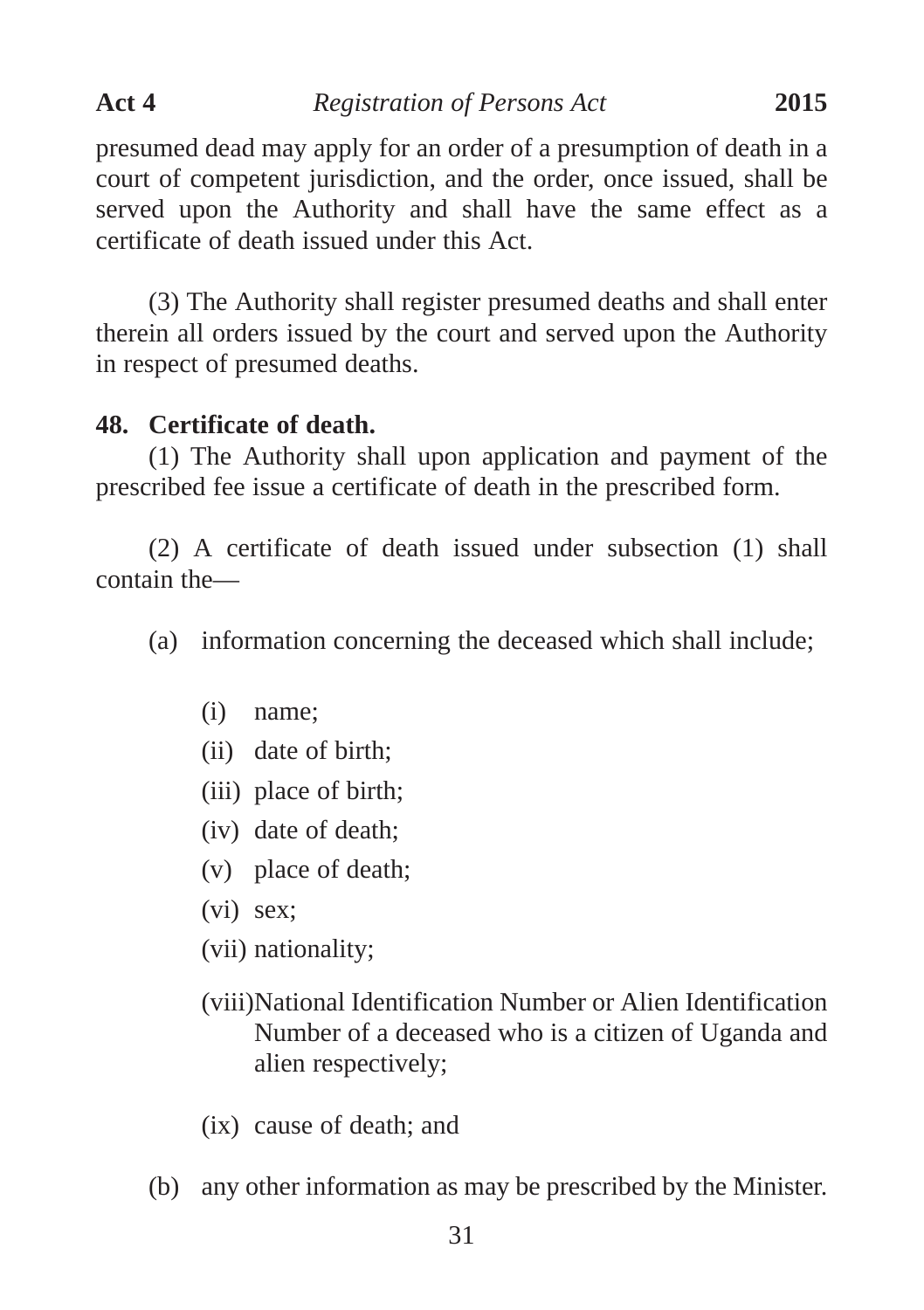(3) The information contained in a certificate of death issued under this Act is presumed to be correct and it may be received as evidence in any judicial proceedings.

PART VII—GENERAL PROVISIONS UNDER PART V AND PART VI

#### **49. Monthly returns.**

Within ten days of the last day of each month, every registration officer shall forward to the supervising officer a copy of all entries made by him or her in the register during the preceding month.

#### **50. Certified copies.**

(1) Upon payment of the prescribed fee by the applicant, the Authority shall furnish a certified copy of any entry in a register or return in its custody or a certified copy of any extract from that entry.

(2) The copy of any entry in the register or return, or a copy of any extract from the entry, which is certified under the hand of the authorised staff of the Authority to be a correct copy, shall be *prima facie* evidence in all court proceedings of the facts contained in the copy.

#### **51. Correction of errors.**

(1) The Executive Director may authorise staff of the Authority in writing to correct any error in the register, return, index or certificate.

(2) Any correction made under subsection (1) shall be done without erasure and shall be authenticated by the Executive Director or other staff of the Authority as may be authorised by the Executive Director.

# **52. Failure to register a birth or death**

A person who, being under a duty to register the birth or death of a person, fails to do so within the prescribed period or refuses to state any of the prescribed particulars commits an offence and is liable to a fine not exceeding six currency points or to imprisonment not exceeding three months.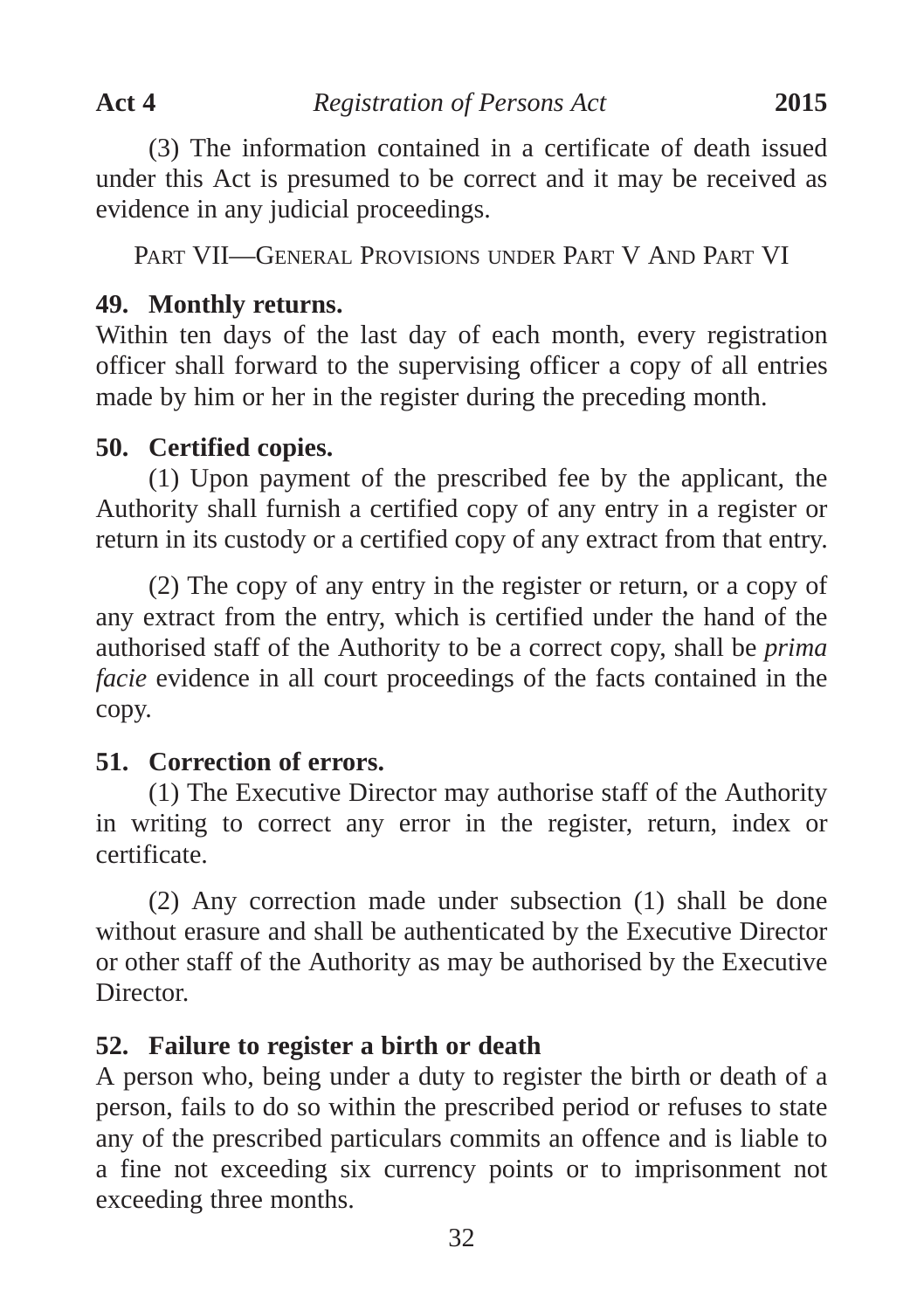# **53**. **Falsifying information**

A person who willfully gives any false information or particulars for the purpose of registration is liable to a fine not exceeding twelve currency points or to a term of imprisonment not exceeding six months.

PART VIII—COMPULSORY REGISTRATION

# **54. Compulsory registration.**

(1) The following persons shall register with the Authority—

- (a) citizens of Uganda resident in or outside Uganda;
- (b) subject to this Act, alien residents issued with a permit, certificate or pass under the Uganda Citizenship and Immigration Control Act.
- (2) In the case of a person—
- (a) below the age of eighteen years, it is the duty of the parent, guardian or other person responsible for the supervision or welfare of the person to take steps to cause the person to be registered; and
- (b) incapacitated by illness, old age or other reason from applying for registration, it shall be the duty of the guardian or other person responsible for the supervision or welfare of the person to take steps to cause the person to be registered.

# **55. Registration requirements.**

(1) For the purposes of registration, every person shall provide to the Authority the information specified in Schedule 3.

(2) The Authority may, before registering a person, require the person to provide proof of the information required for the purposes of this Act.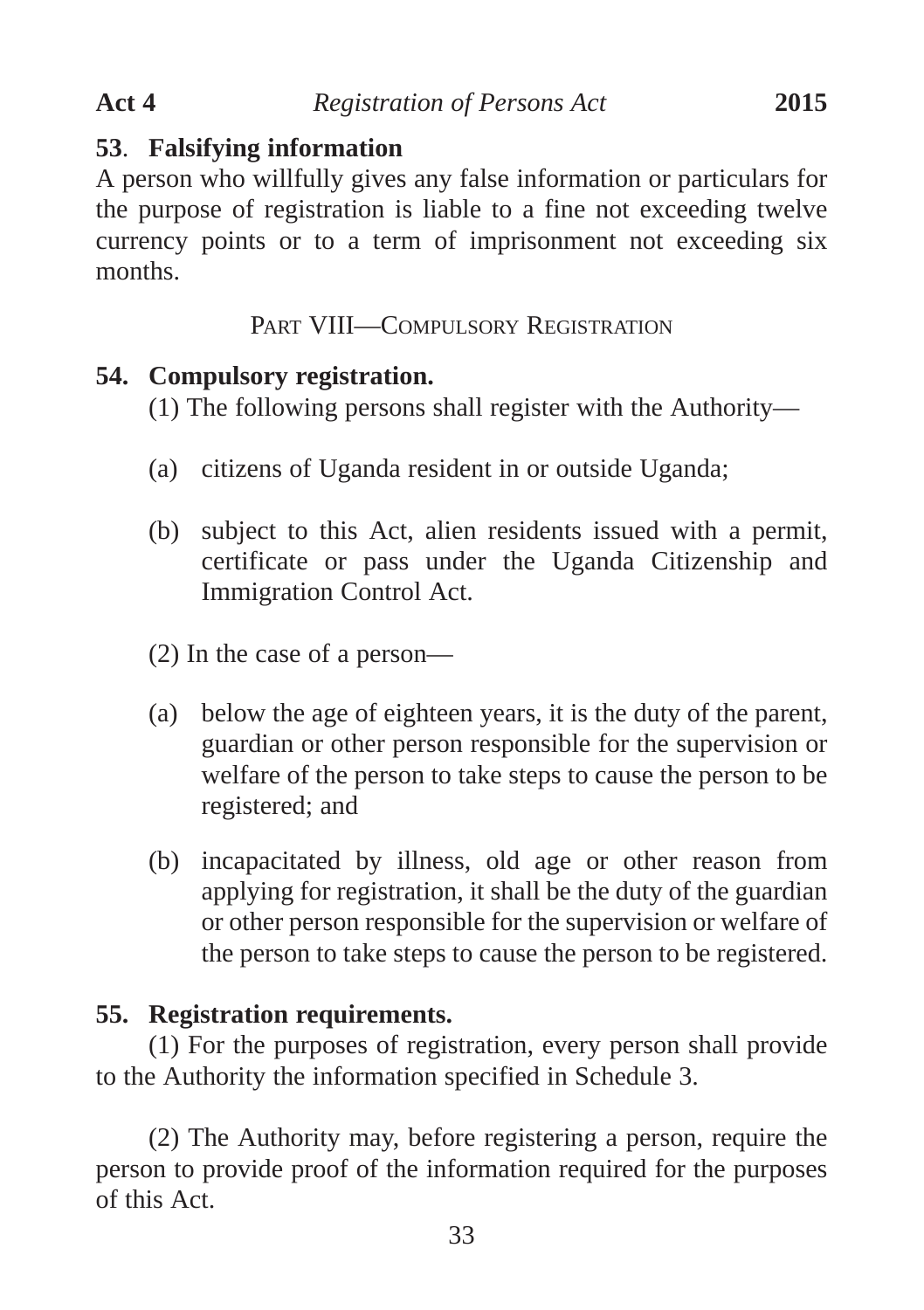(3) The Authority may require a person applying to be registered to produce any of the following—

- (a) a birth certificate;
- (b) where applicable, a voter's card, a driving permit, a passport, a baptismal certificate;
- (c) any other information prescribed under the Act.

(4) Where an applicant is unable to produce any of the documents, a relative of the applicant or a person prescribed by the Minister, may identify the applicant under oath.

(5) Without limiting the general effect of subsection (1), an individual—

- (a) who has acquired dual citizenship status shall produce the relevant certificate of the other citizenship;
- (b) who has acquired Uganda citizenship by registration or naturalisation shall produce the certificate of registration or naturalisation.

(6) It shall be the duty of an applicant to prove citizenship of Uganda before being registered under this Act.

# **56. Registration period.**

(1) The Minister shall, from time to time, by notice in the *Gazette* and the mass media, prescribe the dates upon which every person required to register under this Act shall register.

(2) The Minister may divide the persons required to register into different categories and appoint different dates for registration of persons in the different classes of locations.

(3) A person, who is outside Uganda at the time prescribed for registration, shall within thirty days of returning to Uganda attend before a registration officer for registration.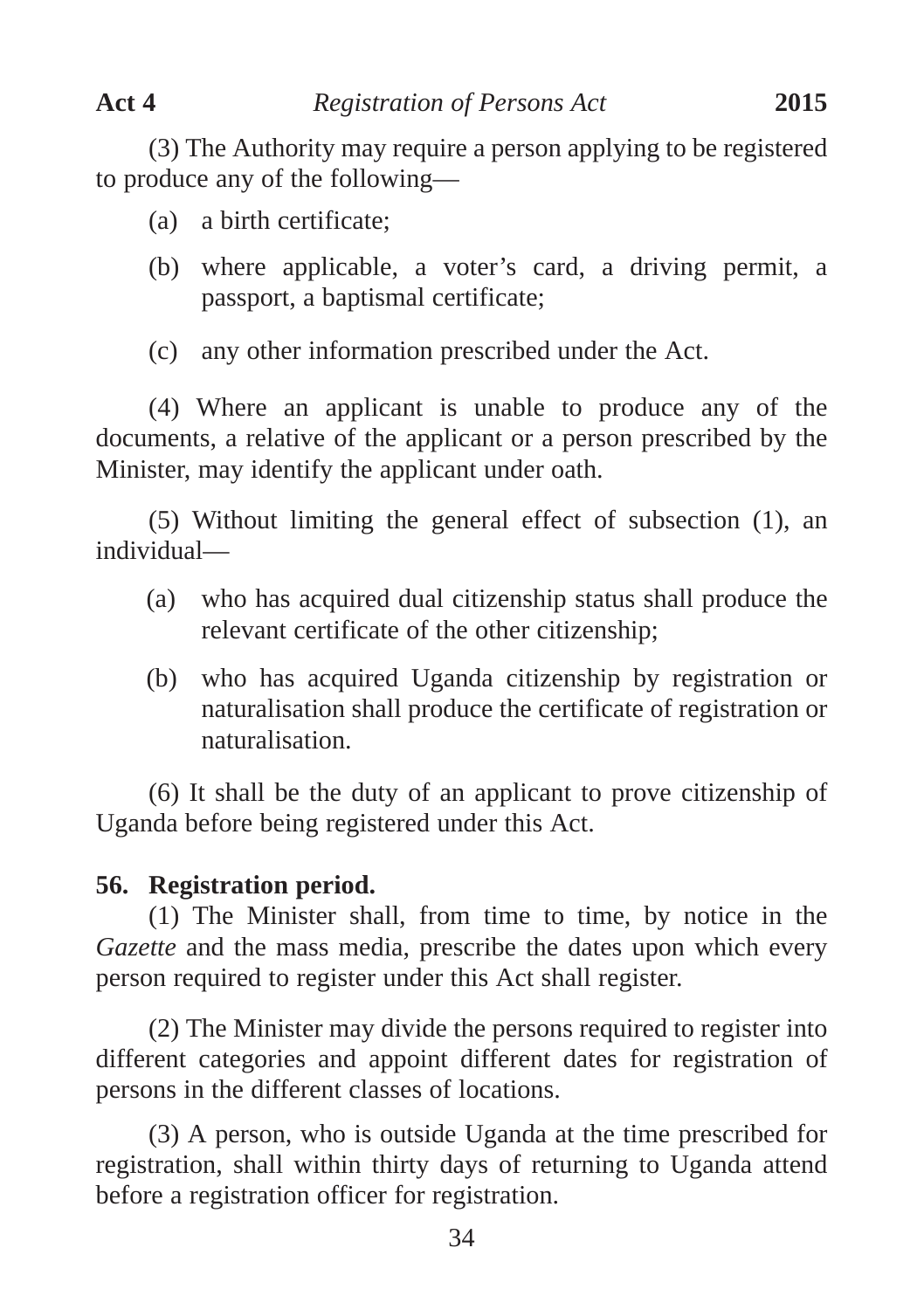#### **57. Cancellation of registration.**

(1) The Authority shall cancel the registration of a person where—

- (a) a person has under the law ceased to be a citizen of Uganda;
- (b) the registration is based on inaccurate or incomplete information;
- (c) the registration was obtained by fraud, false representation, bribery or deceit;
- (d) the card needs to be re-issued due to a defect;
- (e) double or multiple registrations have taken place; or
- (f) there is an order of court for cancellation of registration

(2) Before cancellation of the registration and revocation of the document of registration and identification as provided for in subsection (1), the Authority shall issue notice to the holder of the Authority's intention to cancel the registration and shall provide the person with reasonable opportunity and forum to show cause why the registration should not be cancelled.

(3) Where the registration of a citizen is cancelled or revoked but such cancellation or revocation is not due to the loss of the person's Ugandan citizenship, such person may file a new application for registration within such time and upon meeting such conditions as may be provided for in the Regulations under this Act.

(4) The Minister shall by notice in the *Gazette* publish the names and numbers of documents of registration and identification of the persons whose registration has been cancelled including those who have refused, neglected or failed to surrender the document of registration and identification.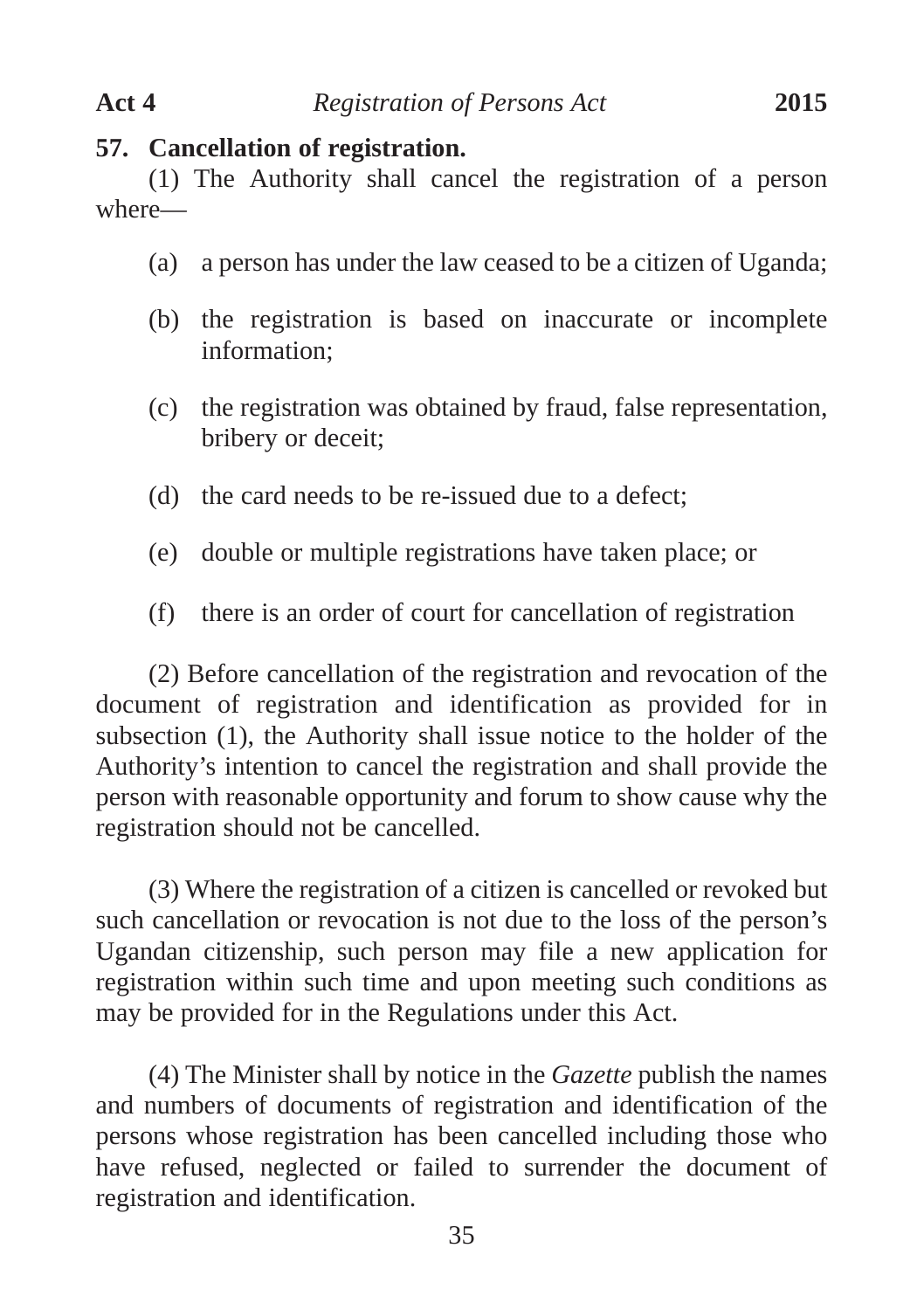PART IX—REGISTRATION CENTRES AND RESPONSIBILITIES OF REGISTRATION OFFICERS

#### **58. Designation of registration centres in Uganda.**

(1) The Authority shall by notice in the *Gazette* designate registration centres for the purpose of registration.

(2) For the purposes of subsection (1), the Authority may use the polling stations created by the Electoral Commission.

(3) Notwithstanding subsection (1), the Authority may adopt other means that it considers appropriate to access persons to be registered.

# **59. Registration centres abroad.**

(1) The official premises of a Uganda Mission shall serve as a registration centre for the purpose of this Act.

(2) Notwithstanding subsection (1), the Board may designate other locations outside Uganda as registration centres after consultation with the Minister responsible for foreign Affairs.

# **60. Responsibilities of registration officers.**

(1) A registration officer shall—

- (a) ensure the accurate recording of information of an applicant;
- (b) exercise control over the registration processes at a registration centre;
- (c) have custody of registration forms, equipment and other materials assigned to the registration centre;
- (d) promptly and in the most practicable manner report any difficulty that is encountered at the registration centre;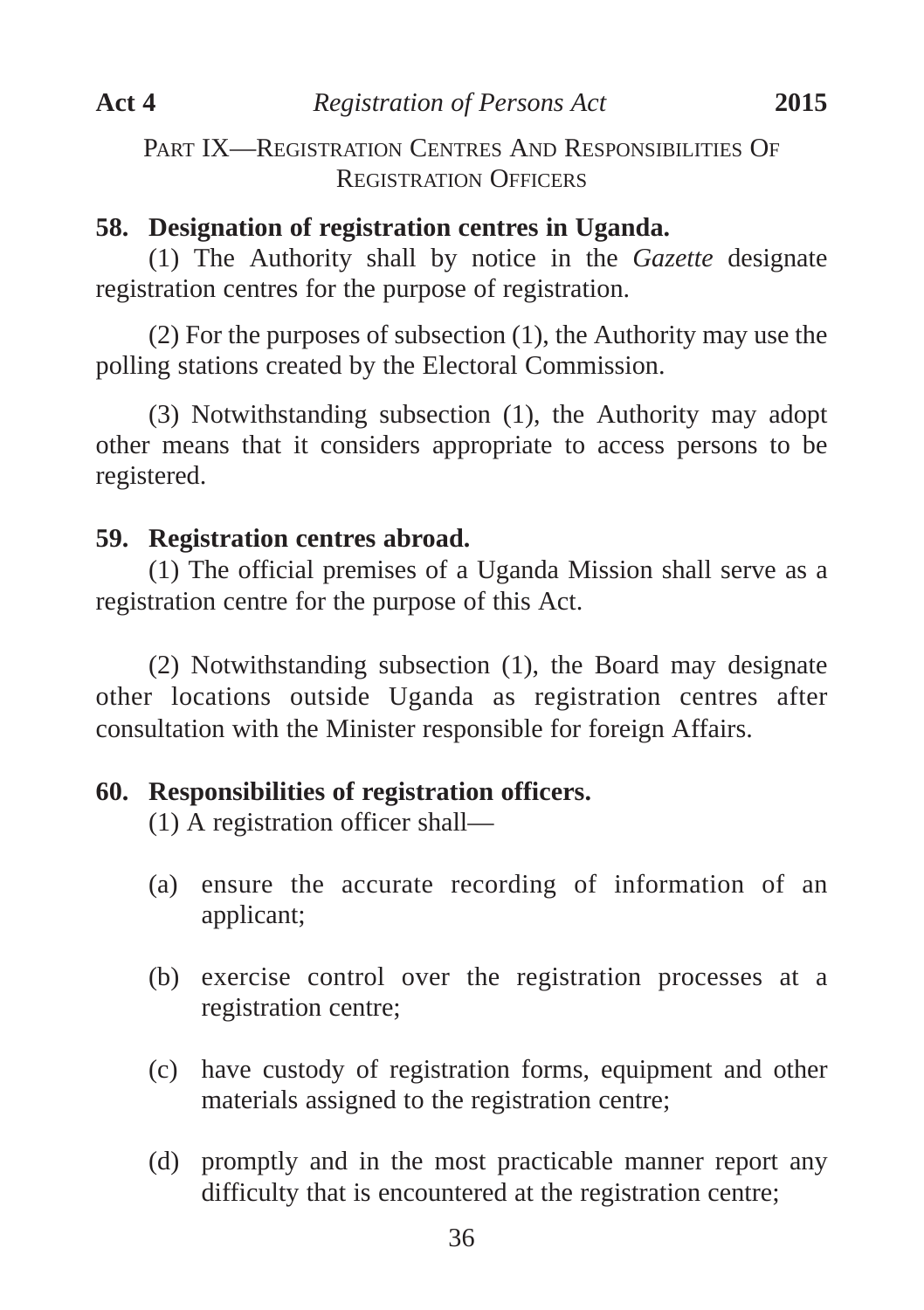(e) at the close of each month, forward personally to the supervising officer a return of the registrations made in the month in the prescribed form.

#### **61. Non-disclosure of information by registration officers.**

A registration officer or a person, who processes personal data on behalf of the Authority, shall treat the information which comes to the knowledge of the person as confidential and shall not disclose the information unless required by law.

PART X—NATIONAL IDENTIFICATION REGISTER.

#### **62. National Identification Register.**

(1) The Authority shall establish a National Identification Register.

(2) The register shall be maintained as an electronic database or in any other form.

#### **63. Content of the register.**

The register shall contain information on all persons required to be registered under this Act.

# **64. Continuous update of information.**

(1) The Authority shall update the information contained in the Register on a continuing basis.

(2) For the purposes of this section, the Authority may use the information from other databases in Government agencies relating to registration of persons to update the register.

(3) A person registered under this Act shall notify the Authority of any change or error in the information recorded about that person in the register.

37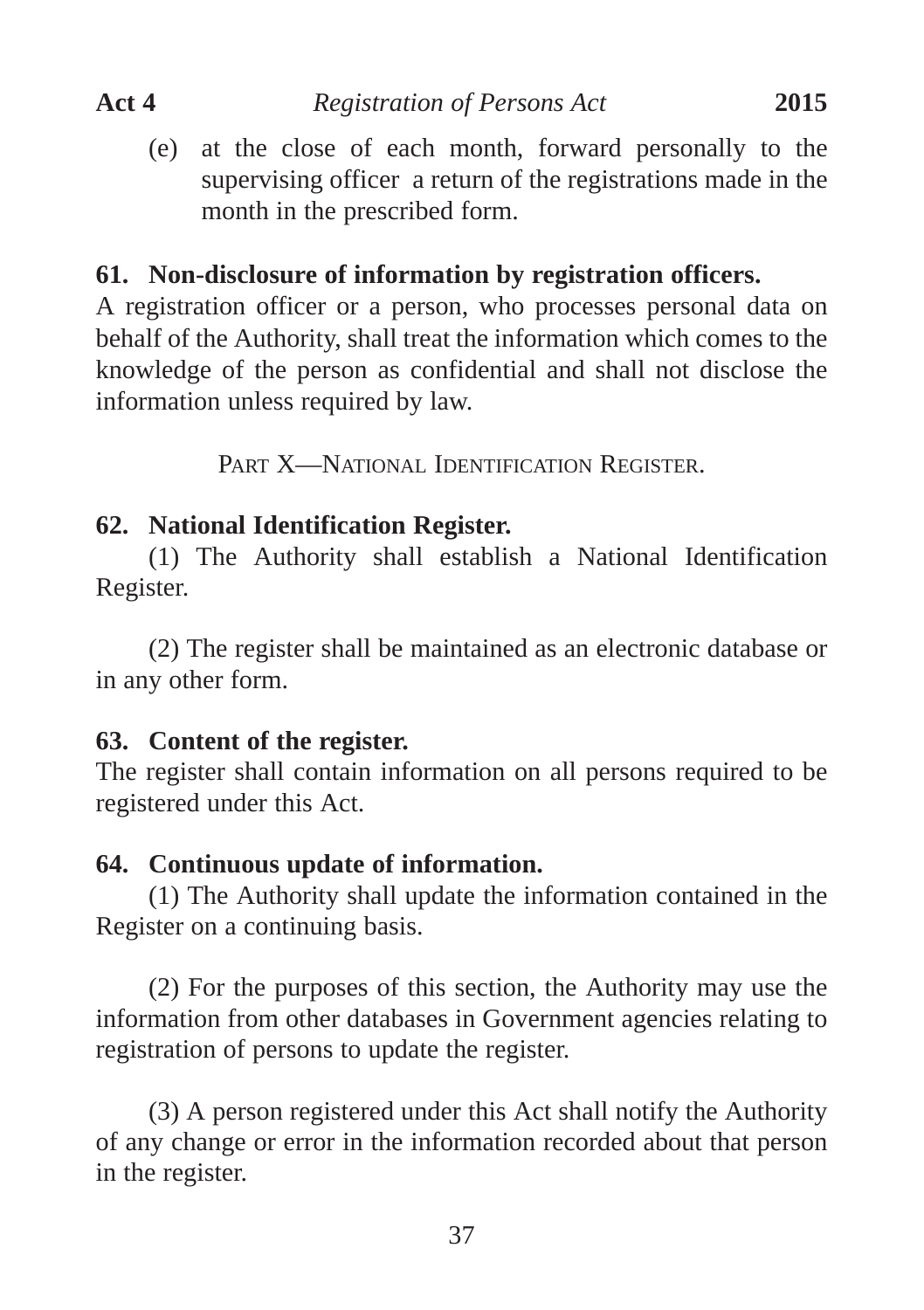the error.

(5) A person who without reasonable cause fails to comply with subsection (3), commits an offence and is liable on conviction to a fine not exceeding fifty currency points or imprisonment not exceeding three years or both.

# **65. Use of information in the register**

(1) The information in the register shall be used for—

- (a) issuing national identification cards and alien's identification cards;
- (b) issuing passports;
- (c) immigration and passport control;
- (d) national security purposes;
- (e) statistical purposes;
- (f) monitoring money laundering and human trafficking;
- (g) taxation purposes;
- (h) law enforcement;
- (i) public administration;
- (j) providing social services, including social security services, health, education and welfare benefits;
- (k) facilitating the provision of information to a person entitled to receive the information; or
- (l) any other purpose as may be determined by the Minister.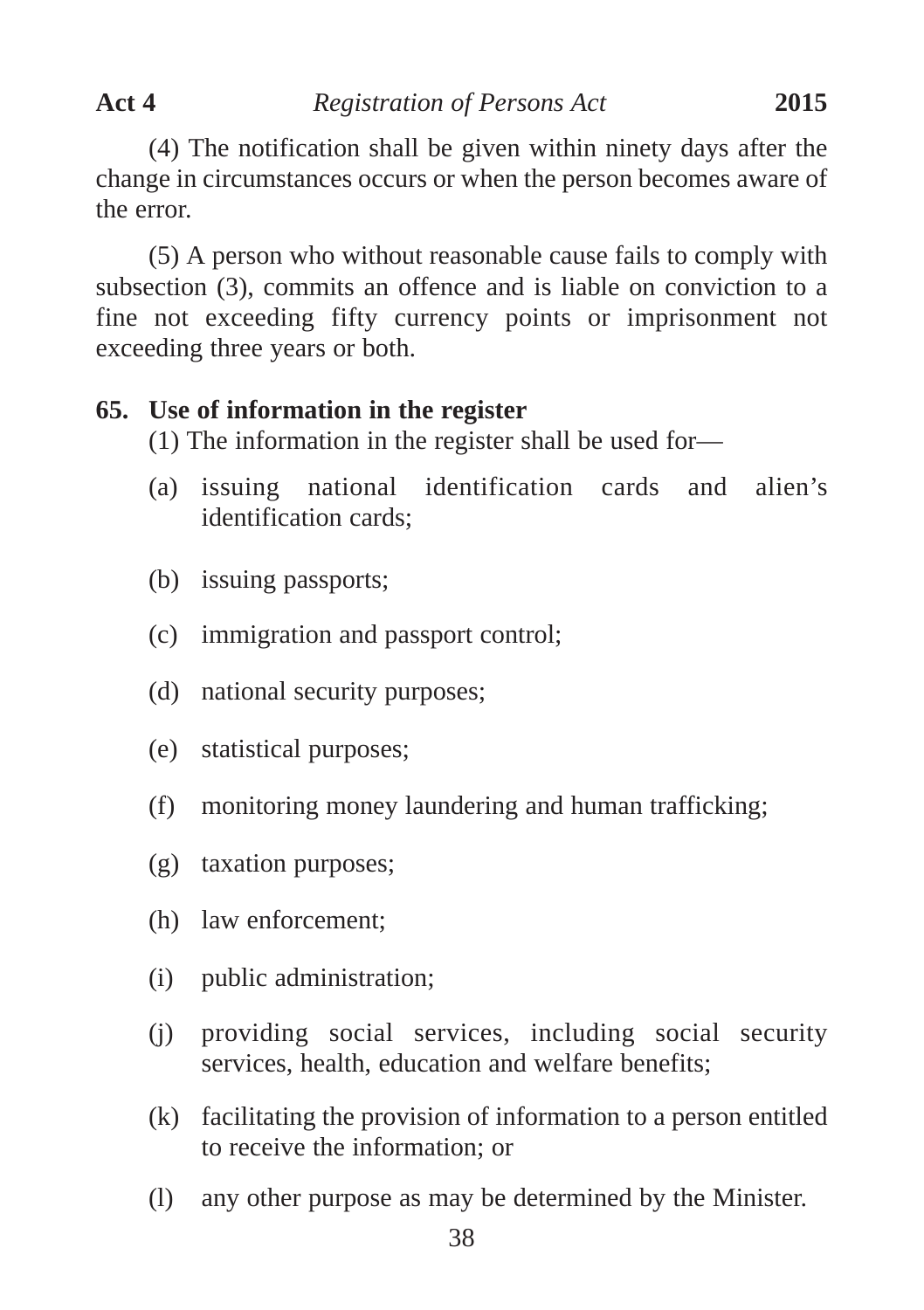(2) The Electoral Commission may use the information contained in the register to compile, maintain, revise and update the voters register.

(3) For the purposes of this section, a ministry, department or agency of Government may access and use the information contained in the register.

#### **66. Mandatory use of national identification cards.**

(1) A ministry, department or agency of government or any other institution providing a public service shall require a person accessing the service to produce a national identification number or national identification card or alien's identification number or alien's identification card.

(2) For the avoidance of doubt, a ministry, department or agency of government or any other institution providing the following services shall require a person to produce a national identification number or national identification card or alien's identification number or alien's identification card—

- (a) employment;
- (b) identification of voters;
- (c) application for, and issuance of a passport;
- (d) opening of bank accounts;
- (e) purchase of insurance policies;
- (f) the purchase, transfer and registration of land by any individual or any transaction connected with the purchase, transfer and registration of land;
- (g) pension and social security transactions;
- (h) all consumer credit transactions;
- (i) payment of taxes;
- (j) financial services;
- (k) registration services;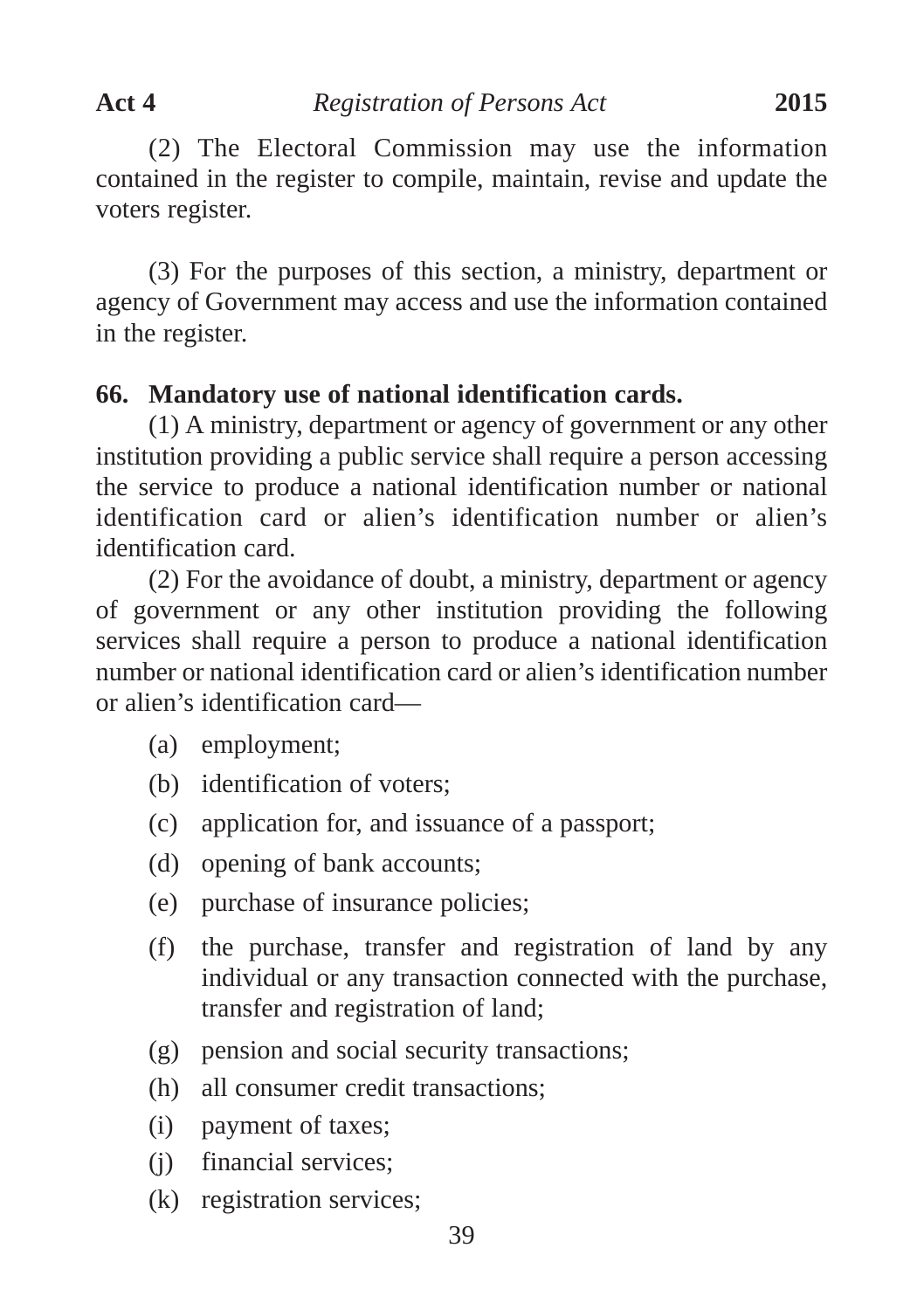- (l) statistical services; or
- (m) any other purpose as may be prescribed by the Minister*.*

# **67. Access to information.**

(1) Access to the register shall be restricted to the information required by a ministry, department or agency of Government.

(2) The Board shall determine the levels of access relating to information in the Register under this section.

(3) A person other than a ministry, department or agency of Government may access the information in the Register in accordance with Regulations issued by the Board after consultation with the Minister.

PART XI—NATIONAL IDENTIFICATION CARDS AND RELATED **PROVISIONS** 

#### **68. National identification number.**

(1) The Authority shall, upon entering a person's information in the register, allocate to that person a unique national identification number.

(2) Where any enactment requires a person to prove citizenship, the production of the unique national identification number shall be *prima facie* evidence of citizenship.

# **69. National identification card.**

(1) The Authority shall issue to every citizen allocated a unique national identification number a national identification card.

(2) A national identification card is *prima facie* proof of the particulars contained in it.

(3) An issued national identification card remains the property of the Government.

(4) A national identification card shall be valid for such time as the Minister shall prescribe by regulations.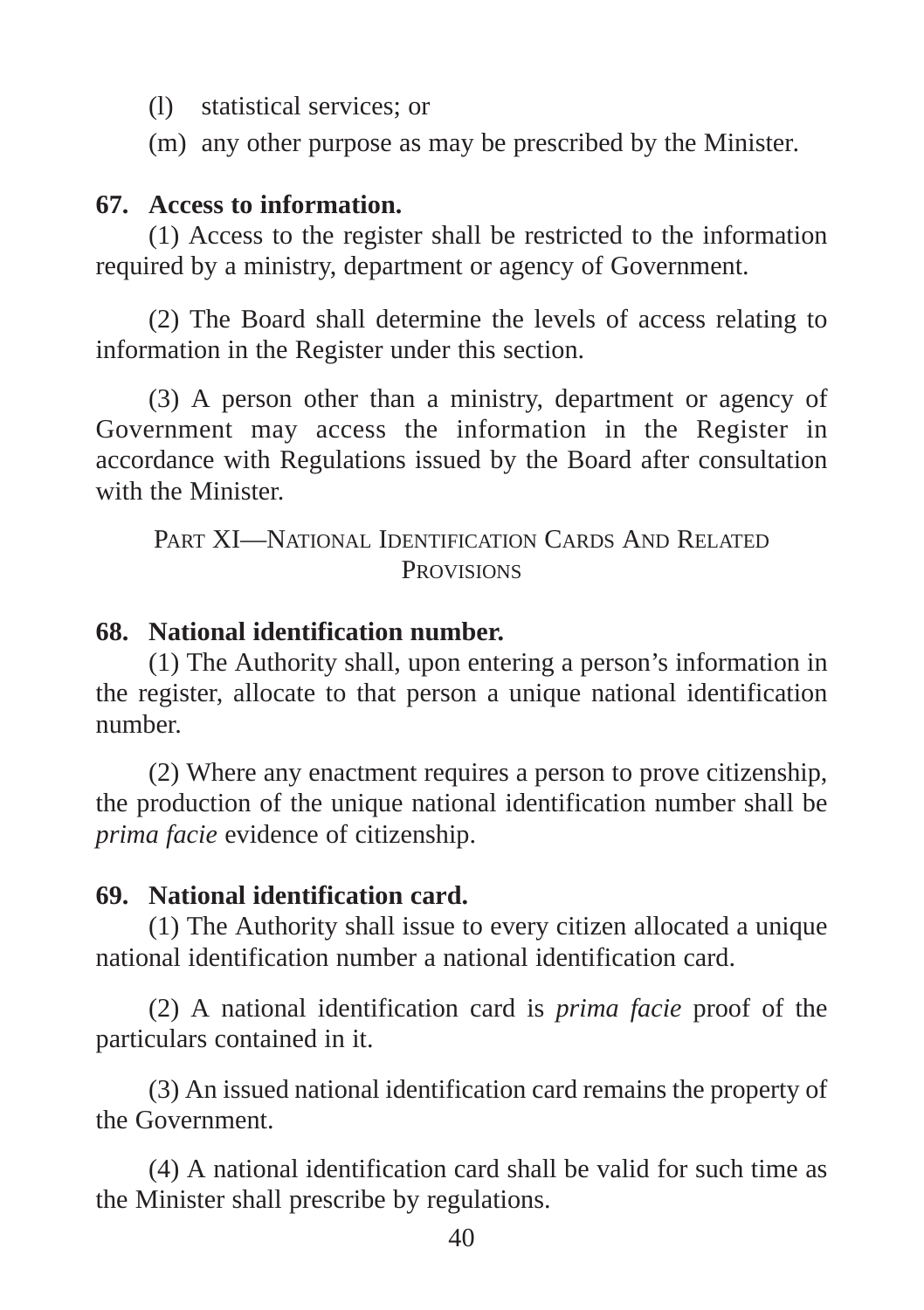(5) Upon expiry of the national identification card, the Authority shall on the application by the holder, renew the card.

(6) Subject to subsection 68(2), for the avoidance of doubt, expiry of a National Identification Card does not amount to expiry of citizenship of a person.

# **70. Cancellation of national identification card.**

(1) The Authority shall cancel a national identification card where—

- (a) subject to section 57, the Authority cancels the registration of a person;
- (b) the national identification card is lost, stolen, defaced or damaged, tampered with or destroyed;
- (c) the Authority has modified the information in the register in relation to the person.

(2) Upon death of a person, his or her national identity card automatically lapses.

# **71. Surrender of national identification card.**

A person shall surrender the national identification card to the Authority or to the nearest police station where—

- (a) the Authority cancels the registration of a person or the national identification card;
- (b) a person—
	- (i) finds a national identification card that does not belong to that person or comes into possession of one without the authority of the holder or the Authority;
	- (ii) to whom a new national identification card is reissued, regains possession of the original national identification card; or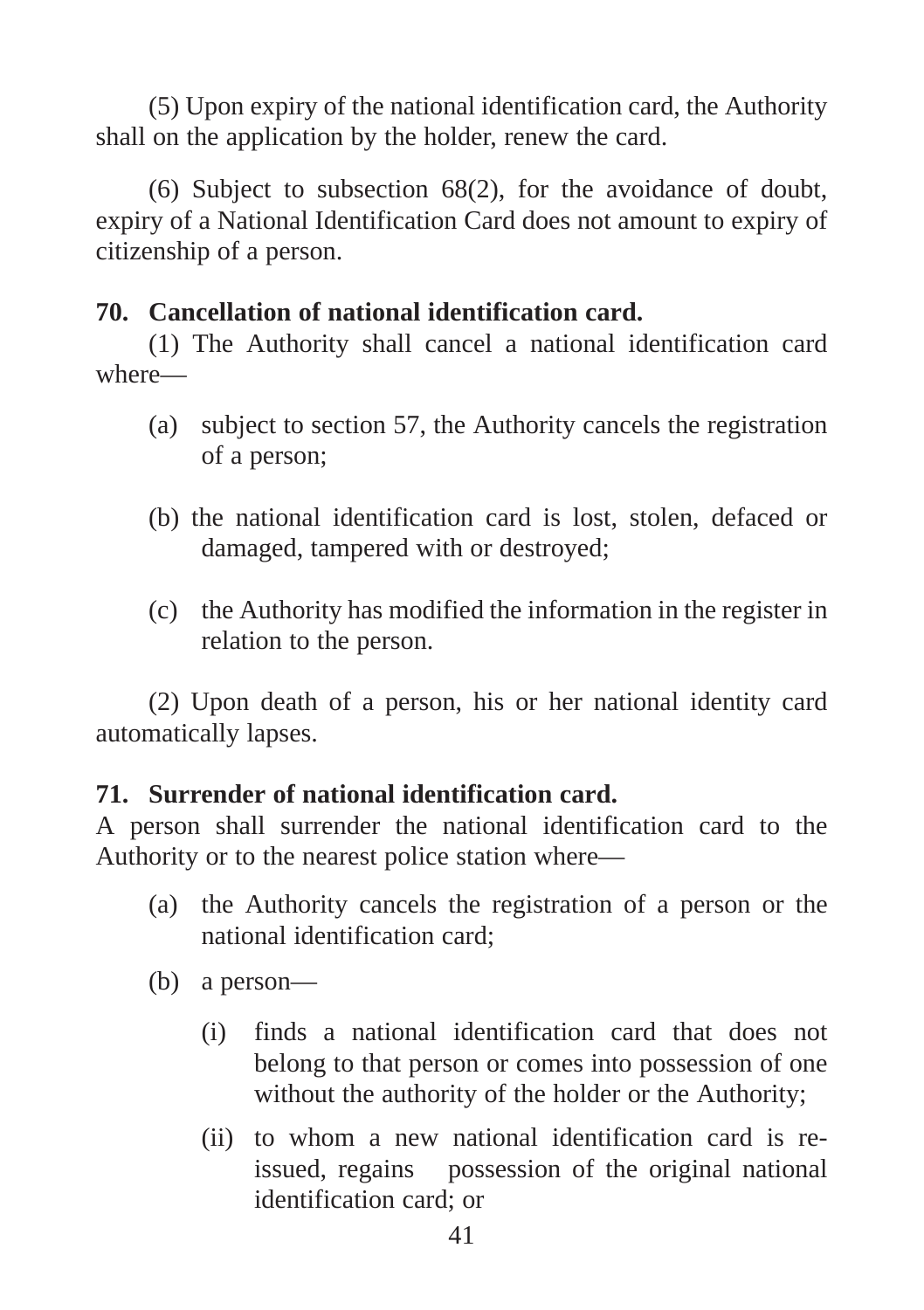(iii) comes into possession of a national identification card that has expired, been cancelled, is of a description that the Authority requires to be re-issued or is otherwise invalid.

*Alien's identification number and identification card*

#### **72. Aliens identification number**

The Authority shall, upon entering an alien's information in the register, allocate to that alien a unique identification number.

#### **73. Alien's identification card**

(1) The Authority shall issue to every alien allocated a unique identification number an alien's identification card.

(2) An alien's identification card is *prima facie* proof of the particulars contained in it.

(3) An issued alien's identification card remains the property of the Government.

(4) An alien's identification card is valid for the period of residence or visit.

(5) Upon expiry, the Authority may, on the application by the holder, renew an alien's identification card.

#### **74. Cancellation of alien's identification card.**

(1) The Authority shall cancel an alien's identification card where—

- (a) Subject to section 57, the Authority cancels the registration of a person;
- (b) The alien's identification card is lost, stolen, defaced or damaged, tampered with or destroyed;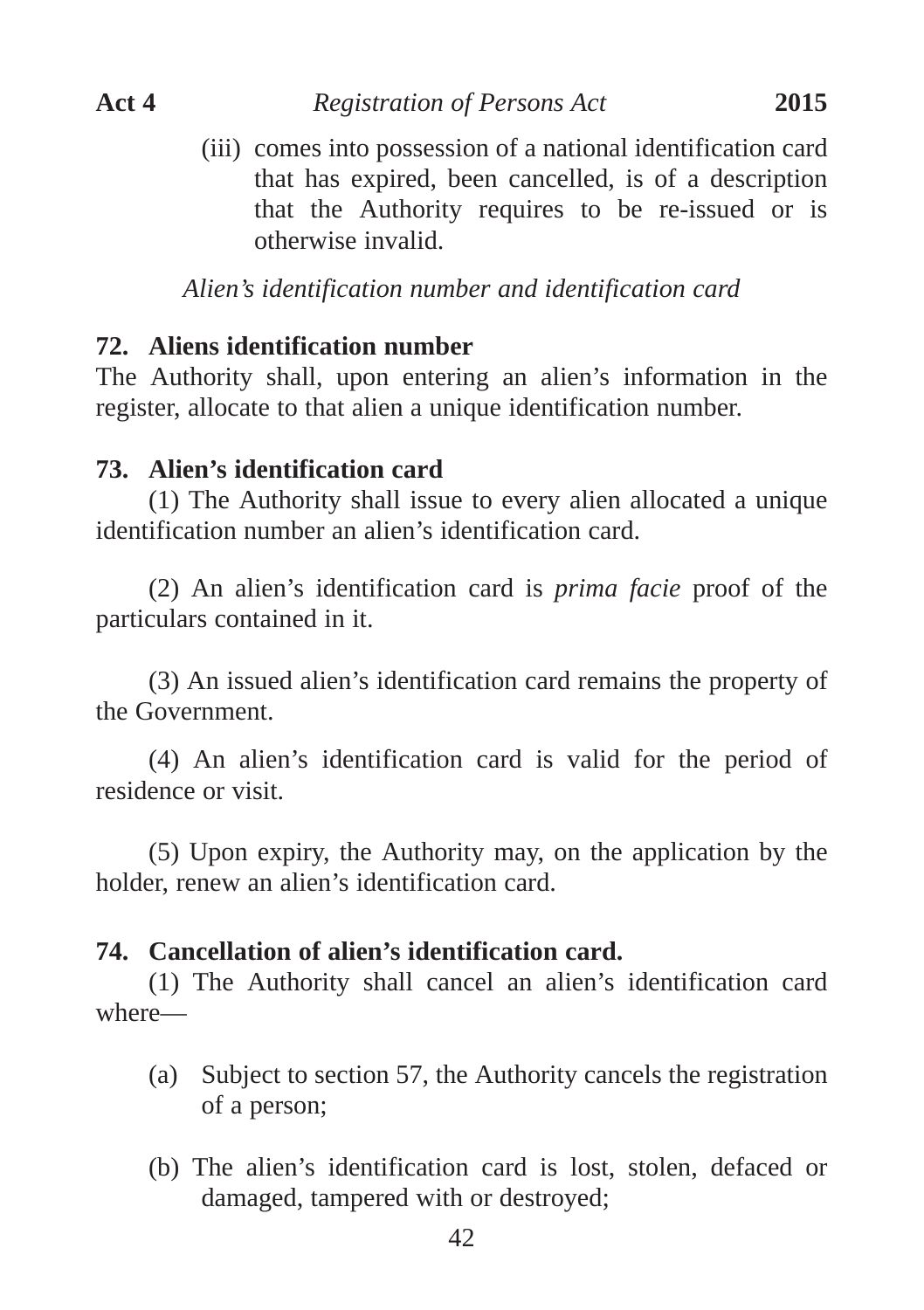(c) the Authority has modified the information in the register in relation to the person.

(2) Upon the death of an alien, his or her alien identity card automatically lapses.

# **75. Surrender of alien's card.**

A person shall surrender the alien's identification card to the Authority or to the nearest police station where—

- (a) the Authority cancels the registration of a person or the alien's identification card;
- (b) a person—
	- (i) finds an alien's identification card that does not belong to that person or comes into possession of one without the authority of the holder or the Authority;
	- (ii) to whom a new alien's identification card is re-issued, regains possession of the original alien's identification card; or
	- (iii) comes into possession of an alien's identification card that has expired, been cancelled, is of a description that the Authority requires to be re-issued or is otherwise invalid.

PART XII—OFFENCES AND PENALTIES

# **76. Registration offences.**

A person who—

- (a) does not register in accordance with this Act;
- (b) gives false information or makes a false statement when providing information for an entry, making a modification to an entry, making a confirmation of the content of an entry or obtaining the issue or re-issue of a national identification card or alien's identity card;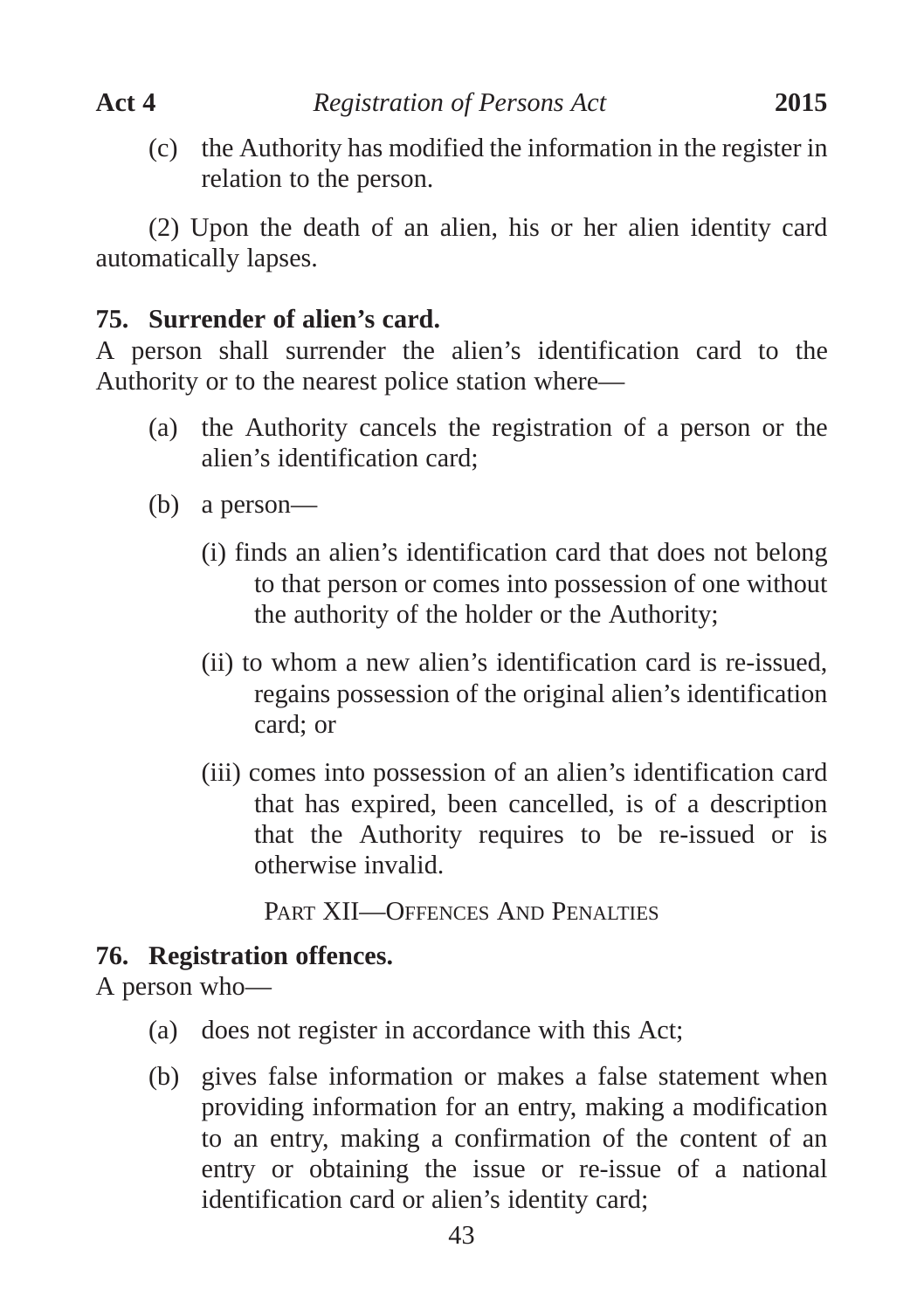- (c) fraudulently obtains for the use of that person or for the use of another person, a national identification card or alien's identification card;
- (d) forges an identity document for the purpose of registration;
- (c) illegally influences the decision of a registration officer;
- (d) falsely alleges the loss or destruction of his or her national identification card or alien's identification card and applies for a new card while in possession of an identification card or alien's identification card;
- (e) tampers with the register by causing an unauthorised modification of information in the register, or preventing or delaying the retrieval of relevant information in a legible form from a computer used for the purposes of this Act,

commits an offence and is liable on conviction to a fine not exceeding one hundred and twenty currency points or imprisonment not exceeding five years or both.

# **77. Offences relating to identification cards**

A person who—

- (a) wilfully destroys or attempts to destroy, or mutilates or attempts to mutilate, a national identification card or alien's identification card;
- (b) without authority deprives or dispossesses a holder of his or her national identification card or alien's identification card;
- (c) uses another person's national identification card or alien's identification card;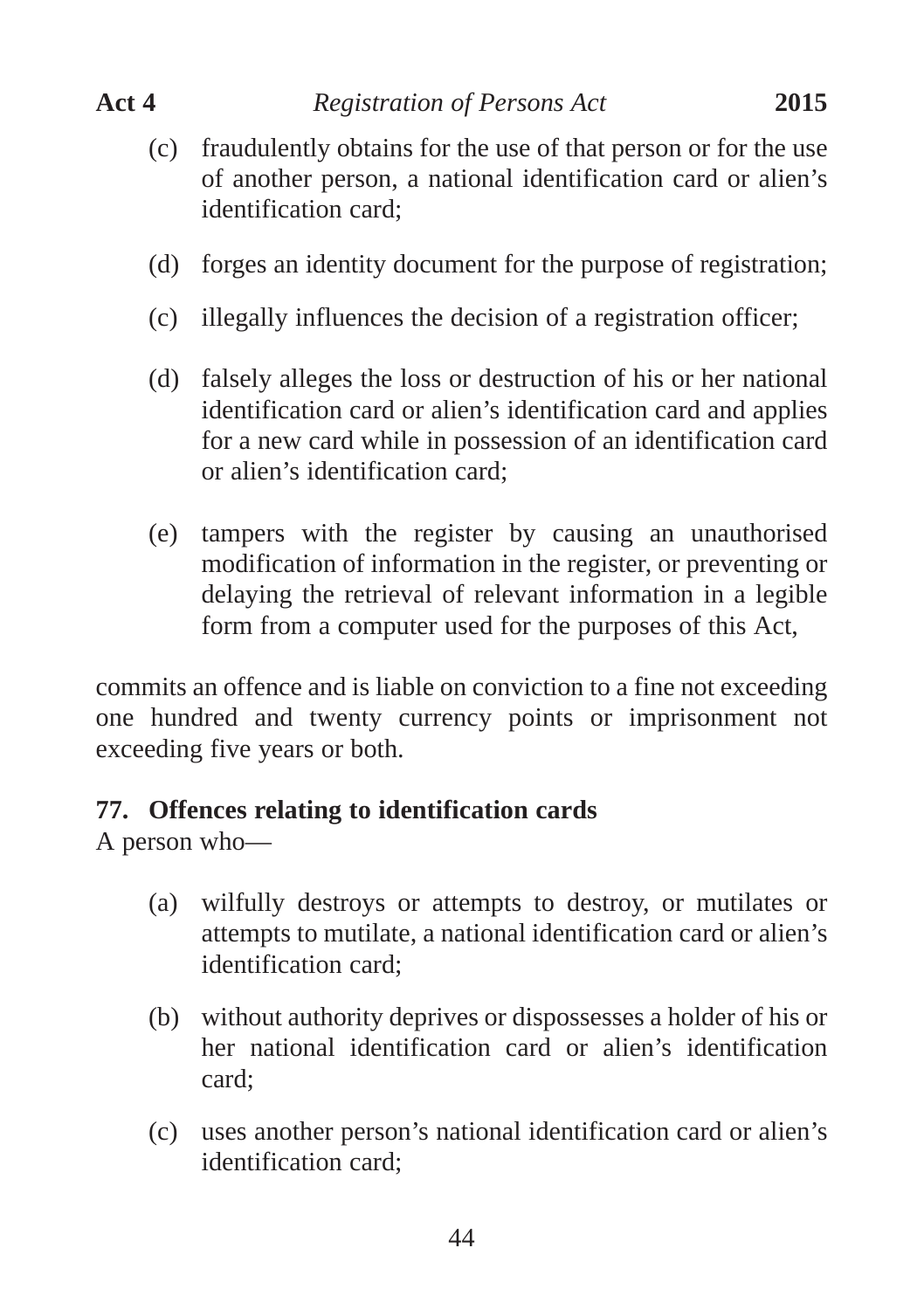- (d) unlawfully alters or modifies information on a national identification card or alien's identification card;
- (e) unlawfully keeps or takes possession of a national identification card or alien's identification card that belongs to another person;
- (f) is in possession of more than one national identification card or alien's identification card that is intended to show the person's identity; or
- (g) permits a person to use his or her national identification card or alien's identification card or a national identification card or alien's identification card issued to another person,

commits an offence and is liable on conviction to a fine not exceeding forty eight currency points or imprisonment not exceeding three years or both.

# **78. Offences relating to production of identification cards.**

(1) Subject to the provisions of this Act, a person shall not make, produce, manufacture, print, bind, design, distribute any document purporting that document to be a national identification card or alien's identification card.

(2) A person who—

- (a) makes, produces, manufactures, prints, binds, designs, distributes any document purporting that document to be a national identification card or alien's identification card;
- (b) use any equipment or apparatus to produce a document purporting that document to be a national identification card or alien's identification card,

commits an offence and is liable on conviction to a fine not exceeding one hundred and sixty currency points or imprisonment not exceeding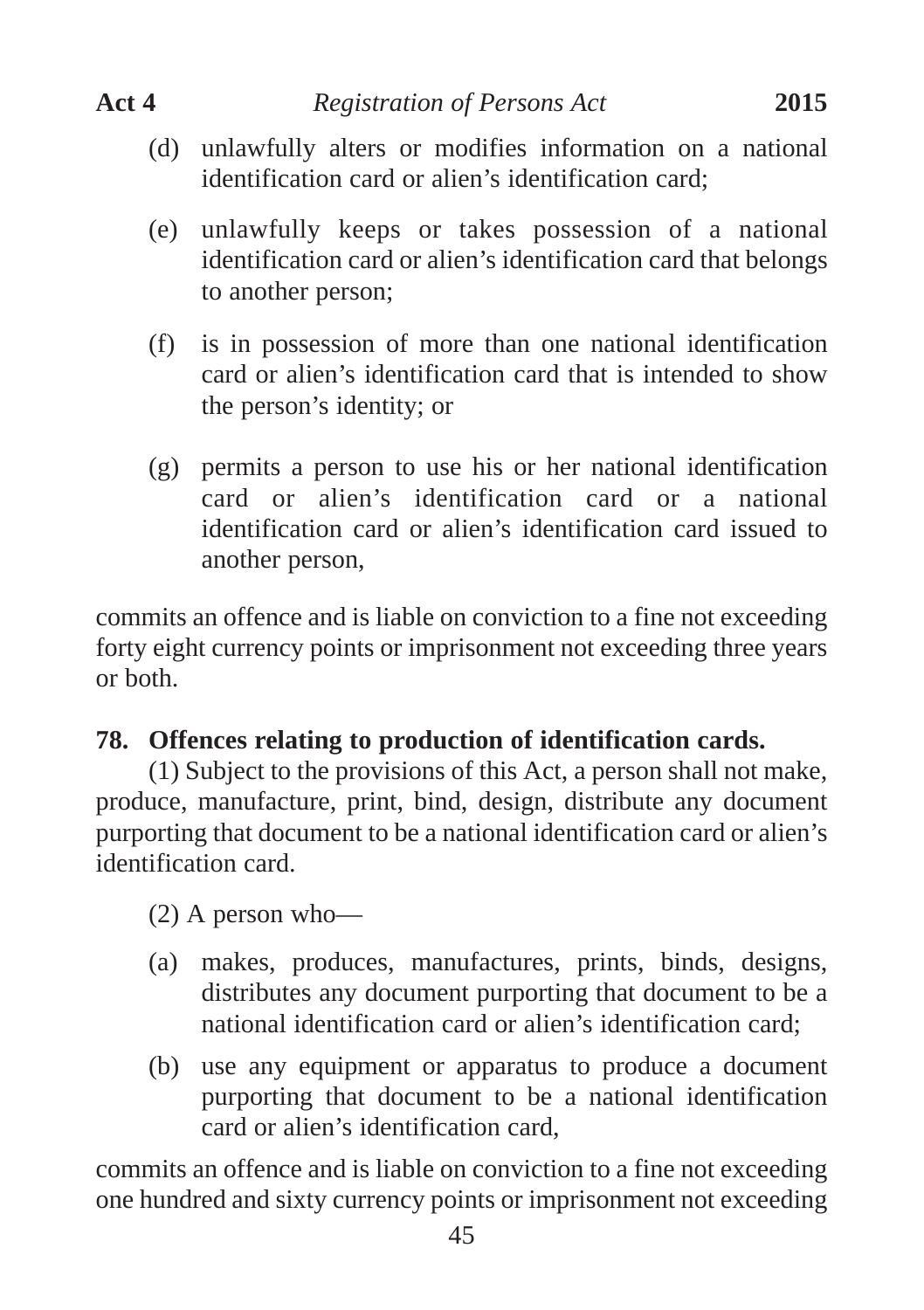seven years or both.

(3) A person who is convicted under subsections (1) and (2) shall forfeit to the state the equipment and material that was used to commit the offence.

# **79. General penalty.**

Where a person contravenes any provision of this Act or Regulations made under this Act and where no penalty is specifically provided for, that person commits an offence and is liable, on conviction, to a fine not exceeding thirty six currency points or imprisonment not exceeding eighteen months or both.

# **80. Power to arrest.**

(1) A registration officer or a police officer who has reasonable cause to believe that a person has committed an offence under this Act shall, if it appears to the registration officer or the police officer to be necessary to do so in order to ensure that the purposes of this Act are not defeated, arrest that person without a warrant.

(2) An arrest made under subsection (1) shall be subject to the relevant provisions of the law.

# **81. Unauthorised disclosure, submission or transfer of information from the register.**

A registration officer or any other officer of the Authority who without authority discloses, submits or transfers data from the register to any other person, commits an offence and is liable on conviction to a fine not exceeding seventy two currency points or imprisonment not exceeding five years or both.

# PART XIII—MISCELLANEOUS

# **82. Protection of members and employees from personal liability.**

A member of the Board or staff of the Authority or a person acting under the Authority of the Board or the Authority is not personally liable for any act or omission done or omitted to be done in good faith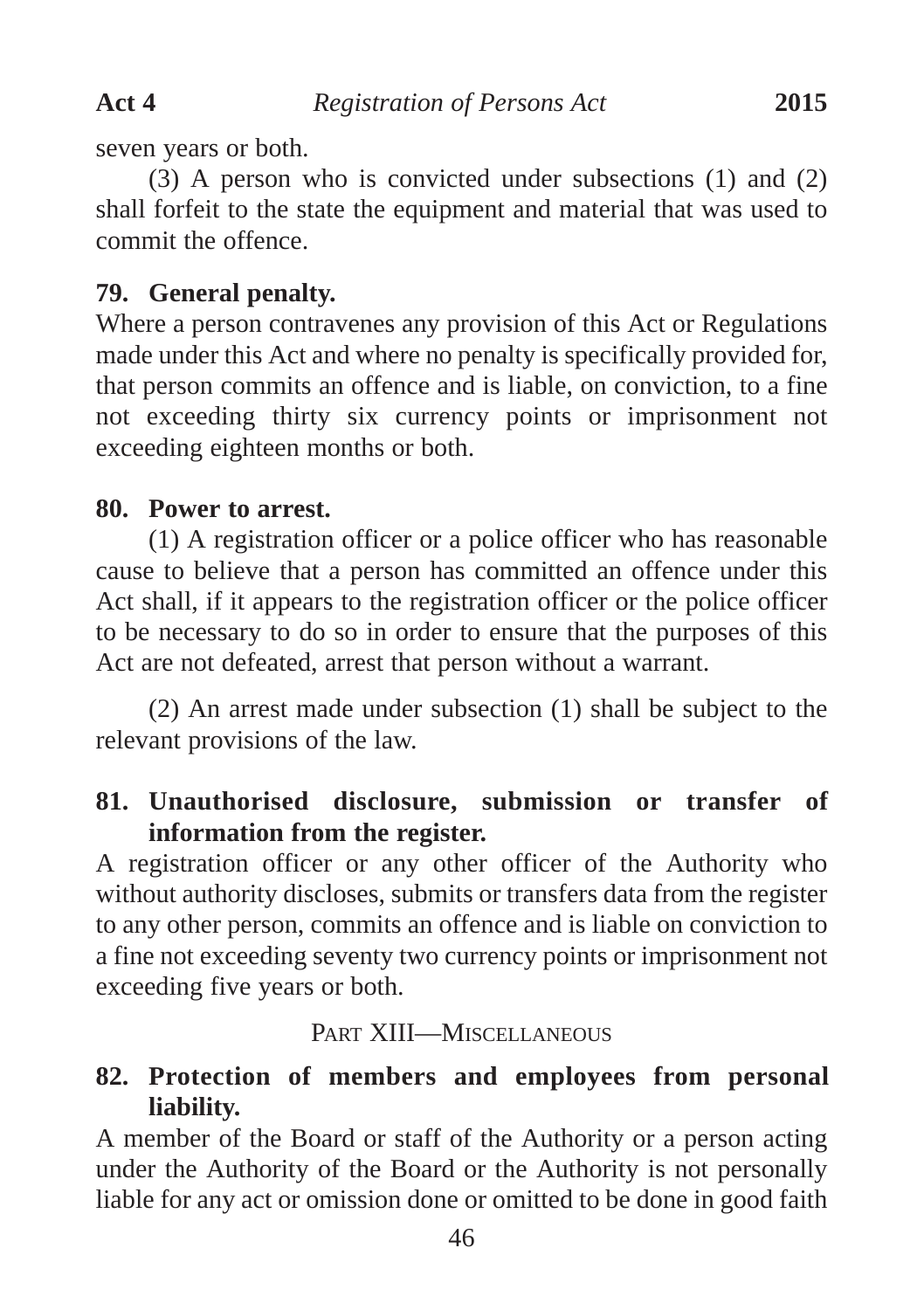in the exercise of the functions of the Authority.

#### **83. Review of decision of the Authority and appeal.**

- (1) The Board shall—
- (a) establish an identification and registration committee to adjudicate over matters arising and or related to registration under this Act; and
- (b) publish the general rules and guidelines to be used by the committee in execution of its work.

(2) A person who is dissatisfied with a decision of the committee established under subsection (1) (a) may appeal to High Court.

(3) Subject to subsection (1) (a), offences under this Act shall be tried by the High court.

(4) Prosecution for an offence under this Act may, without prejudice to any other powers granted to any other public officers, be instituted by a registration officer on his or her own initiative or on a complaint made by any person.

(5) Proceedings instituted under subsection (4) may be conducted by the office of the Director of Public Prosecutions.

#### **84. Amendment of Schedules.**

(1) The Minister may, by statutory instrument, amend the Schedules to this Act.

(2) Any statutory instrument made under subsection (1) shall be laid before Parliament.

#### **85. Regulations.**

(1) The Minister may, by statutory instrument, make regulations for the better carrying out of the purposes and provisions of this Act.

(2) Without prejudice to subsection (1), the Minister may make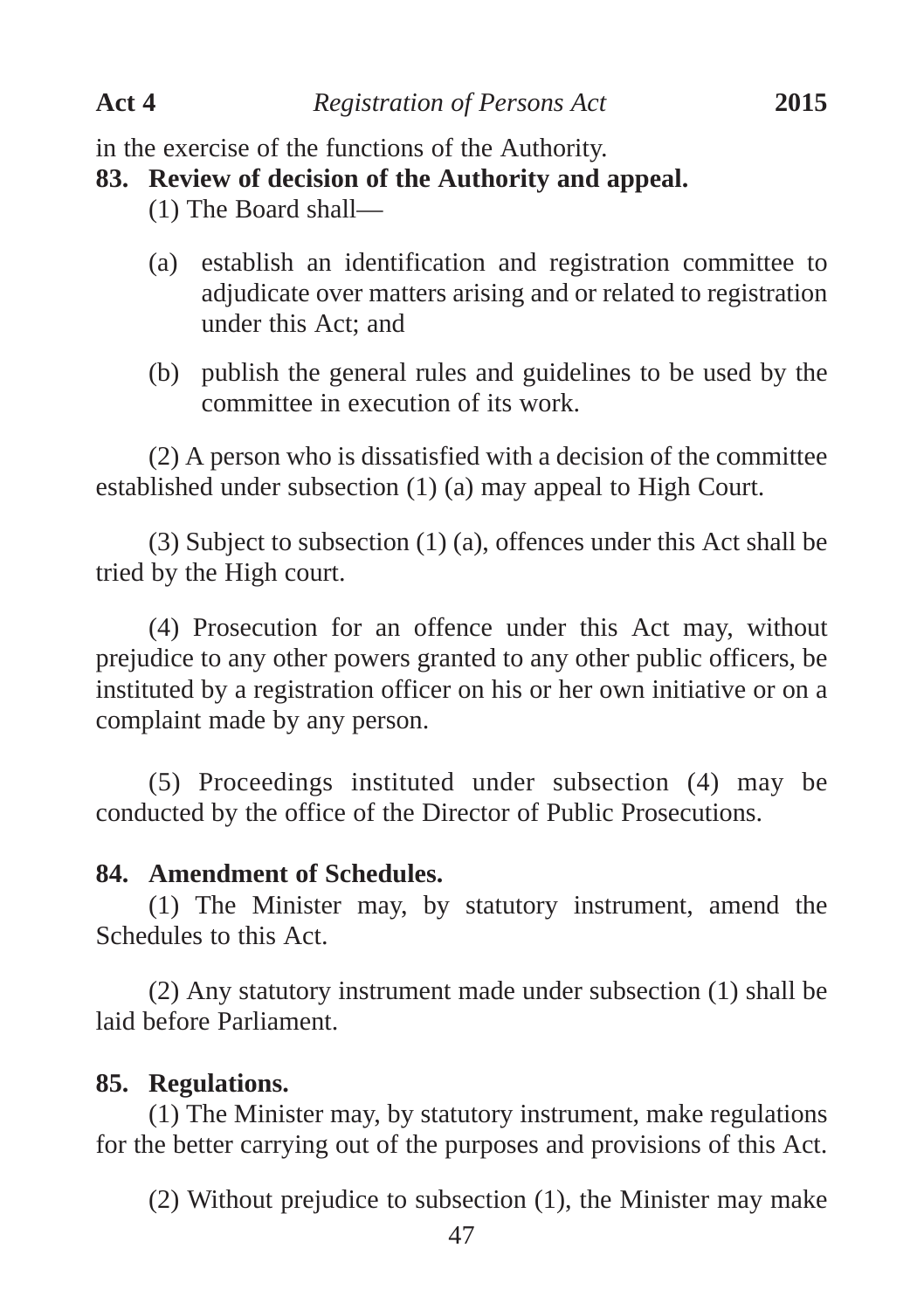regulations—

- (a) prescribing the form for the application for registration;
- (b) prescribing conditions and requirements for registration;
- (c) prescribing further information required to be recorded in the register;
- (d) providing the manner of attending before a registration officer;
- (e) relating to verification of information entered in the register;
- (f) prescribing the size, description, and content of a national identification card or alien's identification card;
- (g) providing for the procedure for renewal or replacement of a national identification card or alien's identification card;
- (h) providing the manner in which consent of the owner of information may be given to persons or for services not provided for in this Act;
- (i) prescribing the fees for services rendered by the Authority;
- (j) prescribing the manner in which aliens' identification cards may be surrendered in the case of aliens whose period of stay is due to expire or has expired;
- (k) providing for the imposition in respect of the contravention of the regulations of a fine not exceeding seventy two currency points or imprisonment not exceeding five years.
- (l) the forms to be used and the particulars to be given under Part V and VI of this Act;
- (m) the mode in which particulars shall be given to the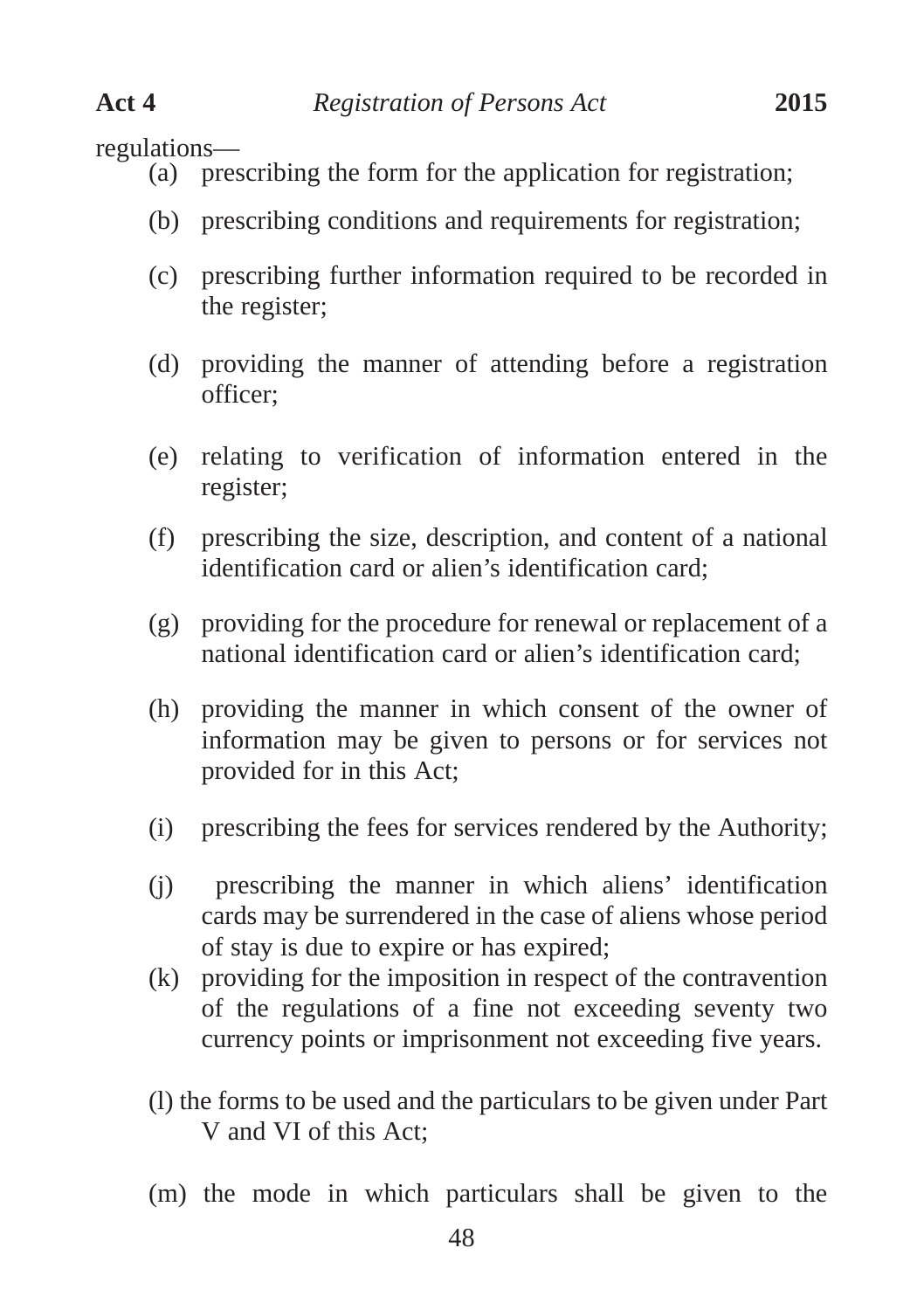registration officer of births and deaths;

- (n) the manner in which any document shall be signed under Part V and VI of this Act;
- (o) the keeping of all registers, records and indexes and the making of returns under Part V and VI of this Act;
- (p) the inspection of registers, records and indexes to be kept under Part V and VI of this Act;
- (q) the provision of certified copies of records or extracts of records to be kept under Part V and VI of this Act;
- (r) the hours during which births and deaths may be registered and inspection of registers, records and indexes may be made;
- (s) the places at which births and deaths occurring outside Uganda shall be registered;
- (t) provide for anything required or authorized by any provision of this Act to be prescribed by regulations.

(3) Any Regulations made under subsection (1) shall be laid before Parliament.

#### **86. Consequential amendments.**

(1) The Birth and Death Registration Act, Cap. 309, is repealed.

(2) Notwithstanding subsection (1), the Birth and Death Registration Act shall remain in force until Parts V and VI of this Act, come into force on a date appointed by the Minister by statutory instrument.

(3) The First Schedule to the Uganda Registration of Services Bureau Act, Cap. 210 is amended by repealing paragraph  $2 -$  the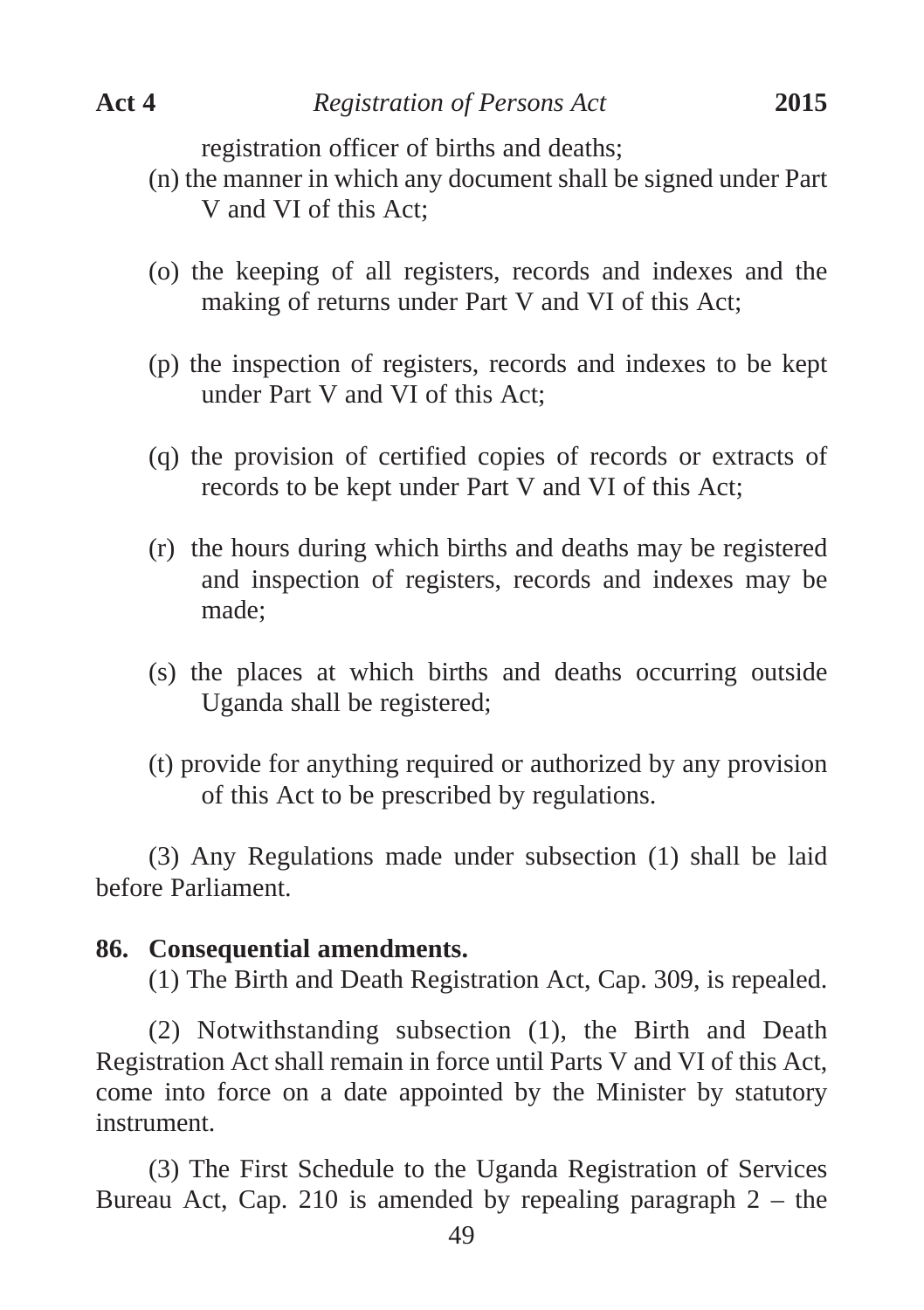reference to the Births and Deaths Registration Act.

(4) Uganda Citizenship and Immigration Control Act, Cap.66 is amended—

- (a) by repealing section  $7(1)$  (a) and (e);
- (b) in section  $7(2)$  by repealing the reference to "(a)";
- (c) by repealing Part IV;
- (d) by repealing sections 56,67,68,69,70,71,72,73,74,79; and
- (f) in the Third Schedule repealing Forms D and F'.

# **87. Transitional provisions**

(1) The National Identification Register, records relating to the registration of citizens and aliens, national identification cards, alien identification cards and related documents granted under the Acts repealed by this Act or under any law in force prior to the coming into force of this Act, and which is valid immediately before the coming into force of this Act, continue to have effect according to its terms as if it had been done or granted under this Act

(2) Registration of births and deaths will continue under the mandate of the Uganda Registration Services Bureau until parts V and VI of this Act come into force.

# **SCHEDULES**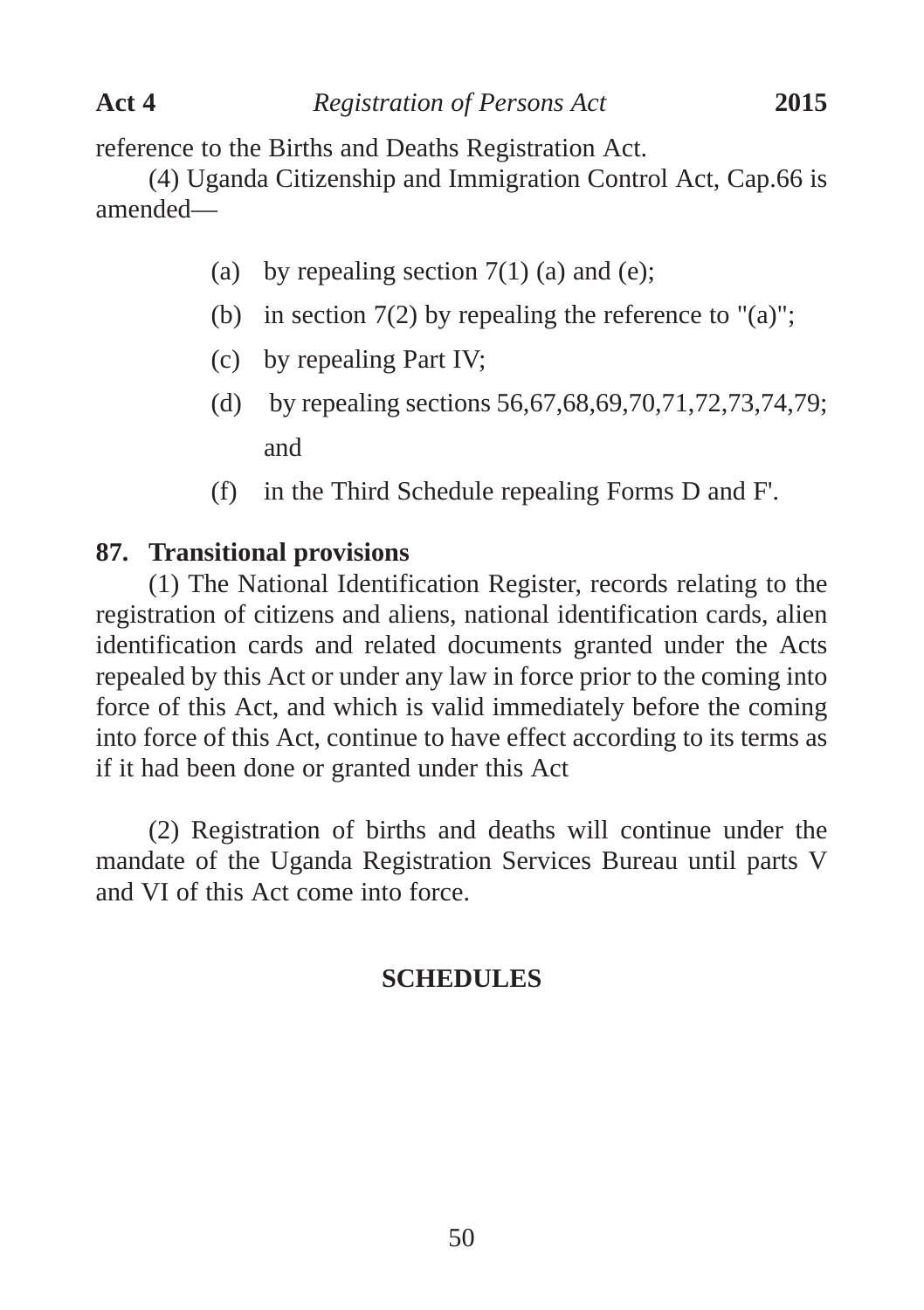# **SCHEDULE 1**

# **Currency point**

One currency point is equivalent to twenty thousand shillings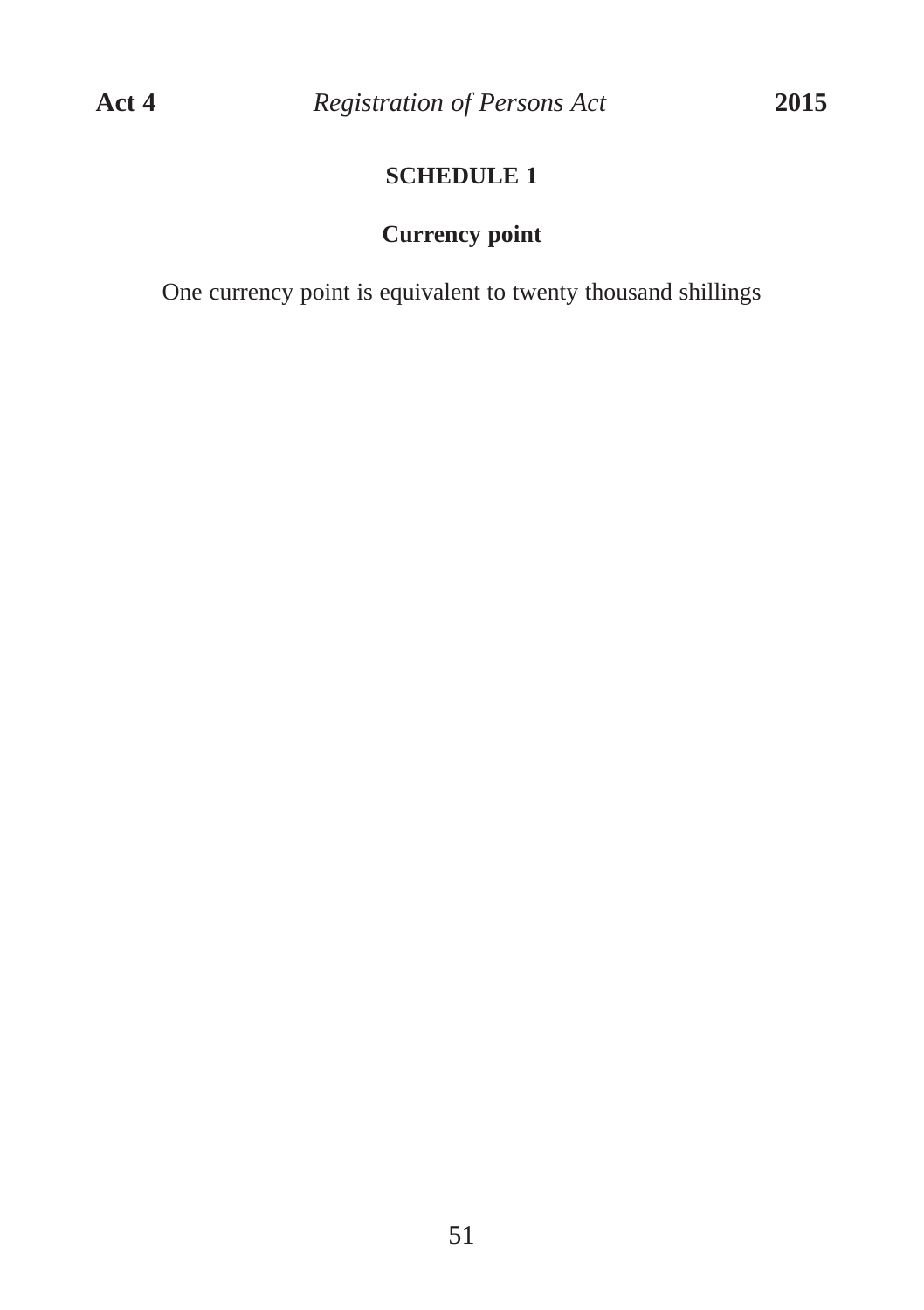#### **SCHEDULE 2**

#### **Meetings of the Board.**

#### **1. Meetings of the Board.**

(1) The Board shall meet at least once every three months at such places and at such times as may be decided upon by the Board.

(2) The chairperson shall preside at every meeting of the Board and in his or her absence, the vice chair shall preside over the meetings.

(3) The meetings of the Board shall be convened by the Chairperson.

#### **2. Quorum.**

(1) The quorum for a meeting of the Board is five members.

(2) Where a member declares an interest in an agenda item or in a matter before the Board, the member shall not be counted for purposes of forming a quorum in relation to that item or matter in question.

#### **3. Decisions of the Board.**

(1) All decisions at a meeting of the Board shall be by simple majority of the votes of the members present and where there is an equality of votes, the person presiding at the meeting shall have a casting vote.

(2) The validity of any proceedings of the Board shall not be affected by any vacancy amongst the members or any defect in the appointment of a member.

(3) The decision reached by the Board shall be binding on all members.

#### **4. Disclosure of interest.**

(1) A member of the Board who has a direct or indirect personal interest in a matter being considered or which is about to be considered by the Board shall, as soon as possible after the relevant facts have come to his or her knowledge, disclose the nature of the interest to the Board.

(2) A disclosure of interest under subparagraph (1) shall be recorded in the minutes of the meeting of the Board and the member who makes the disclosure shall not, unless the Board otherwise determines in respect of that matter—

(a) be present during any deliberation on the matter by the Board;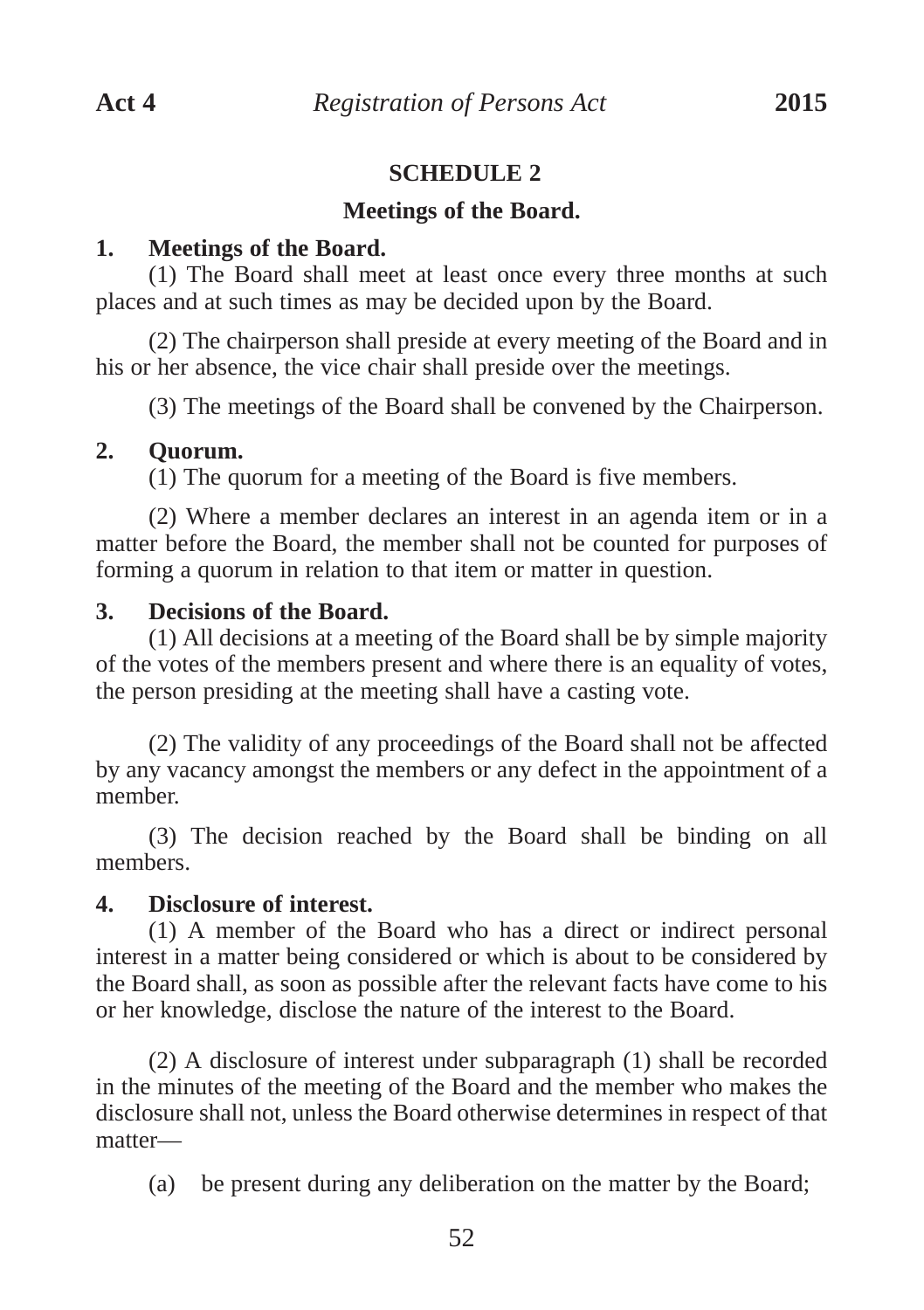(b) take part in the decisions of the Board.

(3) For the purpose of making a decision by the Board under subparagraph (2), in relation to a member who makes a disclosure under subparagraph (1), the member who makes the disclosure shall not—

- (a) be present during the deliberations of the Board for making the determination;
- (b) influence any other member or participate in the making by the Board of the determination.

(4) Where there is no quorum for the continuation of a meeting only because of the exclusion of a member from the deliberations on a matter in which he or she disclosed a personal interest, the other members present may—

- (a) postpone the consideration of that matter until a quorum, without that member is realised; or
- (b) proceed to consider and decide the matter at a subsequent meeting.

#### **5. Minutes of proceedings.**

(1) The Board shall cause the minutes of all proceedings of its meetings to be recorded and kept, and the minutes of each meeting shall be confirmed by the Board at the next meeting and signed by the Chairperson and secretary to the Authority.

(2) The Chairperson shall submit to the Minister a copy of the minutes of each meeting of the Board as soon as the minutes are confirmed.

#### **6. Residual power of Board to regulate its proceedings.**

Subject to this Schedule, the Board shall regulate its proceedings and may make rules regarding the holding of meetings, notice to be given, the keeping of minutes or any other matter relating to its meetings.